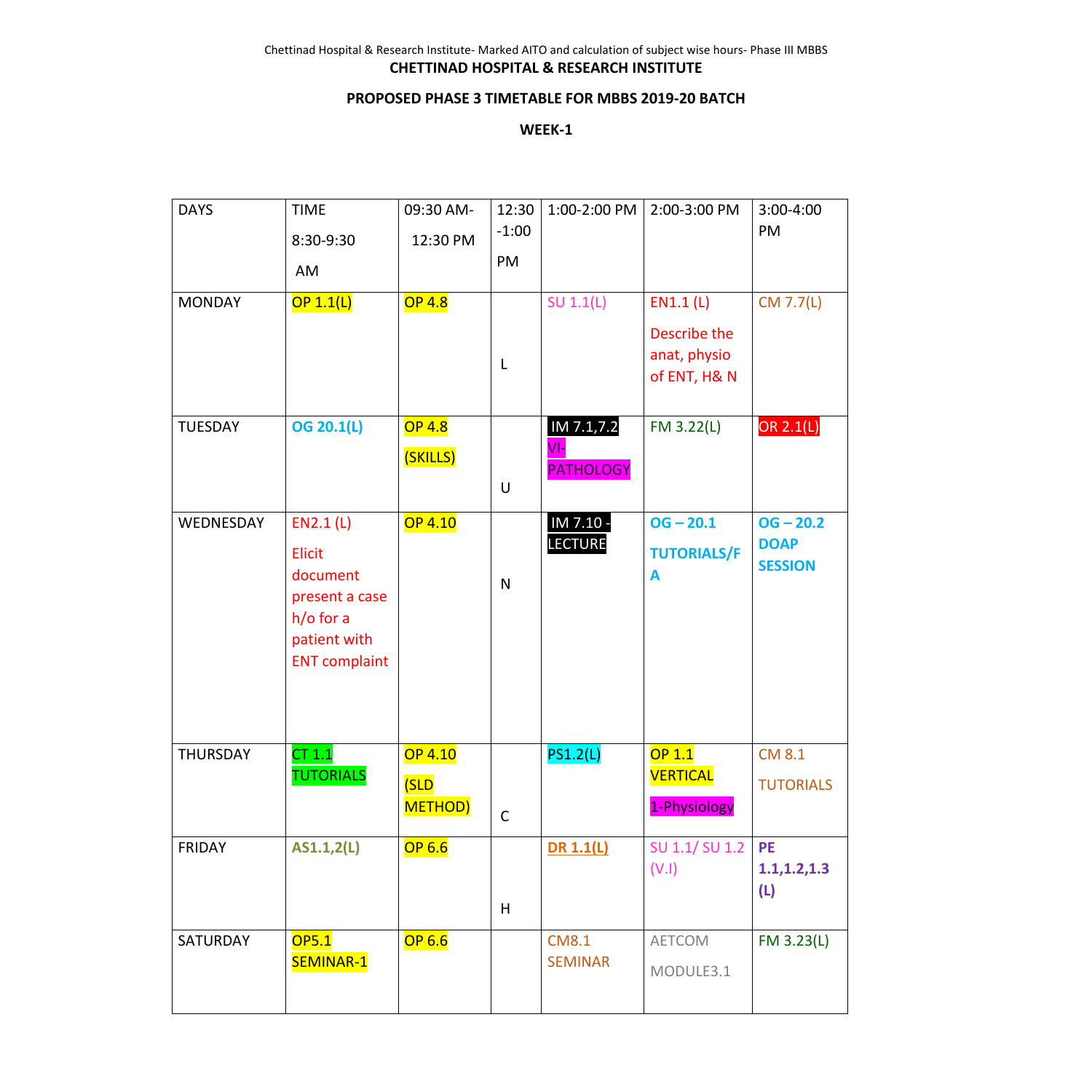AITO( IM- PATHOLOGY/ OP- PHYSIOLOGY)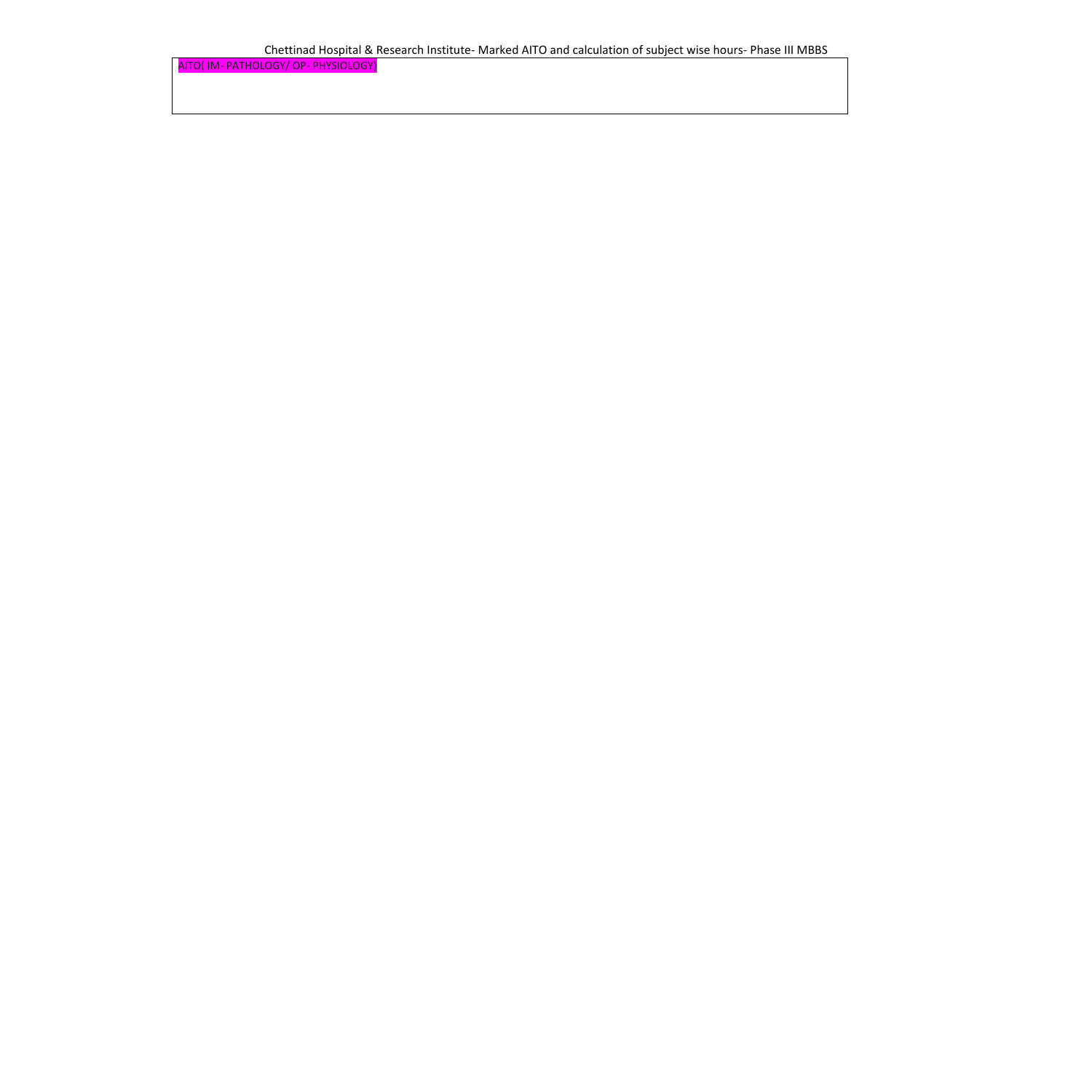#### **PROPOSED PHASE 3 TIMETABLE FOR MBBS 2019-20 BATCH**

| <b>DAYS</b><br><b>MONDAY</b> | <b>TIME</b><br>8:30-9:30<br>AM<br>$OP-1.2(L)$                                       | 09:30 AM-<br>12:30 PM<br><b>OP 6.6</b> | 12:3<br>0-<br>1:00<br><b>PM</b><br>L | 1:00-2:00 PM<br><b>SU 1.3</b><br><b>TUTORIALS</b>                                                                             | 2:00-3:00 PM<br>EN 4.1, 4.2       | 3:00-4:00 PM<br><b>CM 8.1 VERTICAL</b><br><b>INTEGRATION-</b><br><b>GENERAL MEDICINE</b><br><b>, PAEDIATRICS</b> |
|------------------------------|-------------------------------------------------------------------------------------|----------------------------------------|--------------------------------------|-------------------------------------------------------------------------------------------------------------------------------|-----------------------------------|------------------------------------------------------------------------------------------------------------------|
| <b>TUESDAY</b>               | $OG - 20.3$<br><b>INTEGRATED</b><br><b>TEACING</b>                                  | OP 6.10                                | $\cup$                               | <b>IM</b><br>7.4, 7.5, 7.6, 7.7,<br>$7.8, 7.9 - H1$<br><b>ORTHO</b>                                                           | FM 3.24-3.26<br><b>VI OBG</b>     | <b>OR2.2(L)</b>                                                                                                  |
| WEDNESDAY                    | EN 4.3,4.4,4.5                                                                      | OP 6.10<br>(SLD<br><b>METHOD</b> )     | $\mathsf{N}$                         | <b>IM</b><br>20.1,20.3,20.6,<br>20.7,20.8,20.9<br><b>V.I - FORENSIC</b><br><b>MEDICINE,</b><br><b>PHARMACOLO</b><br><b>GY</b> | OG 21.1(L)                        | $OG - 20.3(SGD)$<br><b>TUTORIALS / FA</b>                                                                        |
| <b>THURSDAY</b>              | CT1.2 I.T -<br><b>MICRO</b>                                                         | OP 7.3                                 | $\mathsf C$                          | PS2.1, 2.2(L)                                                                                                                 | <b>OP 5.2</b><br><b>TUTORIALS</b> | CM 8.1 (L)                                                                                                       |
| <b>FRIDAY</b>                | AS1.3,4(L)                                                                          | <b>OP 7.3</b><br>(SKILLS)              | H                                    | <b>DR 2.2(L)</b>                                                                                                              | $SU$ 2.2(L)                       | PE 1.5,1.6 (L)                                                                                                   |
| <b>SATURDAY</b>              | AITO( CM-GM, PAEDIATRICS/ IM- ORTHO/ FM - OBG/ IM- FORENSIC MEDICINE, PHARMACOLOGY) |                                        |                                      |                                                                                                                               |                                   |                                                                                                                  |
|                              |                                                                                     |                                        |                                      |                                                                                                                               |                                   |                                                                                                                  |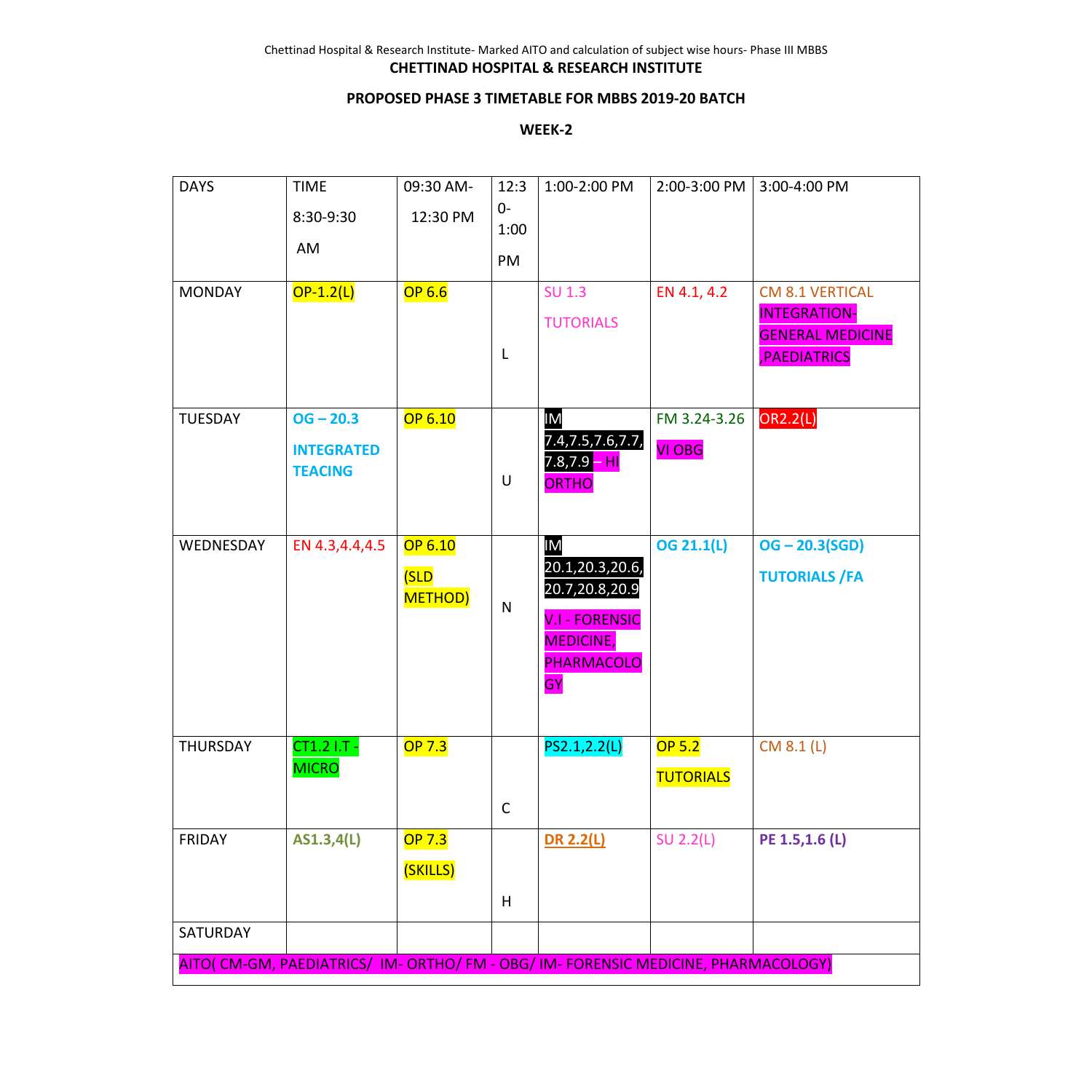# **PROPOSED PHASE 3 TIMETABLE FOR MBBS 2019-20 BATCH**

| <b>DAYS</b>     | <b>TIME</b>                  | 09:30 AM-     | 12:3         | 1:00-2:00 PM            | 2:00-3:00 PM     | 3:00-4:00 PM                                                                       |
|-----------------|------------------------------|---------------|--------------|-------------------------|------------------|------------------------------------------------------------------------------------|
|                 | 8:30-9:30                    | 12:30 PM      | $0-$         |                         |                  |                                                                                    |
|                 |                              |               | 1:00         |                         |                  |                                                                                    |
|                 | <b>AM</b>                    |               | PM           |                         |                  |                                                                                    |
| <b>MONDAY</b>   | $OP$ 1.4(L)                  | <b>EN 2.1</b> | L            | <b>SU 2.1/SU</b>        | <b>EN THEORY</b> | <b>CM THEORY</b>                                                                   |
|                 |                              |               |              | 2.2(L)                  | <b>FEEDBACK</b>  | <b>FEEDBACK</b>                                                                    |
|                 |                              |               |              |                         |                  |                                                                                    |
| <b>TUESDAY</b>  | $OG - 21.1$                  | <b>EN 2.2</b> |              | <b>IM</b>               | FM 3.18(L)       | <b>OR2.3</b>                                                                       |
|                 | <b>INTEGRATED</b>            |               |              | 21.1,21.2,21.3,         |                  | <b>FORMATIVE</b>                                                                   |
|                 | <b>TEACHING</b>              |               | $\cup$       | 21.4                    |                  | <b>ASSESSMENT</b>                                                                  |
|                 |                              |               |              | <b>VI-FORENSIC</b>      |                  |                                                                                    |
|                 |                              |               |              | <b>MEDICINE,</b>        |                  |                                                                                    |
|                 |                              |               |              | <b>PHARMACOLO</b><br>GY |                  |                                                                                    |
|                 |                              |               |              |                         |                  |                                                                                    |
| WEDNESDAY       | <b>EN 1.1VI-AN</b>           | <b>EN 2.3</b> |              | <b>IM</b>               | $OG -$           | <b>OG 21.2</b>                                                                     |
|                 | Describe the                 |               |              | 11.1,11.2,11.3,         | 21.1(SGD)        | <b>SEMINAR</b>                                                                     |
|                 | anat, physio<br>of ENT, H& N |               | $\mathsf{N}$ | 11.4,11.5               |                  |                                                                                    |
|                 |                              |               |              | $VI-$                   |                  |                                                                                    |
|                 |                              |               |              | <b>PATHOLOGY</b>        |                  |                                                                                    |
|                 |                              |               |              |                         |                  |                                                                                    |
| <b>THURSDAY</b> | CT1.3(L)                     | <b>EN 2.4</b> |              | <b>PS</b>               | <b>OP THEORY</b> | <b>CM 8.1</b>                                                                      |
|                 |                              |               |              | 2.3, 2.4, 2.5(L)        | <b>FEEDBACK</b>  | <b>VERTICAL</b>                                                                    |
|                 |                              |               | $\mathsf{C}$ |                         |                  | <b>INTEGRATION-</b>                                                                |
|                 |                              |               |              |                         |                  | <b>GENERAL MEDICINE,</b>                                                           |
|                 |                              |               |              |                         |                  | <b>PAEDIATRICS</b>                                                                 |
| <b>FRIDAY</b>   | AS2.1,2(L)                   | <b>EN 2.5</b> |              | <b>ASSESSMENT</b>       | <b>SU 2.1/SU</b> | PE2.1,2.4,2.6                                                                      |
|                 |                              |               |              |                         | 2.2 (V.1)        | <b>FA/SGD</b>                                                                      |
|                 |                              |               | H            |                         | <b>TUTORIALS</b> |                                                                                    |
|                 |                              |               |              |                         |                  |                                                                                    |
| SATURDAY        | OP 2.1 AN -                  | <b>SA</b>     |              | <b>CM</b>               | <b>AETCOM</b>    | <b>FM THEORY</b>                                                                   |
|                 | V <sub>2</sub>               |               |              | <b>FORMATIVE</b>        | MODULE3.1        | <b>FEEDBACK</b>                                                                    |
|                 |                              |               |              | <b>ASSESSMENT</b>       |                  |                                                                                    |
|                 |                              |               |              |                         |                  | AITO(IM-FORENSIC MEDICINE, PHARMACOLOGY/EN-AN/IM-PATHOLOGY/CM-IM, PATHOLOGY/OP-AN) |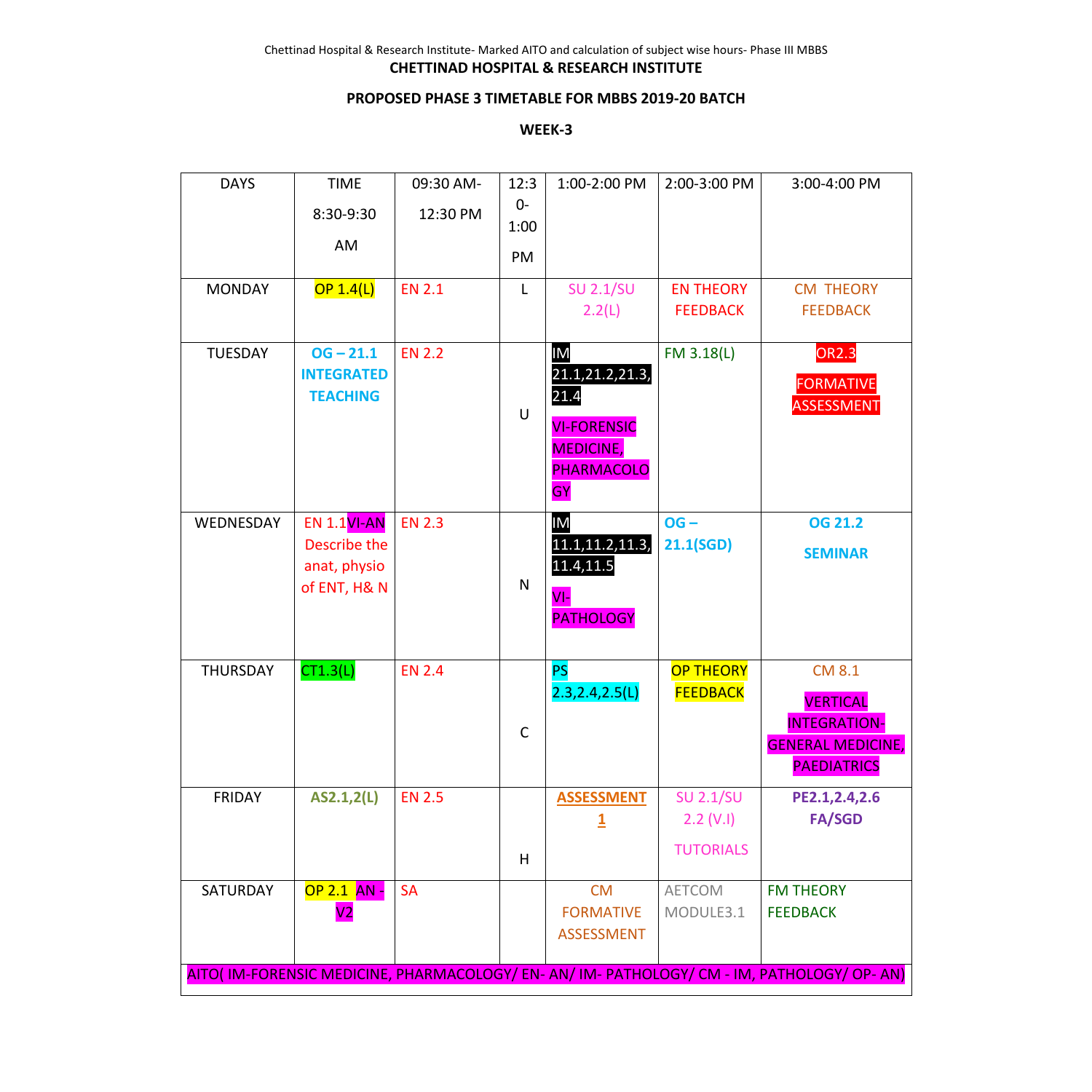#### **CHETTINAD HOSPITAL & RESEARCH INSTITUTE**

#### **PROPOSED PHASE 3 TIMETABLE FOR MBBS 2019-20 BATCH**

| <b>DAYS</b>                      | <b>TIME</b><br>8:30-9:30<br>AM                      | 09:30 AM-<br>12:30 PM      | 12:3<br>$0-$<br>1:00<br><b>PM</b> | 1:00-2:00 PM                                                                    | 2:00-3:00 PM                                            | 3:00-4:00 PM                                   |
|----------------------------------|-----------------------------------------------------|----------------------------|-----------------------------------|---------------------------------------------------------------------------------|---------------------------------------------------------|------------------------------------------------|
| <b>MONDAY</b>                    | OP 1.5(L)                                           | <b>EN 2.6</b>              | L                                 | <b>SU 3.1</b><br><b>SGD/SEMINAR</b>                                             | EN 4.6,4.7                                              | <b>CM8.1 SEMINAR</b>                           |
| <b>TUESDAY</b>                   | $OG - 22.1(L)$                                      | <b>EN 2.7</b>              | U                                 | IM 11.6,11.9,<br>$11.15 -$<br><b>LECTURE</b>                                    | <b>FM 3.19</b><br>$VI -$<br><b>OBG</b>                  | <b>OR2.4</b><br><b>SEMINAR</b>                 |
| WEDNESDAY                        | <b>EN 4.8</b>                                       | <b>EN 2.8</b>              | $\mathsf{N}$                      | <b>IM</b><br>11.16, 11.17,<br>11.18<br>$V.I-$<br><b>PHARMACOLO</b><br><b>GY</b> | <b>OG 22.2(L)</b>                                       | $OG - 22.2(SGD)$<br><b>TUTORIALS/FA</b>        |
| <b>THURSDAY</b>                  | CT1.4(L)                                            | <b>EN 2.9 AND</b><br>2.10  | $\mathsf C$                       | PS3.1, 3.2(L)                                                                   | <b>OP Review of</b><br>competencie<br>s/SDL 2.1-<br>2.3 | CM $8.1(L)$                                    |
| <b>FRIDAY</b>                    | AS3.1, 2, 3(L)                                      | <b>EN 2.11 AND</b><br>2.12 | H                                 | <b>DR 3.3(L)</b>                                                                | <b>SU</b><br><b>FORMATIVE</b><br><b>ASSESSMENT</b>      | PE 3.1, 3.2, 3.5, 3.6<br>(SGD)SEMINAR<br>VI-CM |
| <b>SATURDAY</b>                  | <b>OP</b><br>6.1SEMINAR-<br>$\overline{\mathbf{2}}$ | <b>SA</b>                  |                                   | <b>CM</b><br><b>8.1TUTORIALS</b>                                                | <b>OP Formative</b><br>Assessment                       | FM 3.20-3.21(L)                                |
| AITO(FM-OBG/IM-PHARMOCOLY/PE-FM) |                                                     |                            |                                   |                                                                                 |                                                         |                                                |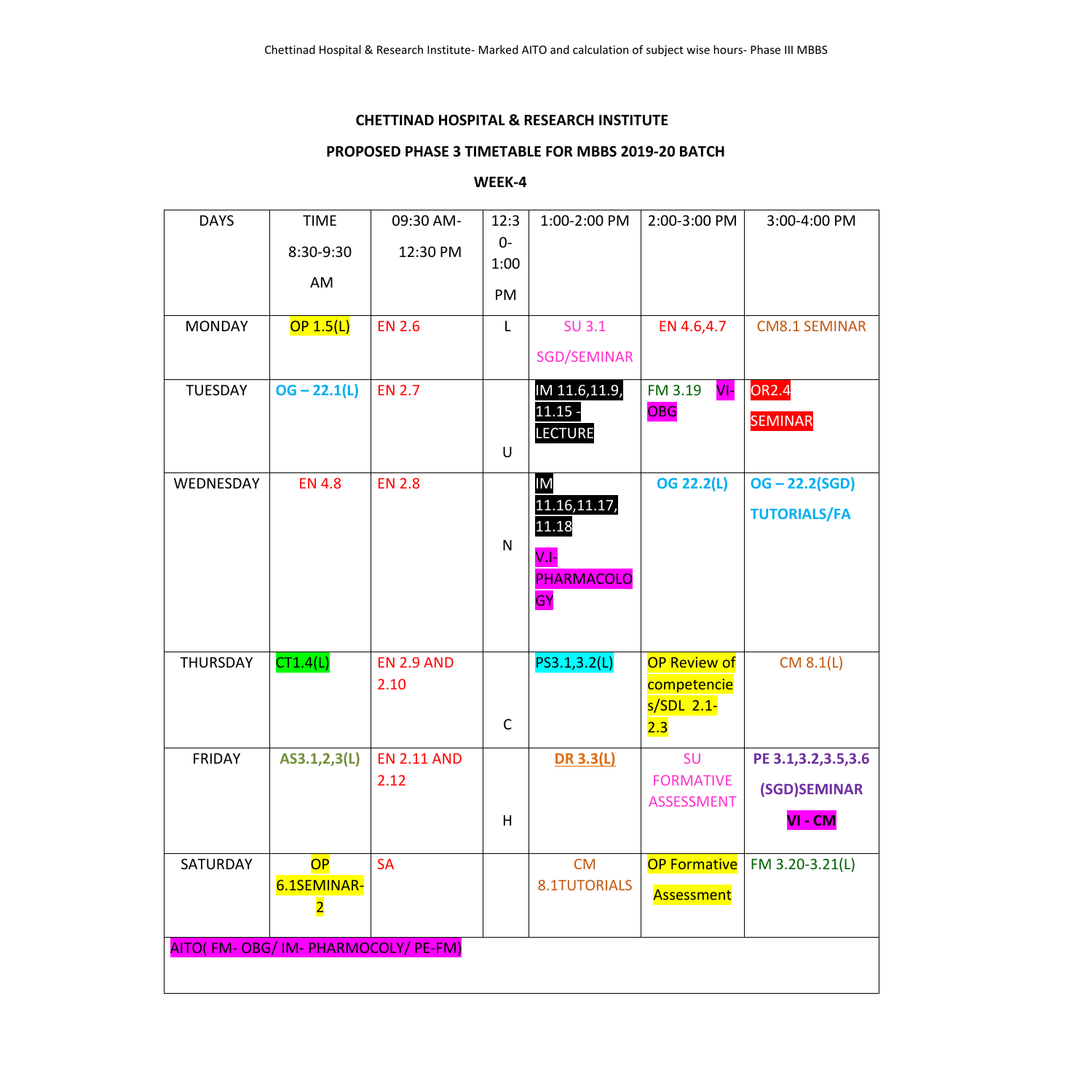# **CHETTINAD HOSPITAL & RESEARCH INSTITUTE**

#### **PROPOSED PHASE 3 TIMETABLE FOR MBBS 2019-20 BATCH**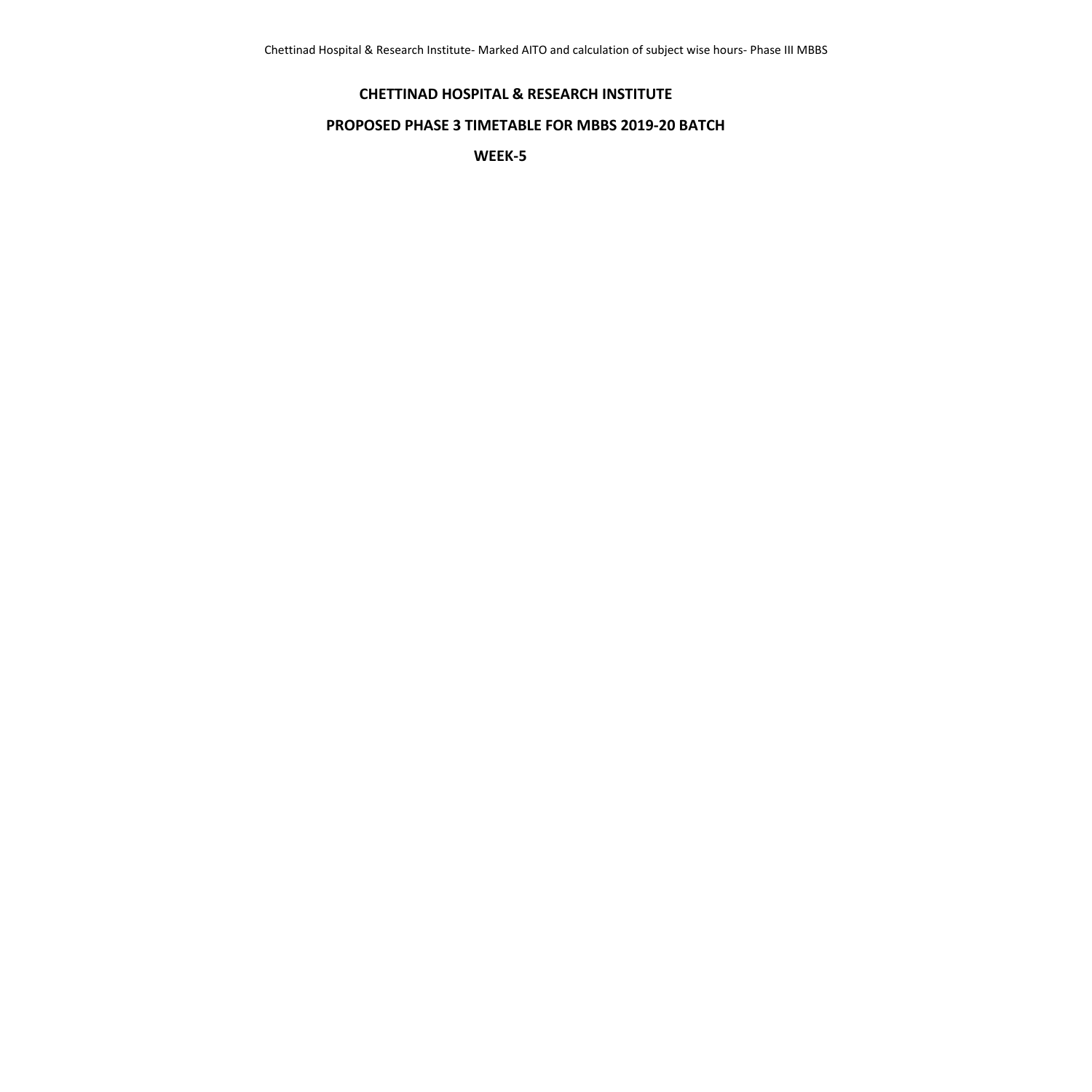| <b>DAYS</b>     | <b>TIME</b><br>8:30-9:30<br>AM              | Chettinad Hospital & Research Institute- Marked AITO and calculation of subject wise hours- Phase III MBBS<br>09:30 AM-<br>12:30 PM | 12:3<br>$0-$<br>1:00<br><b>PM</b> | 1:00-2:00 PM                                                          | 2:00-3:00 PM                                                              | 3:00-4:00 PM                                                                      |
|-----------------|---------------------------------------------|-------------------------------------------------------------------------------------------------------------------------------------|-----------------------------------|-----------------------------------------------------------------------|---------------------------------------------------------------------------|-----------------------------------------------------------------------------------|
| <b>MONDAY</b>   | $OP$ 2.1(L)                                 | <b>CM 17.1</b>                                                                                                                      | L                                 | SU 4.1 (V.I)                                                          | <b>PANDEMIC</b><br><b>MODULE 3.1</b><br>Otomicrosco<br>pic<br>examination | <b>CM THEORY FEEDBACK</b>                                                         |
| <b>TUESDAY</b>  | $OG - 24.1$<br><b>SEMINAR</b>               | <b>CM 17.2</b>                                                                                                                      | $\cup$                            | <b>IM</b><br>11.14,11.22<br>$VI -$<br>PATHOLOGY,<br><b>PHYSIOLOGY</b> | <b>PANDEMIC</b><br><b>MODULE 3.1</b><br>Otomicrosco<br>pic<br>examination | <b>OR2.5</b><br><b>INTEGRATED</b><br><b>TEACHING</b>                              |
| WEDNESDAY       | <b>EN FA</b>                                | <b>CM 8.2</b><br>(SLD METHOD)                                                                                                       | $\mathsf{N}$                      | ASSESSMENT                                                            | $OG -$<br>24.1(SGD)<br><b>SDL</b>                                         | OG 26.2 HORIZONTAL<br><b>INTEGRATION</b>                                          |
| <b>THURSDAY</b> | CT1.12(L)                                   | <b>CM8.2</b>                                                                                                                        | $\mathsf{C}$                      | PS3.6, 3.12(L)                                                        | <b>PANDEMIC</b><br>MODULE 3.1                                             | <b>CM 8.1 SGD</b><br><b>VI- GENERAL</b><br><b>MEDICINE,</b><br><b>PAEDIATRICS</b> |
| <b>FRIDAY</b>   | AS3.4,5,6<br><b>TUTORIAL</b><br>S           | <b>CM8.5</b>                                                                                                                        | H                                 | <b>DR 4.2(L)</b>                                                      | <b>SU 4.2 SDL</b>                                                         | <b>PE 3.8(SGD)</b><br><b>SEMINAR</b>                                              |
| <b>SATURDAY</b> | <b>OP</b><br><b>6.3TUTOR</b><br><b>IALS</b> | <b>CM8.6</b><br>(SLD METHOD)                                                                                                        |                                   | CM $8.3(L)$                                                           | <b>AETCOM</b><br>MODULE3.1                                                | FM 3.18(L)                                                                        |
|                 |                                             | AITO (IM- PATHOLOGY, PHYSIOLOGY/ CM- PAEDIATRICS)                                                                                   |                                   |                                                                       |                                                                           |                                                                                   |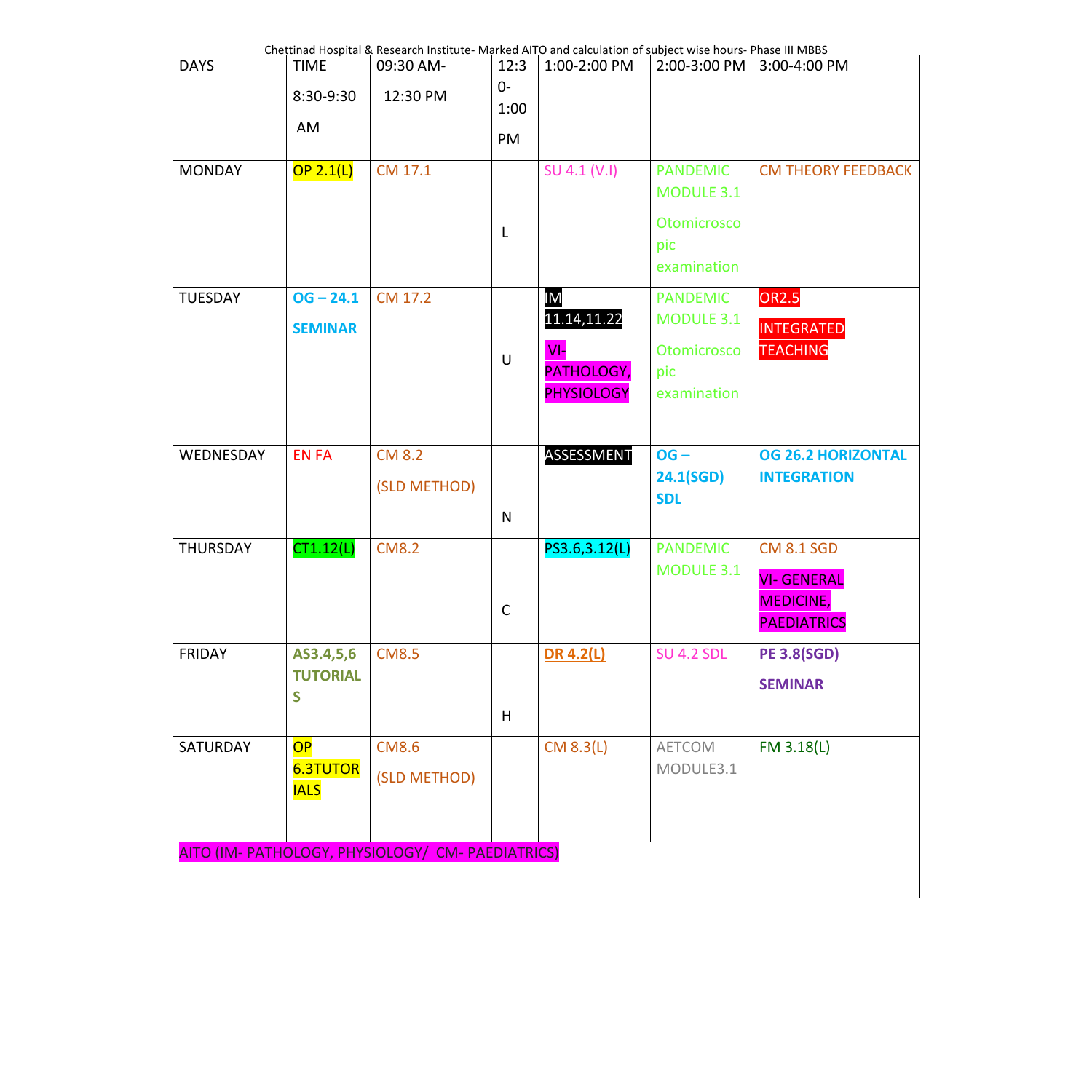# **PROPOSED PHASE 3 TIMETABLE FOR MBBS 2019-20 BATCH**

| <b>DAYS</b>     | <b>TIME</b><br>8:30-9:30                                               | 09:30 AM-<br>12:30 PM          | 12:30-<br>1:00 | 1:00-2:00 PM                                                                      | 2:00-3:00 PM                                                                                               | 3:00-4:00 PM                                        |
|-----------------|------------------------------------------------------------------------|--------------------------------|----------------|-----------------------------------------------------------------------------------|------------------------------------------------------------------------------------------------------------|-----------------------------------------------------|
|                 | AM                                                                     |                                | PM             |                                                                                   |                                                                                                            |                                                     |
| <b>MONDAY</b>   | <b>OP 4.9</b><br><b>IM VI4</b>                                         | <b>CM 10.3</b>                 | L              | SU 4.3 (V.I)                                                                      | <b>EN 4.12 DEAF</b><br><b>MUTISM</b><br>,REHABILITAT<br><b>ION OF</b><br><b>HEARING</b><br><b>IMPAIRED</b> | <b>CM FORMATIVE</b><br><b>ASSESSMENT</b>            |
| <b>TUESDAY</b>  | $OG - 25.1(L)$                                                         | <b>CM 10.3</b><br>(SLD METHOD) | $\cup$         | IM 14.1, 14.2, 14.3, 14.4, 14.5<br><b>VI-PATHOLOGY</b>                            | FM 3.13(L)                                                                                                 | OR2.6(L)                                            |
| WEDNESDAY       | <b>EN VI-1.2</b><br>pa<br><b>PATHOLOGY</b>                             | CM 10.7                        | N              | IM 14.13,14.14 - VI & HI-<br>PHARMACOLOGY, SURGERY                                | $OG -$<br>25.1(SGD)                                                                                        | $OG - 27.1$<br><b>INTEGARTED</b><br><b>TEACHING</b> |
| <b>THURSDAY</b> | CT1.13(L)                                                              | <b>CM10.7</b><br>(SLD METHOD)  | $\mathsf{C}$   | PS 3.7,3.8TUTORIAL<br><b>HI MEDICINE</b>                                          | <b>OP Formative</b><br>Assessement                                                                         | <b>CM 8.1SEMINAR</b>                                |
| <b>FRIDAY</b>   | <b>AS4.2 IT</b><br><b>INTEGRATION</b><br><b>WITH</b><br><b>ANATOMY</b> | <b>CM 10.4</b>                 | H              | <b>ASSESSMENT 2</b>                                                               | SU<br><b>FORMATIVE</b><br><b>ASSESSMENT</b>                                                                | PE 4.1,4.2(L)<br>$HI - PSY$                         |
| <b>SATURDAY</b> |                                                                        |                                |                |                                                                                   |                                                                                                            |                                                     |
|                 |                                                                        |                                |                | AITO (OP-IM/IM-PATHOLOGY/EN-PATHOLOGY/IM-PHARMACOLOGY, SURGERY/AS-ANATOMY/PE-PSY) |                                                                                                            |                                                     |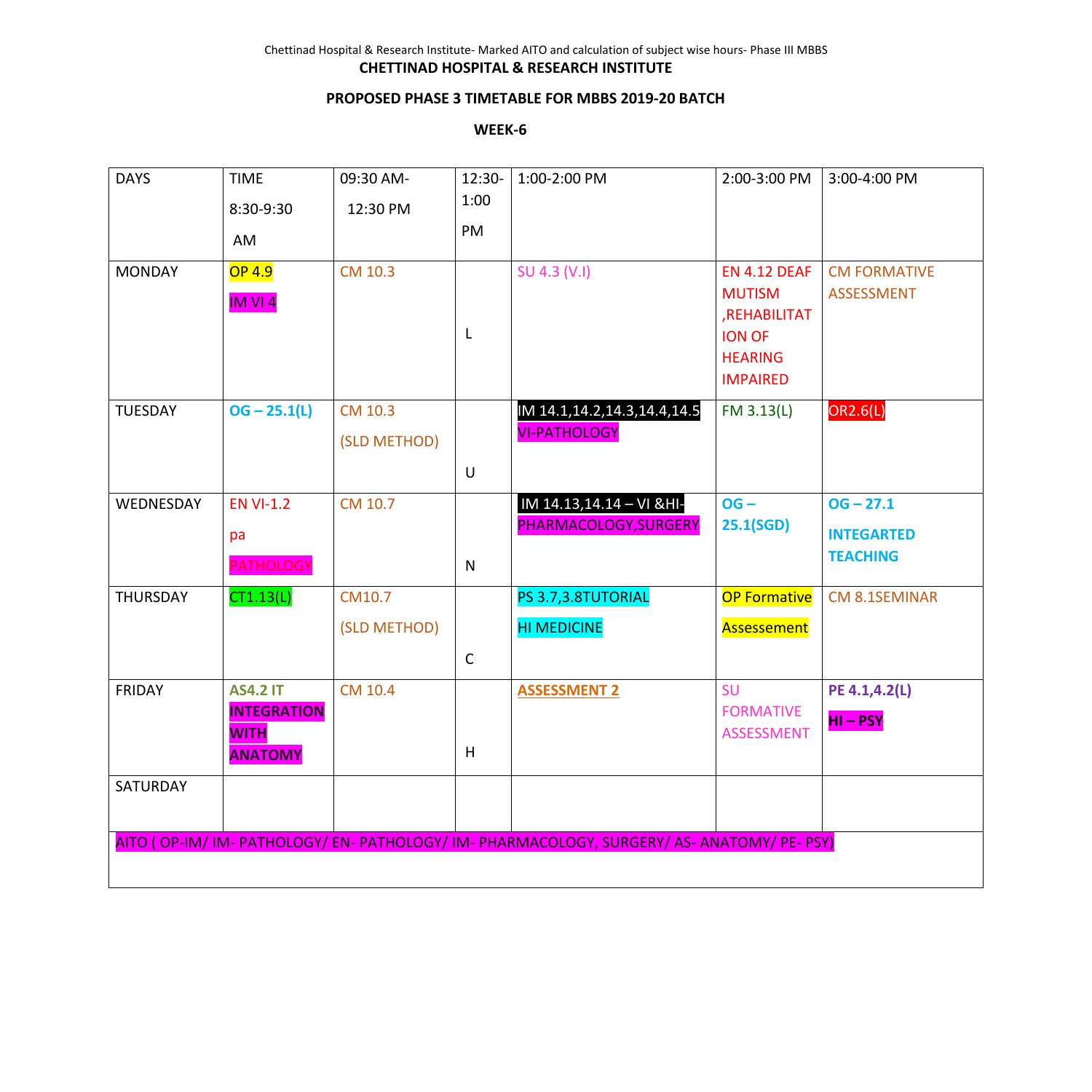# **CHETTINAD HOSPITAL & RESEARCH INSTITUTE**

#### **PROPOSED PHASE 3 TIMETABLE FOR MBBS 2019-20 BATCH**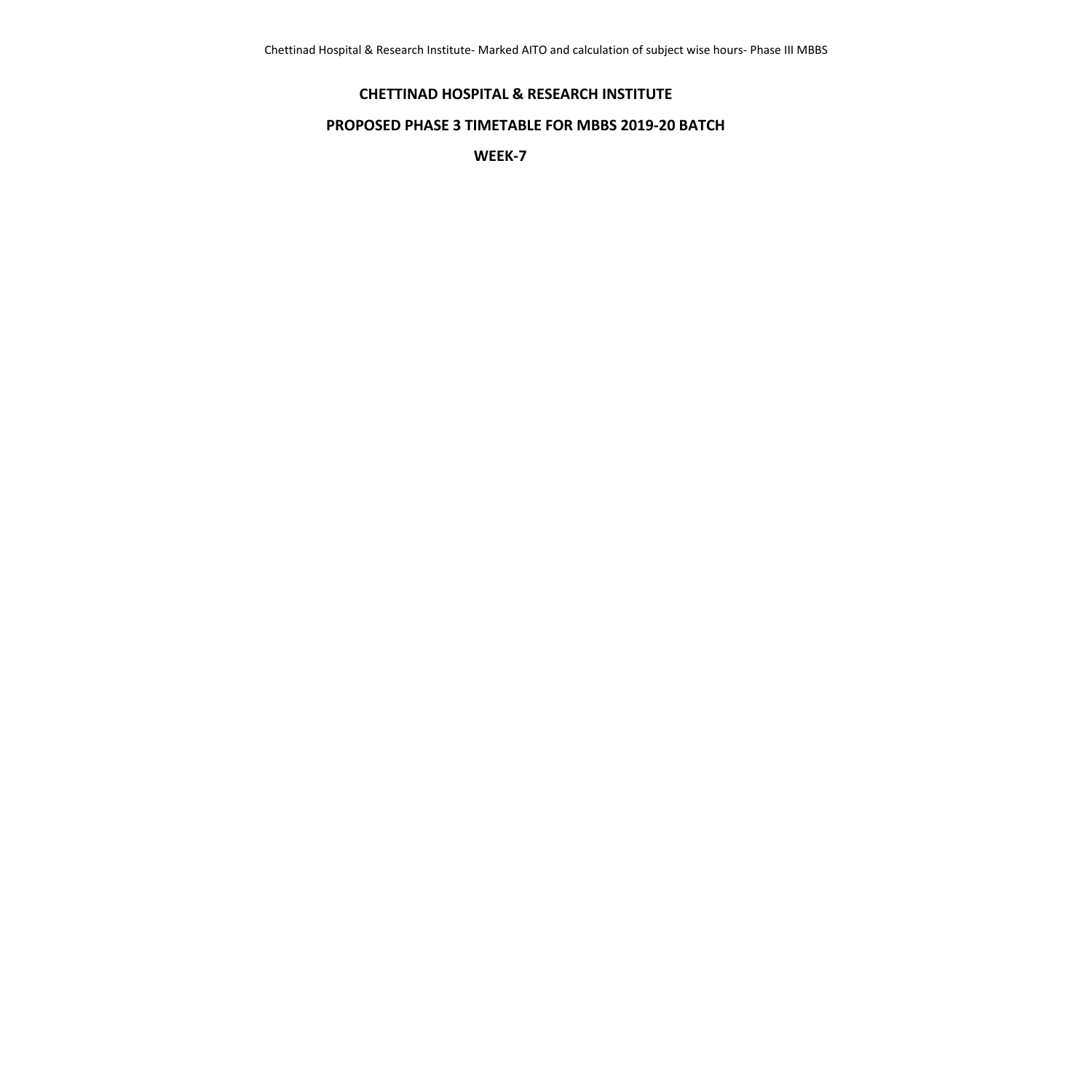| <b>DAYS</b>     |                                                                         | Chettinad Hospital & Research And Itute-Marked 4179 306-2100 bind of publicity stroch Phatolic Phatolic Andre |               |                                                               |                                      |                                                                               |
|-----------------|-------------------------------------------------------------------------|---------------------------------------------------------------------------------------------------------------|---------------|---------------------------------------------------------------|--------------------------------------|-------------------------------------------------------------------------------|
|                 | 8:30-9:30                                                               | 12:30 PM                                                                                                      | $O -$<br>1:00 |                                                               |                                      |                                                                               |
|                 | AM                                                                      |                                                                                                               | PM            |                                                               |                                      |                                                                               |
| <b>MONDAY</b>   | $OP$ 2.2(L)                                                             | CM 10.7, 10.9                                                                                                 | L             | SU 4.3/4.4<br><b>SELF DIRECTED</b><br><b>LEARNING</b>         | <b>PANDEMIC</b><br><b>MODULE 3.1</b> | <b>CM THEORY FEEDBACK</b>                                                     |
| <b>TUESDAY</b>  | $OG -$<br>27.1(SGD)<br><b>SELF</b><br><b>DIRECTED</b><br><b>LEARING</b> | CM 8.5, 8.6                                                                                                   | $\cup$        | IM 23.1,23.2-<br>$V.I -$<br>PHYSIOLOGY,<br><b>BIOCHEMISTR</b> | FM 3.14(L)                           | <b>OR2.7</b><br><b>FORMATIVE</b><br><b>ASSESSMENT</b>                         |
| WEDNESDAY       | <b>EN 4.13</b>                                                          | <b>CM 6.2</b><br>(SLD METHOD)                                                                                 | $\mathsf{N}$  | IM 23.4,23.5<br><b>LECTURE</b>                                | $OG - 27.2(L)$                       | $OG - 27.3(SGD)$<br><b>TUTORIALS/FA</b>                                       |
| <b>THURSDAY</b> | CT1.14<br>$LT -$<br><b>PHARMA</b>                                       | <b>CM 9.2</b>                                                                                                 | C             | <b>PS</b><br>4.1,4.4,4.6,4.7<br><b>SEMINAR</b><br>HI-IM       | <b>PANDEMIC</b><br><b>MODULE 3.1</b> | <b>CM 8.1</b><br><b>VERTICAL</b><br><b>INTEGRATION-</b><br><b>PAEDIATRICS</b> |
| <b>FRIDAY</b>   | AS4.1,3,4<br><b>TUTORIALS</b>                                           | <b>CM 10.2</b>                                                                                                | H             | <b>DR 5.1,3(L)</b>                                            | SU 5.1(L)                            | PE 4.3,4.4,4.5(L)<br>$HI - PSY$                                               |
| <b>SATURDAY</b> | OP<br><b>6.4TUTORI</b><br><b>ALS</b>                                    | <b>CM 10.9</b><br>(SLD METHOD)                                                                                |               | CM 8.3(L)                                                     | <b>AETCOM</b><br>MODULE3.1           | <b>FM THEORY FEEDBACK</b>                                                     |
|                 |                                                                         | AITO(IM-PHYSIOLOGY, BIOCHEMISTRY/CT-PHARMACOLOGY/PS-IM/CM-PAEDIATRICS/PE-PSY)                                 |               |                                                               |                                      |                                                                               |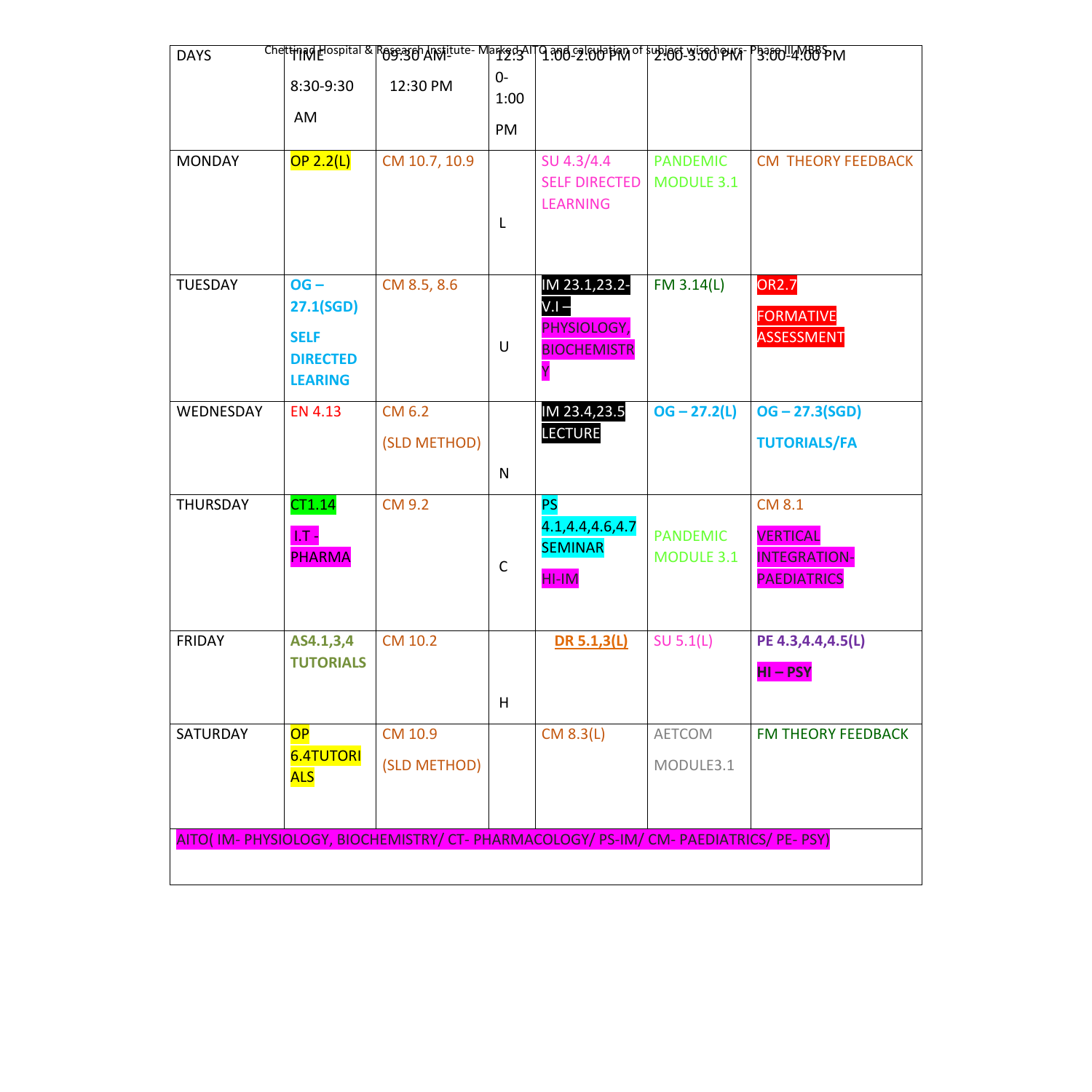# **PROPOSED PHASE 3 TIMETABLE FOR MBBS 2019-20 BATCH**

| <b>DAYS</b>                                     | <b>TIME</b>              | 09:30 AM-       | 12:3         | 1:00-2:00 PM                                    | $2:00-3:00$                           | 3:00-4:00 PM                     |
|-------------------------------------------------|--------------------------|-----------------|--------------|-------------------------------------------------|---------------------------------------|----------------------------------|
|                                                 | 8:30-9:30                | 12:30 PM        | $0-$<br>1:00 |                                                 | PM                                    |                                  |
|                                                 |                          |                 | PM           |                                                 |                                       |                                  |
| <b>MONDAY</b>                                   | OP $2.3(L)$              | <b>CASUALTY</b> |              | SU 5.1(V.1)                                     | EN 4.14,<br>4.15                      | <b>CM 8.3TUTORIALS</b>           |
|                                                 |                          |                 | L            |                                                 |                                       |                                  |
| <b>TUESDAY</b>                                  | <b>OG 27.2</b>           | <b>CASUALTY</b> |              | IM 23.3 VI-                                     | FM 3.15-                              | <b>OR2.8</b>                     |
|                                                 | <b>SEMINAR</b>           | (SKILLS)        |              | PHYSIOLOGY,<br><b>BIOCHEMISTRY</b>              | 3.18(L)                               | <b>SELF DIRECTED</b><br>LEARNING |
|                                                 |                          |                 | $\cup$       |                                                 |                                       |                                  |
| WEDNESDAY                                       | <b>EN 4.18</b>           | <b>CASUALTY</b> |              | <b>IM</b><br>9.1,9.2,9.7,9.8,9.                 | $OG -$<br>27.2(SGD)                   | $OG - 22.1 (L)$                  |
|                                                 |                          |                 | $\mathsf{N}$ | 11,9.12- <mark>V.I -</mark><br><b>PATHOLOGY</b> | <b>INTEGARTE</b><br><b>D TEACHING</b> |                                  |
|                                                 |                          |                 |              |                                                 |                                       |                                  |
| <b>THURSDAY</b>                                 | CT1.17<br><b>SEMINAR</b> | <b>CASUALTY</b> |              | <b>PS</b><br>$4.1,4.4,4.6,4.7$ (L)              | <b>OP Review</b><br>$\mathsf{of}$     | <b>CM 8.1SEMINAR</b>             |
|                                                 |                          |                 | $\mathsf{C}$ |                                                 | competencie<br>s/                     |                                  |
|                                                 |                          |                 |              |                                                 | <b>SDL</b>                            |                                  |
|                                                 |                          |                 |              |                                                 | 2.2                                   |                                  |
| <b>FRIDAY</b>                                   | AS4.5,6                  | <b>CASUALTY</b> |              | <b>DR 6.1(L)</b>                                | <b>SU 5.2</b>                         | PE 5.1,5.2,5.3 (SDL)             |
|                                                 | <b>TUTORIALS</b>         | (SKILLS)        |              |                                                 | <b>SDL</b>                            |                                  |
|                                                 |                          |                 | H            |                                                 |                                       |                                  |
| <b>SATURDAY</b>                                 | <b>OP</b>                | <b>CASUALTY</b> |              | EN 4.19,4.20,4.21                               | <b>OP</b>                             | <b>FM14.14 SGD</b>               |
|                                                 | <b>6.6SEMINAR</b>        |                 |              |                                                 | Formative<br><b>Assesment</b>         |                                  |
| AITO (IM-PHYSIOLOGY, BIOCHEMISTRY/IM-PATHOLOGY) |                          |                 |              |                                                 |                                       |                                  |
|                                                 |                          |                 |              |                                                 |                                       |                                  |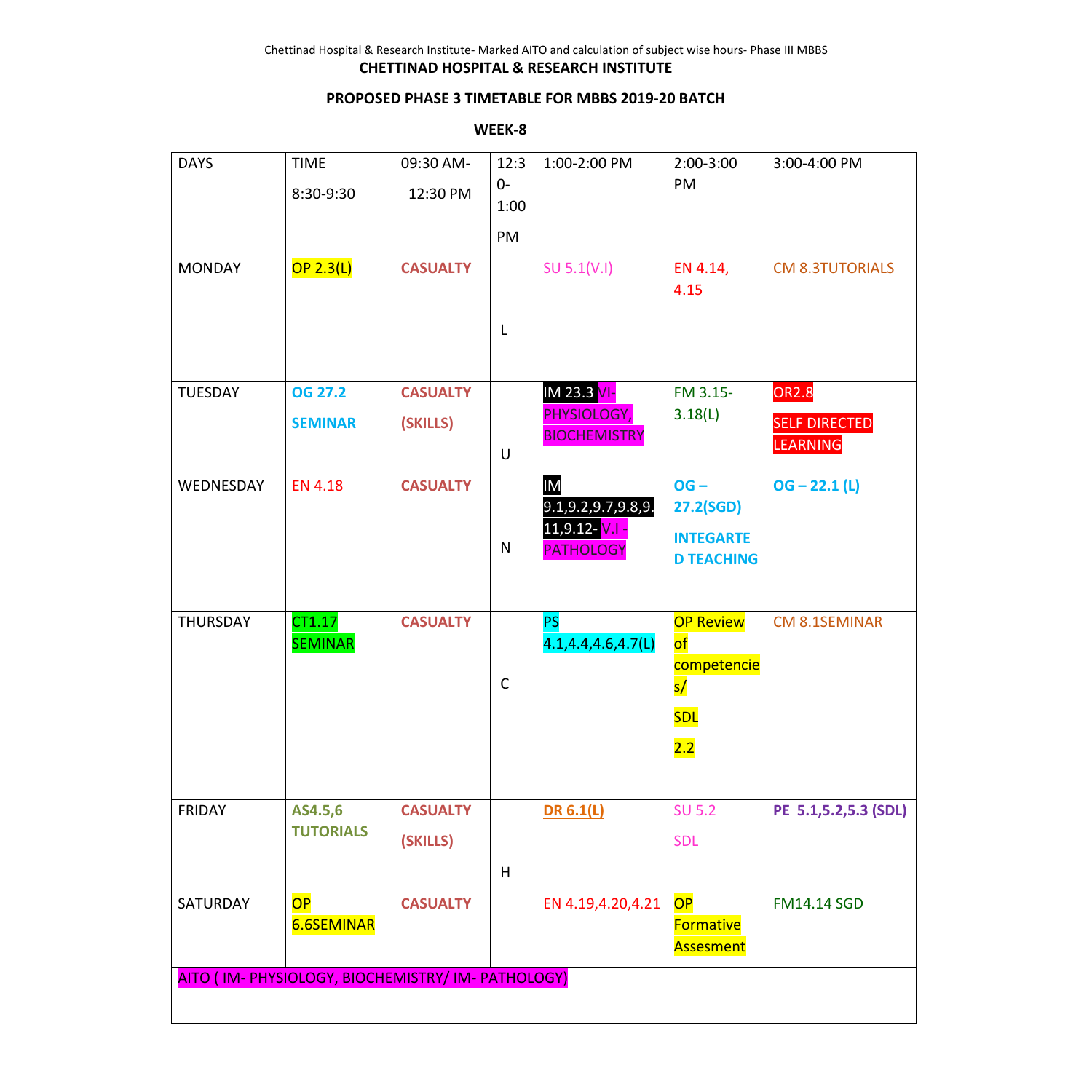# **PROPOSED PHASE 3 TIMETABLE FOR MBBS 2019-20 BATCH**

| <b>DAYS</b>     | <b>TIME</b><br>8:30-9:30<br>AM                                                                                                                    | 09:30 AM-<br>12:30 PM       | 12:3<br>$0 -$<br>1:00<br>PM | 1:00-2:00 PM                                                    | 2:00-3:00 PM                                           | 3:00-4:00 PM                                        |
|-----------------|---------------------------------------------------------------------------------------------------------------------------------------------------|-----------------------------|-----------------------------|-----------------------------------------------------------------|--------------------------------------------------------|-----------------------------------------------------|
| <b>MONDAY</b>   | <b>OP 5.2 VI-</b><br>4<br><b>IM</b>                                                                                                               | <b>CASUALTY</b><br>(SKILLS) | L                           | $SU$ 5.3(L)                                                     | <b>EN4.53 VI-</b><br><b>GENERAL</b><br><b>MEDICINE</b> | CM 8.1 H<br><b>MICROBIOLOGY</b>                     |
| <b>TUESDAY</b>  | <b>OG</b><br>27.3(SGD)<br><b>TUTORIAL</b><br>S/FA                                                                                                 | <b>CASUALTY</b>             | $\cup$                      | IM $9.14 - 1$<br><b>COMMUNITY</b><br><b>MEDICINE</b><br>(SDL)   | FM 3.27(L)                                             | <b>OR2.9(L)</b>                                     |
| WEDNESDAY       | <b>EN 4.1</b><br><b>COMPLIC</b><br><b>ATIONS</b><br><b>OF</b><br><b>CSOM,TU</b><br><b>MOURS</b><br><b>OF</b><br><b>MIDDLE</b><br><b>EAR CLEFT</b> | <b>CASUALTY</b>             | $\mathsf{N}$                | <b>IM</b><br>8.4, 8.5, 8.1, 8.2<br>$-V.I -$<br><b>PATHOLOGY</b> | $OG -$<br>27.4(SGD)                                    | $OG - 27.4$<br><b>INTEGRATED</b><br><b>TEACHING</b> |
| <b>THURSDAY</b> | CT 2.1(L)                                                                                                                                         | <b>CASUALTY</b><br>(SKILLS) | $\mathsf C$                 | <b>PS</b><br>5.1, 5.3, 5.5, 5.6<br>(L)                          | OP<br><b>6.7TUTORIAL</b><br>$\overline{\mathsf{S}}$    | CM $8.4(L)$                                         |
| <b>FRIDAY</b>   | <b>AS4.7 SDL</b>                                                                                                                                  | <b>CASUALTY</b>             | H                           | <b>INTERNAL ASSESSMENT-1</b><br><b>OPHTHALMOLOGY</b>            |                                                        |                                                     |
| <b>SATURDAY</b> | $OP$ 2.4(L)                                                                                                                                       | <b>CASUALTY</b>             |                             | <b>INTERNAL ASSESSMENT-1</b><br><b>ENT</b>                      |                                                        |                                                     |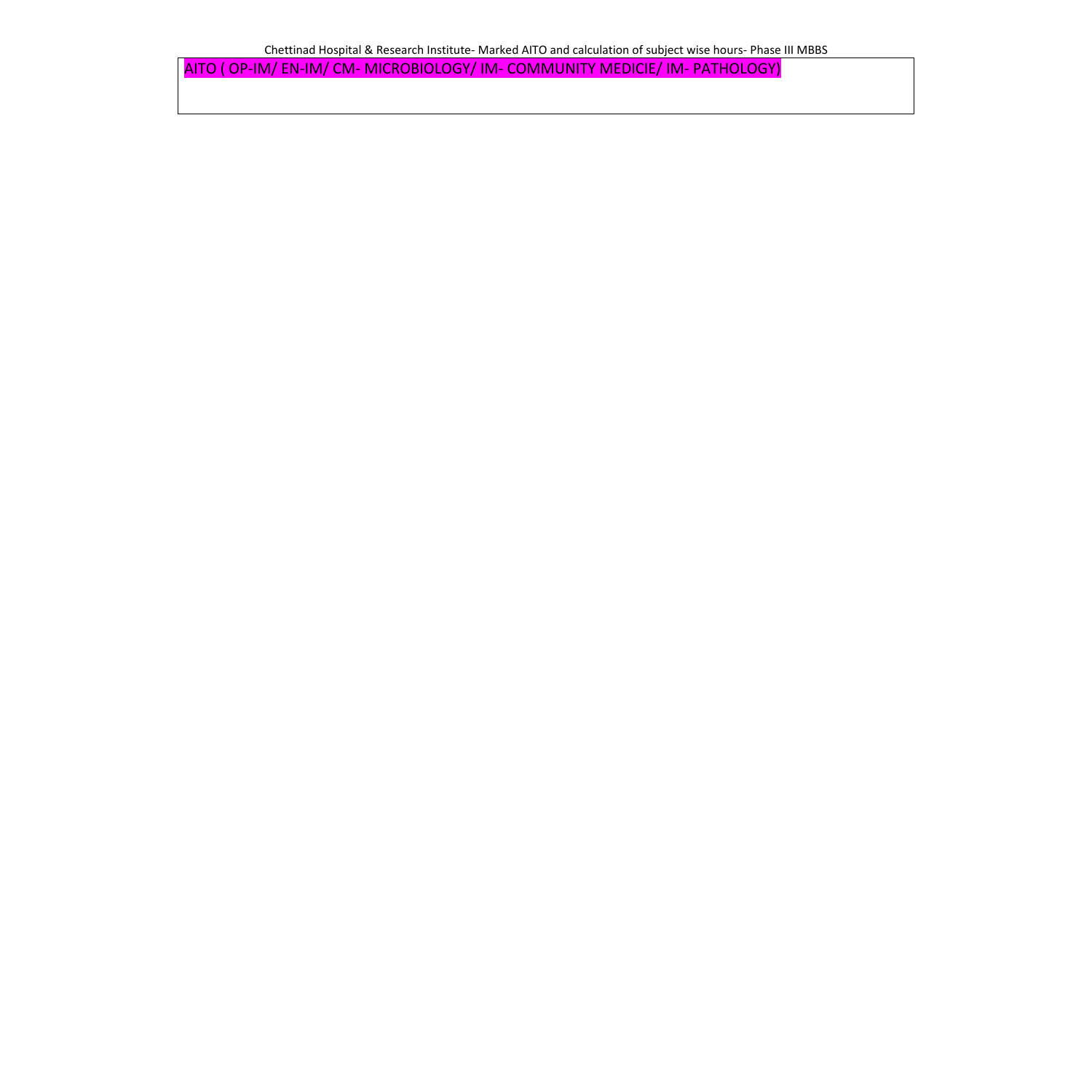# **PROPOSED PHASE 3 TIMETABLE FOR MBBS 2019-20 BATCH**

| <b>DAYS</b>                                    | <b>TIME</b><br>8:30-9:30<br>AM   | 09:30 AM-<br>12:30 PM                           | $12:30-$<br>1:00<br>PM | 1:00-2:00 PM                                                                    | 2:00-3:00 PM                             | 3:00-4:00 PM                         |  |
|------------------------------------------------|----------------------------------|-------------------------------------------------|------------------------|---------------------------------------------------------------------------------|------------------------------------------|--------------------------------------|--|
| <b>MONDAY</b>                                  | $OP$ 2.5(L)                      | PS9.2, 9.3,<br>9.5<br>(SKILLS)                  | L                      | <b>INTERNAL ASSESSMENT-1</b><br><b>COMMUNITY MEDICINE</b>                       |                                          |                                      |  |
| <b>TUESDAY</b>                                 | OG 31.1(L)                       | PS10.2,10.3,1<br>0.5                            | $\cup$                 | <b>INTERNAL ASSESSMENT-1</b>                                                    | <b>FORENSIC MEDICINE</b>                 |                                      |  |
| WEDNESDAY                                      | <b>EN 4.22</b>                   | PS11.2,11.3,1<br>1.5                            | $\mathsf{N}$           | <b>IM</b><br>8.3, 8.6, 8.7, 8.8<br>$\overline{\text{VI}}$ -<br><b>PATHOLOGY</b> | $OG - 31.1$<br>(SGD)<br><b>SDL</b>       | $OG - 31.1$<br><b>TUTORIALS / FA</b> |  |
| <b>THURSDAY</b>                                | <b>CT2.2</b><br><b>TUTORIALS</b> | PS12.2,12.3,1<br>2.5<br>(SLD<br><b>METHOD</b> ) | $\mathsf C$            | <b>PS FORMATIVE</b><br><b>ASSESSMENT</b>                                        | <b>OP Formative</b><br><b>Assessment</b> | <b>CM THEORY FEEDBACK</b>            |  |
| <b>FRIDAY</b>                                  | AS5.1,2<br><b>TUTORIAL</b><br>S  | PS13.2,13.3,1<br>3.5                            | H                      | <b>DR 7.1(L)</b>                                                                | SU<br><b>ASSESSMENT</b><br>/ FEEDBACK    | PE5.4,5.5,5.8,5.9<br>FA/L            |  |
| <b>SATURDAY</b><br><b>AITO (IM- PATHOLOGY)</b> |                                  |                                                 |                        |                                                                                 |                                          |                                      |  |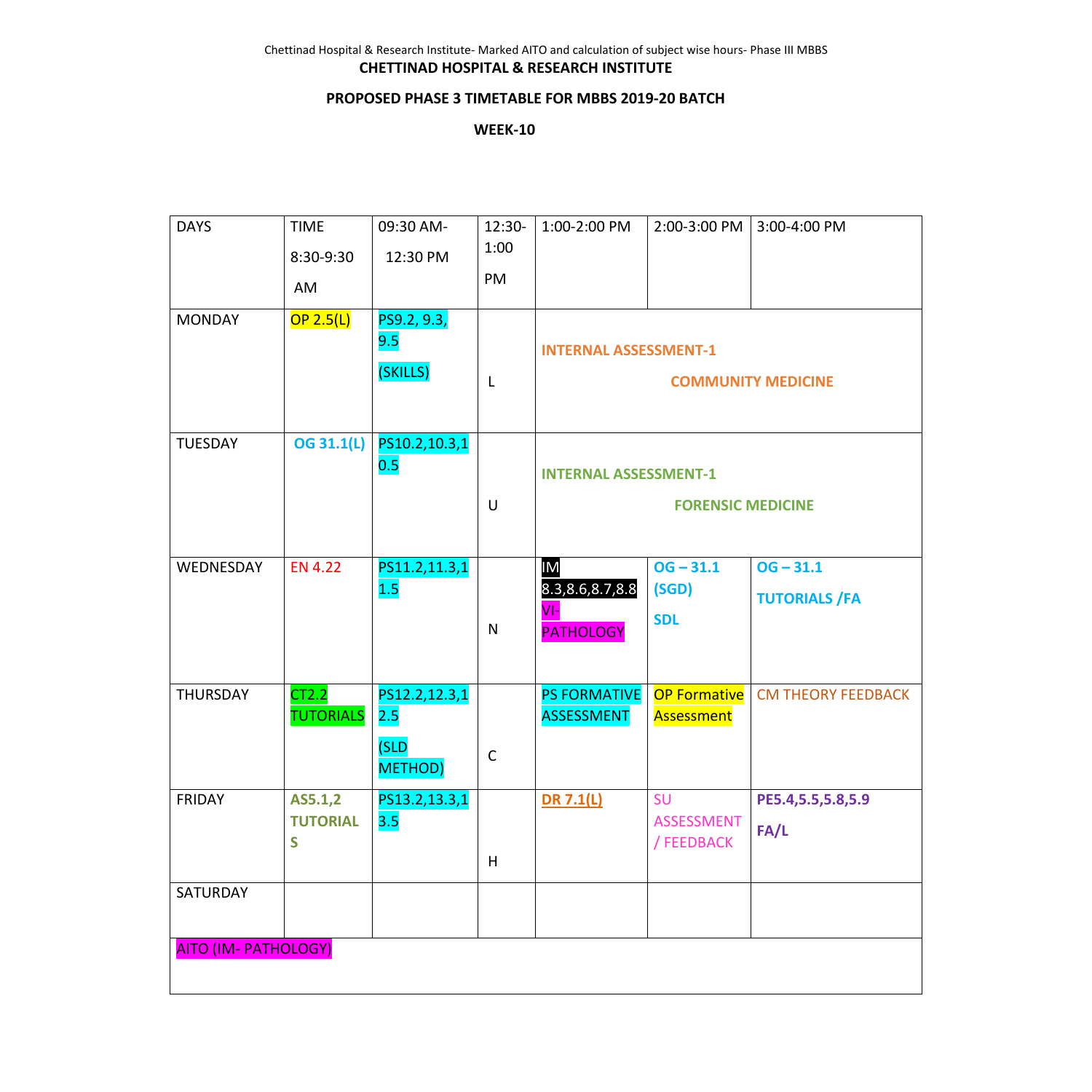# **PROPOSED PHASE 3 TIMETABLE FOR MBBS 2019-20 BATCH**

 **WEEK-11**

| <b>DAYS</b><br><b>MONDAY</b> | <b>TIME</b><br>8:30-9:30<br>AM<br>$OP$ 2.6(L) | 09:30 AM-<br>12:30 PM<br>PS14.2,14.4<br>(SLD METHOD)       | 12:3<br>$0 -$<br>1:00<br>PM<br>L | 1:00-2:00 PM<br>SU $6.1(L)$                            | $2:00-3:00$<br>PM<br><b>EN THEORY</b><br><b>FEEDBACK</b> | 3:00-4:00 PM<br><b>CM FORMATIVE</b><br><b>ASSESSMENT</b> |
|------------------------------|-----------------------------------------------|------------------------------------------------------------|----------------------------------|--------------------------------------------------------|----------------------------------------------------------|----------------------------------------------------------|
| <b>TUESDAY</b>               | <b>OG 32.1</b><br><b>SEMINAR</b>              | PS14.2,14.4                                                | $\cup$                           | $IM 2.3 - V.I -$<br>PHYSIOLOGY,<br><b>BIOCHEMISTRY</b> | FM 3.28(L)                                               | OR2.10(L)                                                |
| WEDNESDAY                    | <b>EN FA</b>                                  | <b>PS15.3</b>                                              | $\mathsf{N}$                     | IM 2.1, 2.2, 2.4-<br>PATHOLOGY,<br><b>PHYSIOLOGY</b>   | $OG -$<br>32.2(L)                                        | $OG - 32.1(SGD)$                                         |
| <b>THURSDAY</b>              | CT2.3<br><b>TUTORIAL</b><br>S                 | <b>PS16.4</b><br>(SKILLS)                                  | $\mathsf C$                      | <b>PS-REVIEW AND</b><br><b>FEEDBACK</b>                | <b>OP THEORY</b><br><b>FEEDBACK</b>                      | <b>CM8.3 SDL</b>                                         |
| <b>FRIDAY</b>                | AS5.3,4<br><b>TUTORIAL</b><br>S               | PS3.5,3.9                                                  | H                                | <b>DR 7.3</b><br><b>TUTORIALS</b>                      | <b>SU 6.2</b><br><b>SDL</b>                              | <b>PE 5.6,5.7(SGD)</b><br><b>SEMINAR</b>                 |
| <b>SATURDAY</b>              | <b>OP</b><br>6.7SEMIN<br><b>AR</b>            | <b>PS SUMMATIVE</b><br><b>ASSESSMENT</b>                   |                                  | <b>CM 8.2SEMINAR</b>                                   | <b>AETCOM</b><br>MODULE3.<br>1<br>SDL                    | <b>FM THEORY FEEDBACK</b>                                |
|                              |                                               | AITO(IM-PHYSIOLOGY, BIOCHEMISTRY/IM-PATHOLOGY, PHYSIOLOGY) |                                  |                                                        |                                                          |                                                          |

 $\overline{\phantom{0}}$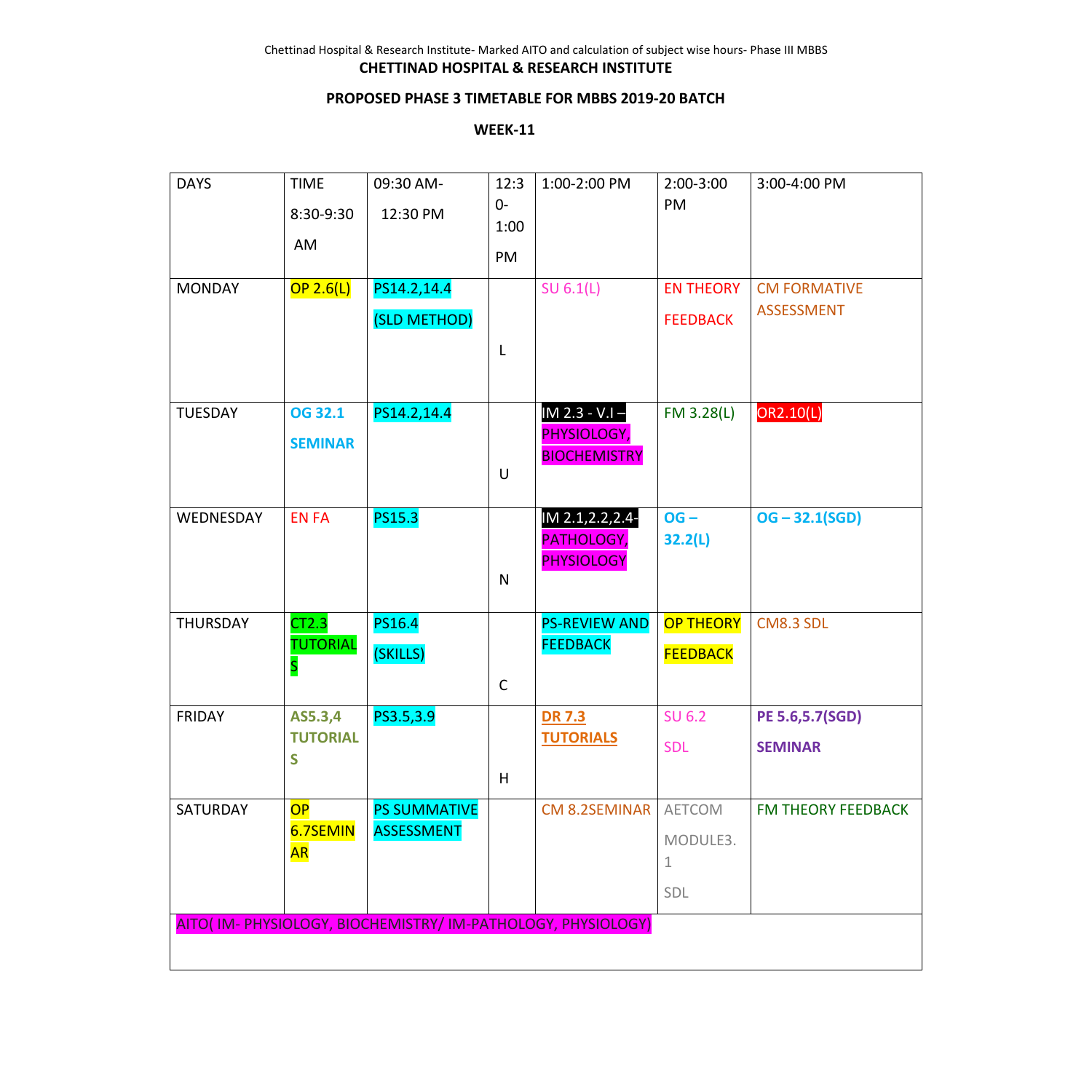# **PROPOSED PHASE 3 TIMETABLE FOR MBBS 2019-20 BATCH**

| <b>DAYS</b>                 | <b>TIME</b>                 | 09:30 AM-                      | 12:3         | 1:00-2:00 PM                    | 2:00-3:00 PM                   | 3:00-4:00 PM           |
|-----------------------------|-----------------------------|--------------------------------|--------------|---------------------------------|--------------------------------|------------------------|
|                             | 8:30-9:30                   | 12:30 PM                       | $0-$         |                                 |                                |                        |
|                             |                             |                                | 1:00         |                                 |                                |                        |
|                             | AM                          |                                | PM           |                                 |                                |                        |
| <b>MONDAY</b>               | OP $2.7(L)$                 | IM 1.10                        |              | SU 7.1/7.2 (V.I)                | <b>EN IA1</b>                  | <b>CM IA1 FEEDBACK</b> |
|                             |                             | (SKILLS)                       |              |                                 | <b>FEEDBACK</b>                |                        |
|                             |                             |                                |              |                                 |                                |                        |
|                             |                             |                                | L            |                                 |                                |                        |
|                             |                             |                                |              |                                 |                                |                        |
| <b>TUESDAY</b>              | OG 33.1(L)                  | IM 1.11,1.16                   |              | IM 2.5 - <mark>V.I –</mark>     | FM IA1                         | OR2.11(L)              |
|                             |                             |                                |              | <b>PATHOLOGY</b>                | <b>FEEDBACK</b>                |                        |
|                             |                             |                                | U            |                                 |                                |                        |
|                             |                             |                                |              |                                 |                                |                        |
| WEDNESDAY                   | <b>EN4.23</b>               | <b>IM</b><br>1.12, 1.13, 1.14, |              | IM 2.13<br><b>LECTURE</b>       | $OG - 32.2$                    | $OG - 33.2(SGD)$       |
|                             |                             | 1.15                           |              |                                 | <b>TUTORIALS</b>               | <b>SEMINAR</b>         |
|                             |                             |                                | N            |                                 | /FA                            |                        |
| THURSDAY                    | CT2.4                       | IM                             |              | <b>PS</b>                       | OP IA 1                        | <b>CM IA1 FEEDBACK</b> |
|                             | <b>TUTORIALS</b>            | 2.6, 2.7, 2.8, 2.9             |              | $6.1, 6.4, 6.6, 6.7$ (L         | <b>FEEDBACK</b>                |                        |
|                             |                             | (SLD METHOD)                   |              |                                 |                                |                        |
|                             |                             |                                | $\mathsf{C}$ |                                 |                                |                        |
| <b>FRIDAY</b>               | AS5.5,6                     | <b>IM</b>                      |              | <b>ASSESSMENT 4</b>             | SU                             | PE 5.10,5.11(SGD)      |
|                             | <b>TUTORIALS</b>            | 1.18, 2.10, 8.17,              |              |                                 | <b>FORMATIVE</b>               | <b>SEMINAR</b>         |
|                             |                             | 10.18,12.10                    | H            |                                 | ASSESSMENT/<br><b>FEEDBACK</b> |                        |
|                             |                             |                                |              |                                 |                                |                        |
| <b>SATURDAY</b>             | OP Review of<br>competencie | ASSESSMENT                     |              | <b>EN IA</b><br><b>FEEDBACK</b> | <b>AETCOM</b>                  | FM IA 1 FEEDBACK       |
|                             | s/                          |                                |              |                                 | MODULE3.2                      |                        |
|                             | <b>SDL</b>                  |                                |              |                                 | SDL                            |                        |
|                             |                             |                                |              |                                 |                                |                        |
|                             | 2.3                         |                                |              |                                 |                                |                        |
|                             |                             |                                |              |                                 |                                |                        |
| <b>AITO (IM- PATHOLOGY)</b> |                             |                                |              |                                 |                                |                        |
|                             |                             |                                |              |                                 |                                |                        |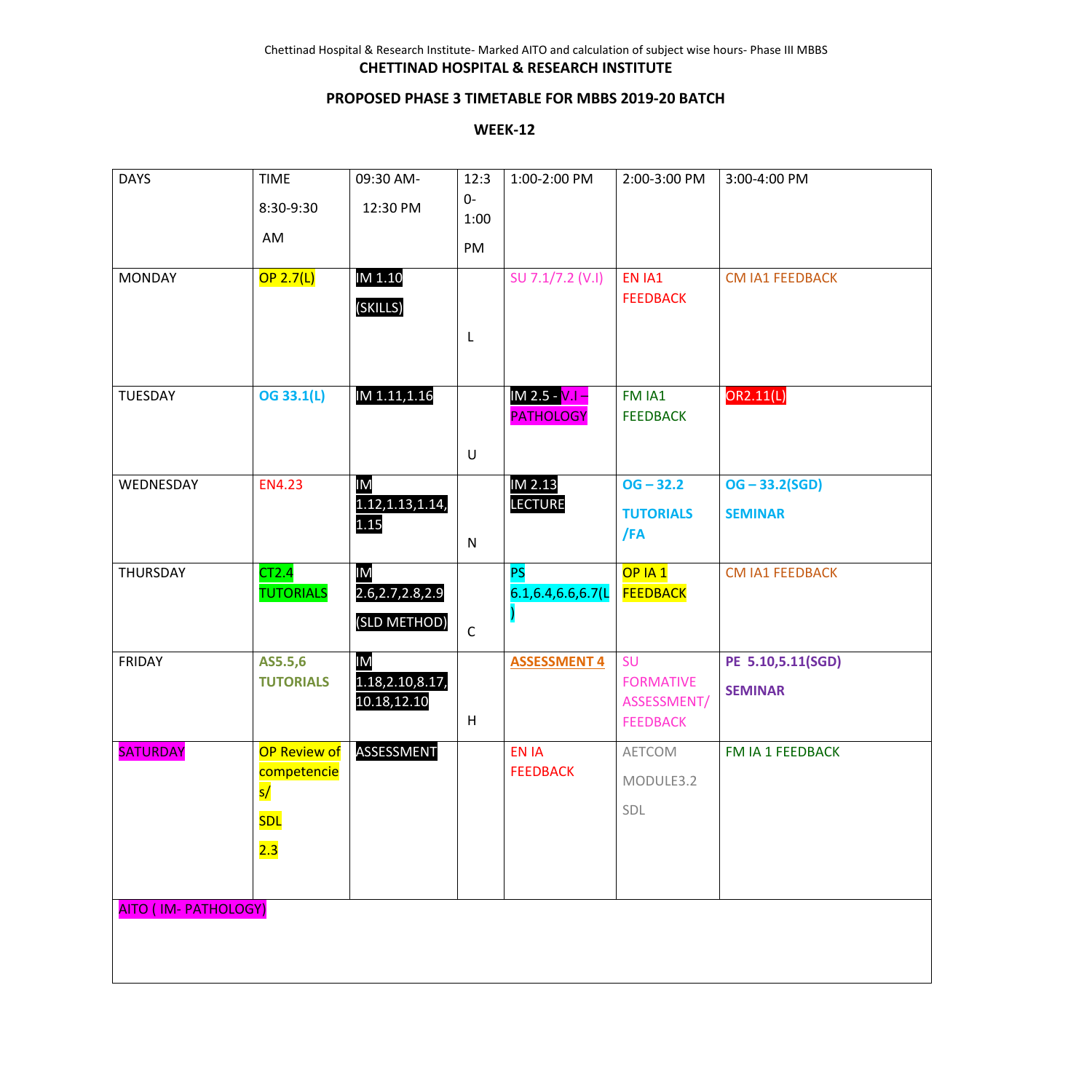# **PROPOSED PHASE 3 TIMETABLE FOR MBBS 2019-20 BATCH**

| <b>DAYS</b>     | <b>TIME</b><br>8:30-9:30<br>AM                                                            | 09:30 AM-<br>12:30 PM                                                                       | 12:3<br>$0-$<br>1:00<br>PM | 1:00-2:00 PM                                                                       | 2:00-3:00 PM                                                | 3:00-4:00 PM                                                                 |
|-----------------|-------------------------------------------------------------------------------------------|---------------------------------------------------------------------------------------------|----------------------------|------------------------------------------------------------------------------------|-------------------------------------------------------------|------------------------------------------------------------------------------|
| <b>MONDAY</b>   | $OP$ 2.8(L)                                                                               | IM 3.4, 3.5, 3.6<br>(SLD METHOD)                                                            | L                          | SU 8.1/8.2(L)                                                                      | <b>EN 4.25</b>                                              | <b>CM 8.2 SGD</b><br><b>VERTICAL INTEGRATION-</b><br><b>GENERAL MEDICINE</b> |
| <b>TUESDAY</b>  | <b>OG 33.2</b><br><b>SEMINAR</b>                                                          | <b>IM</b><br>3.7, 3.11, 3.14<br><b>VI-RADIO</b><br><b>DIAGNOSIS,</b><br><b>MICROBIOLOGY</b> | U                          | <b>IM</b><br>2.15, 2.18, 2.19,<br>$2.20 - V.I -$<br><b>PHARMACOLO</b><br><b>GY</b> | FM 2.27 (L)                                                 | <b>OR2.12</b><br><b>FORMATIVE</b><br><b>ASSESSMENT/TUTORIALS</b>             |
| WEDNESDAY       | <b>EN</b><br>4.26, 4.27,<br>4.28                                                          | IM 5.9,15.4<br>(SKILLS)                                                                     | $\mathsf{N}$               | IM 1.1,1.2 - <mark>V.I</mark><br>- PATHOLOGY,<br><b>PHYSIOLOGY</b>                 | $OG - 33.3(SGD)$<br><b>SELF DIRECTED</b><br><b>LEARNING</b> | $OG - 24.1(L)$                                                               |
| <b>THURSDAY</b> | CT2.5(L)                                                                                  | IM 5.10,15.5                                                                                | $\mathsf C$                | <b>PS</b><br>7.1,7.4,7.6,7.7<br>(L)                                                | OP<br><b>6.7TUTORIALS</b>                                   | <b>CM 8.5(L)</b>                                                             |
| <b>FRIDAY</b>   | AS6.1,2,3<br>IT<br><b>INTEGRET</b><br><b>ION WITH</b><br><b>GENERAL</b><br><b>SURGERY</b> | <b>IM</b><br>5.11,15.6,15.8                                                                 | H                          | <b>DR 8.1 SDL</b>                                                                  | <b>SU 8.3</b><br><b>SDL</b>                                 | PE 6.1-6.5(L)                                                                |
| <b>SATURDAY</b> | <b>OP 6.3 HI-</b><br>11M                                                                  | ASSESSMENT                                                                                  |                            | <b>AETCOM</b><br>MODULE3.2                                                         | <b>CM</b><br><b>8.3TUTORIALS</b>                            | <b>FM 14.14 SGD</b>                                                          |
|                 |                                                                                           | AITO (IM-PHARMACOLOGY/IM PATHOLOGY, PHYSIOLOGY/AS - SU/OP-IM)                               |                            |                                                                                    |                                                             |                                                                              |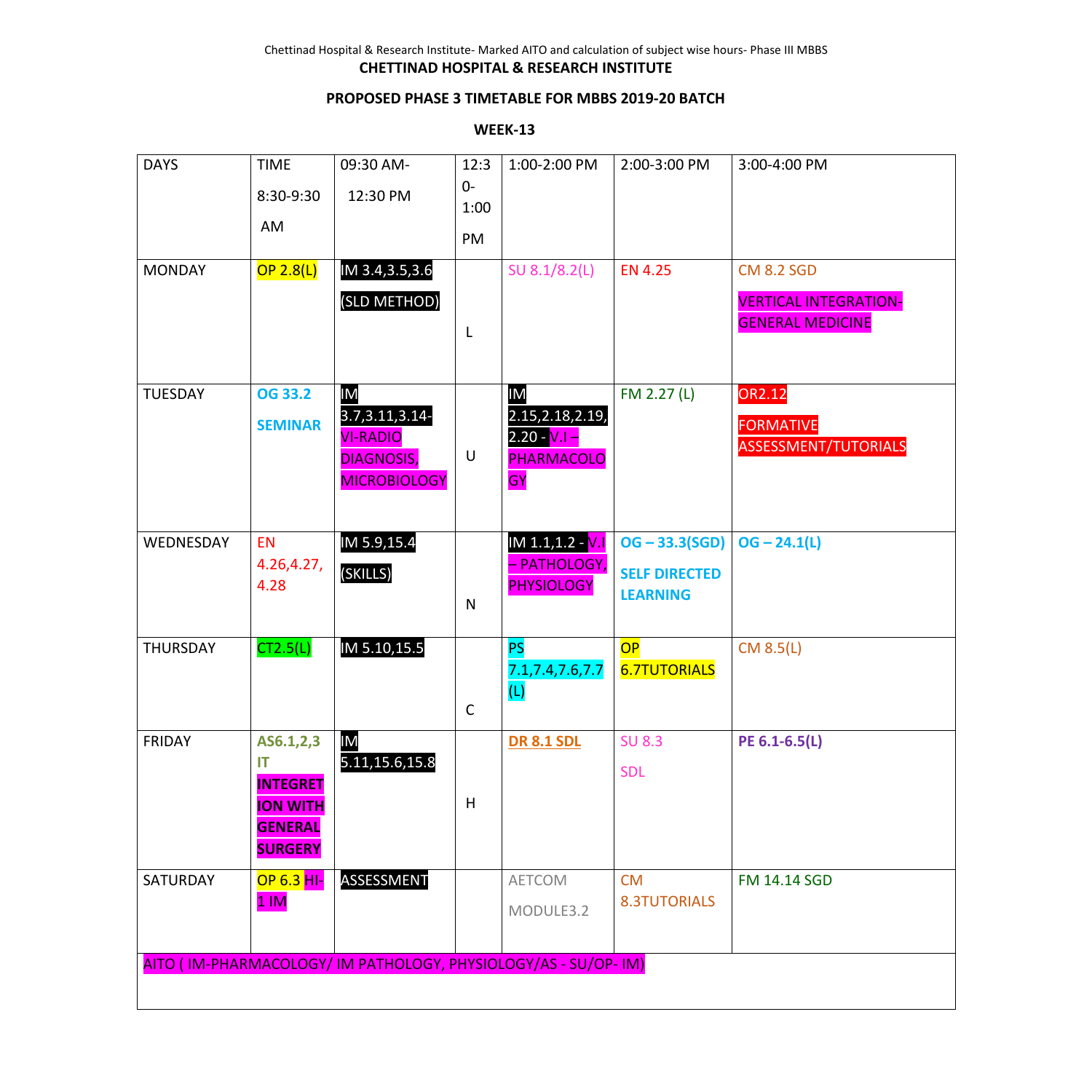# **PROPOSED PHASE 3 TIMETABLE FOR MBBS 2019-20 BATCH**

| <b>DAYS</b>     | <b>TIME</b><br>8:30-9:30<br>AM             | 09:30 AM-<br>12:30 PM                  | 12:3<br>$0-$<br>1:00<br><b>PM</b> | 1:00-2:00 PM                                                                         | $2:00-3:00$<br>PM                                 | 3:00-4:00 PM                              |
|-----------------|--------------------------------------------|----------------------------------------|-----------------------------------|--------------------------------------------------------------------------------------|---------------------------------------------------|-------------------------------------------|
| <b>MONDAY</b>   | OP $3.1(L)$                                | IM 7.11,7.12<br>(SKILLS)               | L                                 | <b>SU 9.2(L)</b>                                                                     | <b>EN THEORY</b><br><b>FEEDBACK</b>               | CM THEORY FEEDBACK                        |
| <b>TUESDAY</b>  | <b>OG</b><br>33.4(L)                       | <b>IM</b><br>7.13,7.14,7.15            | U                                 | $IM 1.3 - V.I -$<br>PATHOLOGY,<br>PHYSIOLOGY,<br><b>BIOCHEMISTRY</b>                 | <b>FM THEORY</b><br>FEEDBACK/T<br><b>UTORIALS</b> | <b>OR2.13</b><br><b>SEMINAR</b>           |
| WEDNESDAY       | <b>EN4.29</b>                              | IM 10.12,10.13                         | N                                 | IM 1.9,1.7 - <mark>V.I -</mark><br>PATHOLOGY,<br><b>MICROBIOLOGY</b>                 | $OG -$<br>33.2(SGD)<br><b>TUTORIALS/</b><br>FA    | $OG - 33.3$<br><b>INTEGRATED TEACHING</b> |
| <b>THURSDAY</b> | CT2.6 SDL                                  | IM 10.14,10.15<br>(SLD METHOD)         | $\mathsf{C}$                      | <b>PS</b><br>$8.1, 8.4, 8.6, 8.7$ (L)                                                | <b>OP THEORY</b><br><b>FEEDBACK</b>               | <b>CM8.3 SEMINAR</b>                      |
| <b>FRIDAY</b>   | AS7.1,2,3<br>,4,5<br><b>TUTORIAL</b><br>S  | IM 10.17,10.18-<br><b>VI-PATHOLOGY</b> | H                                 | <b>DR 8.7</b><br><b>TUTORIALS</b>                                                    | <b>SU</b><br>10.1/10.2(L)                         | PE 6.6-6.9(SGD)<br><b>VI-2 PSY</b>        |
| <b>SATURDAY</b> | <b>OP</b><br><b>6.10SEMI</b><br><b>NAR</b> | ASSESSMENT                             |                                   | <b>CM 8.2 VERTICAL</b><br><b>INTEGRATION-</b><br><b>GENERAL</b><br><b>MEDICINE</b>   | <b>AETCOM</b><br>MODULE3.2                        | FM 2.28(L)                                |
|                 |                                            |                                        |                                   | AITO(IM-PATHOLOGY, PHYSIOLOGY, BIOCHEMISTRY/IM-PATHOLOGY, MICROBIOLOGY/PE-PSY/CM-IM) |                                                   |                                           |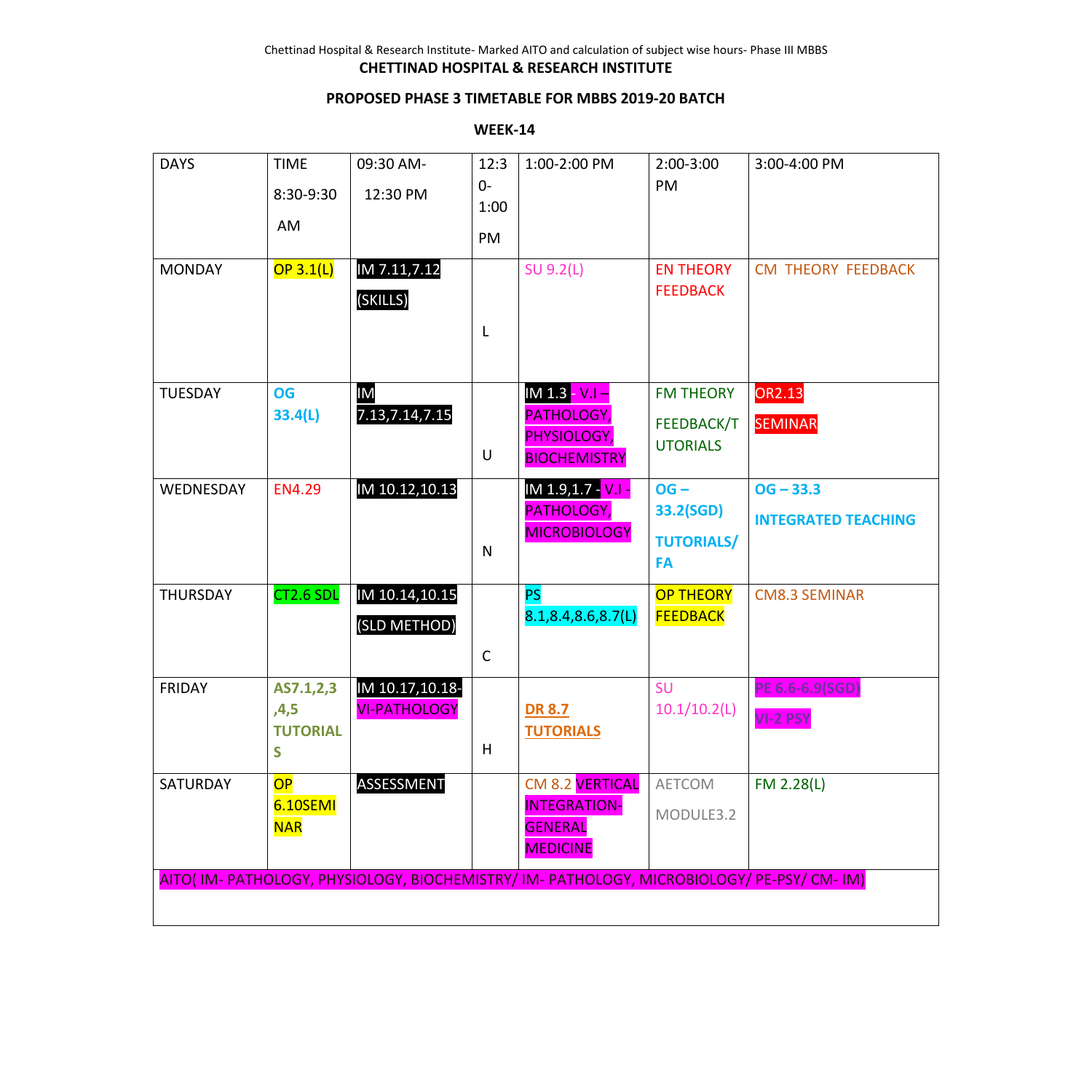# **PROPOSED PHASE 3 TIMETABLE FOR MBBS 2019-20 BATCH**

| <b>DAYS</b>                   | <b>TIME</b>     | 09:30 AM-                 | 12:3         | 1:00-2:00 PM                    | 2:00-3:00 PM                        | 3:00-4:00 PM               |
|-------------------------------|-----------------|---------------------------|--------------|---------------------------------|-------------------------------------|----------------------------|
|                               | 8:30-9:30       | 12:30 PM                  | $0-$<br>1:00 |                                 |                                     |                            |
|                               | AM              |                           | PM           |                                 |                                     |                            |
|                               |                 |                           |              |                                 |                                     |                            |
| <b>MONDAY</b>                 | $OP$ 3.2(L)     | IM14.6,14.7,11.<br>6,11.7 |              | SU<br>11.1/11.2/11.6            | <b>EN 4.30</b>                      | <b>CM THEORY FEEDBACK</b>  |
|                               |                 |                           |              | (L)                             |                                     |                            |
|                               |                 | (SLD METHOD)              | L            |                                 |                                     |                            |
|                               |                 |                           |              |                                 |                                     |                            |
| <b>TUESDAY</b>                | OG              | <b>IM</b>                 |              | IM 1.4,1.5,1.6                  | FM 3.29(L)                          | OR2.14                     |
|                               | 34.1(L)         | 14.8, 14.9, 14.10,        |              | $\overline{\mathsf{VI}}$ –      |                                     | <b>INTEGRATED TEACHING</b> |
|                               |                 | 14.11,14.12               | U            | PATHOLOGY,<br><b>PHYSIOLOGY</b> |                                     |                            |
| WEDNESDAY                     | <b>EN 4.31</b>  | IM 11.8,11.11             |              | ASSESSMENT                      | <b>OG 34.1</b>                      | <b>OG-34.2 INTEGRATED</b>  |
|                               |                 |                           |              |                                 | <b>INTEGRATED</b>                   | <b>TEACHING</b>            |
|                               |                 |                           |              |                                 | <b>TEACHING</b>                     |                            |
|                               |                 |                           | $\mathsf{N}$ |                                 |                                     |                            |
| <b>THURSDAY</b>               | CT2.7(L)        | IM 12.5,12.6              |              | <b>PS</b><br>8.1,8.4,8.6,8.7    | <b>OP THEORY</b><br><b>FEEDBACK</b> | CM $8.6(L)$                |
|                               |                 | (SKILLS)                  |              | (L)                             |                                     |                            |
|                               |                 |                           | $\mathsf{C}$ |                                 |                                     |                            |
| <b>FRIDAY</b>                 | AS8.1,2,3,      | <b>IM</b>                 |              | <b>ASSESSMENT</b>               | SU 11.4(L)                          | PE $6.10 - 6.13(SGD)$      |
|                               | 4,5             | 12.7,12.8,12.9,1          |              | $\overline{5}$                  |                                     |                            |
|                               | <b>TUTORIAL</b> | 2.11                      |              |                                 |                                     |                            |
|                               | S               |                           | H            |                                 |                                     |                            |
|                               |                 | ASSESSMENT                |              |                                 |                                     |                            |
| <b>SATURDAY</b>               |                 |                           |              |                                 |                                     |                            |
|                               |                 |                           |              |                                 |                                     |                            |
| AITO(IM-PATHOLOGY/PHYSIOLOGY) |                 |                           |              |                                 |                                     |                            |
|                               |                 |                           |              |                                 |                                     |                            |
|                               |                 |                           |              |                                 |                                     |                            |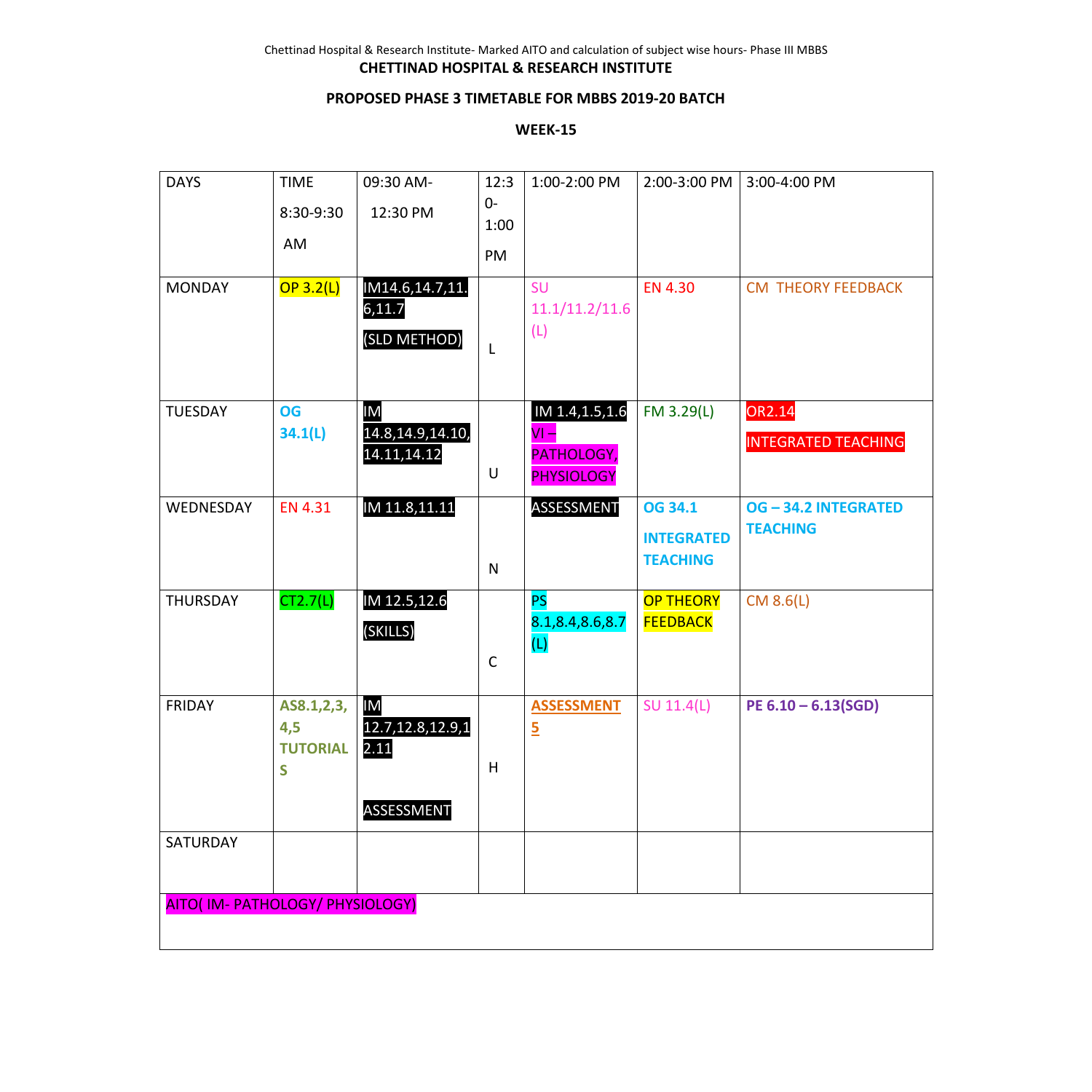# **PROPOSED PHASE 3 TIMETABLE FOR MBBS 2019-20 BATCH**

| <b>DAYS</b>                       | <b>TIME</b><br>8:30-9:30<br>AM                | 09:30 AM-<br>12:30 PM                                            | 12:3<br>$0 -$<br>1:00<br>PM | 1:00-2:00 PM                                                    | 2:00-3:00 PM                         | 3:00-4:00 PM                                                                      |
|-----------------------------------|-----------------------------------------------|------------------------------------------------------------------|-----------------------------|-----------------------------------------------------------------|--------------------------------------|-----------------------------------------------------------------------------------|
| <b>MONDAY</b>                     | OP $3.3(L)$                                   | <b>SU</b><br>5.1, 5.2, 5.3<br>(SKILLS)                           | $\mathsf{L}%$               | <b>SU 11.5</b><br>(V.1)                                         | <b>PANDEMIC</b><br><b>MODULE 3.2</b> | <b>CM FORMATIVE</b><br><b>ASSESSMENT</b>                                          |
| <b>TUESDAY</b>                    | <b>OG 34.3</b><br><b>SEMINAR</b>              | SU<br>6.1,8.1,8.2                                                | $\cup$                      | IM 1.19 <mark>VI-</mark><br><b>RADIO</b><br><b>DIAGNOSIS(SD</b> | <b>FM FA 14</b>                      | OR1.1(L)                                                                          |
| WEDNESDAY                         | <b>EN HI 4.32</b>                             | SU<br>9.2, 10.1, 10.<br>$\overline{2}$<br>(SLD<br><b>METHOD)</b> | N                           | IM 1.21 - SGD                                                   | $OG - 33.2(L)$                       | $OG - 33.3(SGD)$<br><b>DOAP SESSION</b>                                           |
| <b>THURSDAY</b>                   | CT2.16<br><b>SEMINAR</b>                      | <b>SU 10.3</b><br>(DOAP)                                         | $\mathsf{C}$                | <b>PS</b><br>9.1,9.4,9.6,9.7<br>(L)                             | <b>OP Formative</b><br>Assessment    | <b>CM8.5 SEMINAR</b>                                                              |
| <b>FRIDAY</b>                     | AS9.1,2(L)                                    | SU 11.4,11.3<br>(DOAP)                                           | H                           | <b>DR 9.1 SDL</b>                                               | SU $13.1(L)$                         | <b>PE FORMATIVE</b><br><b>ASSESSMENT/TUTORIAL</b><br>S<br><b>PE 7.1,7.2 (SDL)</b> |
| <b>SATURDAY</b>                   | <b>OP Review of</b><br>competencies<br>SDL3.2 | <b>ASSESSMEN</b><br>Τ                                            |                             | <b>EN 4.33</b>                                                  | <b>AETCOM</b><br>MODULE3.2           | <b>PANDEMIC MODULE 3.2</b>                                                        |
| <b>AITO( IM- RADIO DIAGNOSIS)</b> |                                               |                                                                  |                             |                                                                 |                                      |                                                                                   |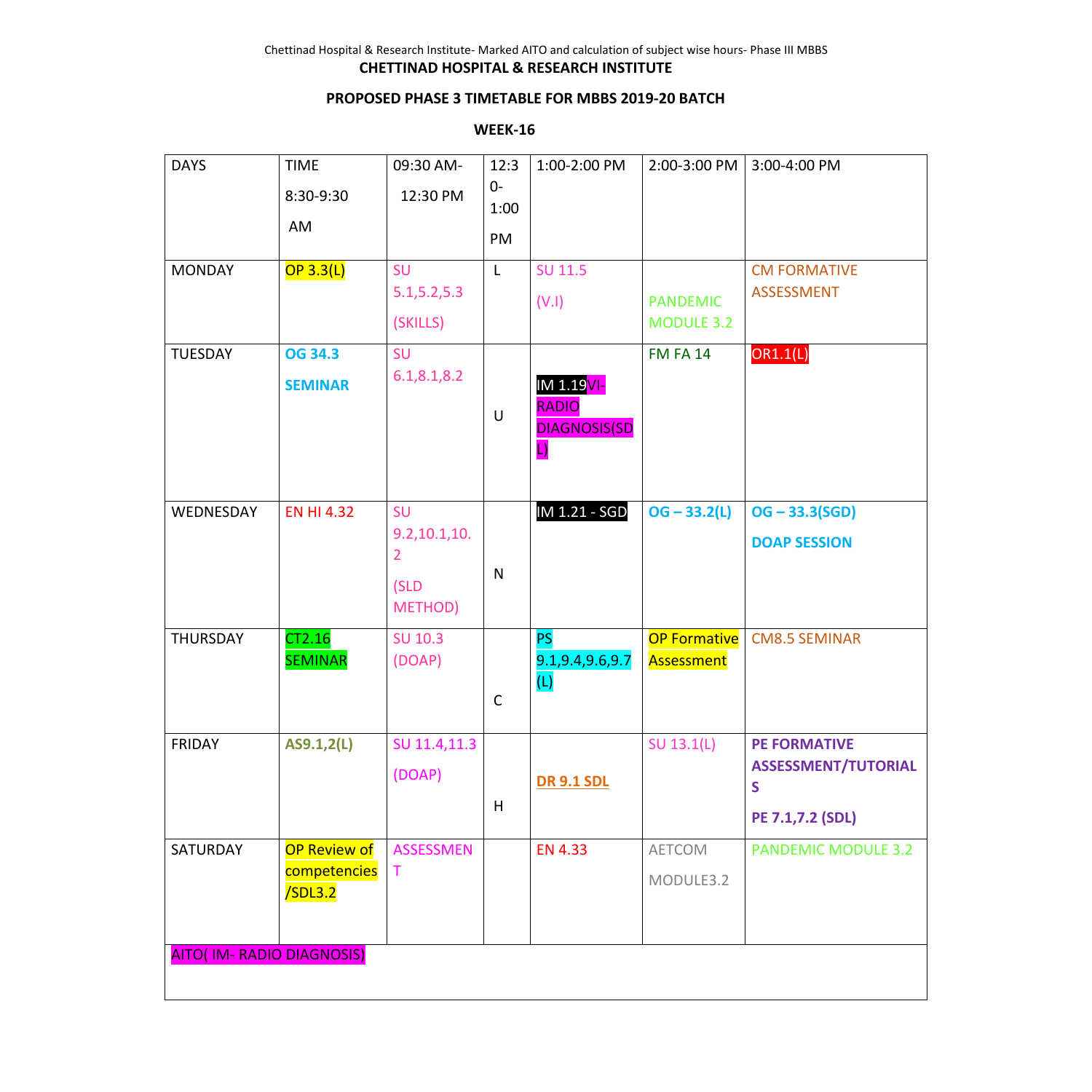# **PROPOSED PHASE 3 TIMETABLE FOR MBBS 2019-20 BATCH**

| <b>DAYS</b>     | <b>TIME</b>     | 09:30 AM-         | 12:30-       | 1:00-2:00 PM                                                                      | 2:00-3:00 PM      | 3:00-4:00 PM                        |
|-----------------|-----------------|-------------------|--------------|-----------------------------------------------------------------------------------|-------------------|-------------------------------------|
|                 | 8:30-9:30       | 12:30 PM          | 1:00         |                                                                                   |                   |                                     |
|                 | AM              |                   | PM           |                                                                                   |                   |                                     |
|                 |                 |                   |              |                                                                                   |                   |                                     |
| <b>MONDAY</b>   | $OP$ 3.4(L)     | <b>SU 17.2</b>    | $\mathsf{L}$ | <b>SU</b>                                                                         | <b>EN THEORY</b>  | <b>CM 8.2 VERTICAL INTEGRATION-</b> |
|                 |                 | (DOAP)            |              | 12.1/12.2/12.3                                                                    | <b>FEEDBACK</b>   | <b>GENERAL MEDICINE</b>             |
|                 |                 |                   |              | (V.1)                                                                             |                   |                                     |
| <b>TUESDAY</b>  | <b>OG</b>       | SU 18.2,18.3      |              | IM 1.23,1.24-                                                                     | $FM 5.1 - 5.2(L)$ | <b>OR1.2</b>                        |
|                 | 34.3(L)         | (SLD              |              | IVI-                                                                              |                   | <b>SELF DIRECTED LEARNING</b>       |
|                 |                 | <b>METHOD</b> )   |              | PHARMACOLO                                                                        |                   |                                     |
|                 |                 |                   | U            | <b>GY</b>                                                                         |                   |                                     |
|                 |                 |                   |              |                                                                                   |                   |                                     |
| WEDNESDAY       | $EN$ 4.34(L)    | <b>SU 18.3</b>    |              | IM 3.1, 3.2, 3.3                                                                  | $OG - 24.1$       | $OG - 24.1(SGD)$                    |
|                 |                 |                   |              | $-V.I -$                                                                          | <b>SEMINAR</b>    |                                     |
|                 |                 |                   |              | PATHOLOGY,                                                                        |                   |                                     |
|                 |                 |                   | $\mathsf{N}$ | <b>MICROBIOLOG</b>                                                                |                   |                                     |
|                 |                 |                   |              |                                                                                   |                   |                                     |
| <b>THURSDAY</b> | CT 2.17(L)      | <b>SU 20.1</b>    |              | <b>PS</b>                                                                         | OP 7.1 VI-6       | <b>PANDEMIC MODULE 3.2</b>          |
|                 |                 | (SKILLS)          |              | 10.1,10.4,10.6,                                                                   | <b>AN&amp; BI</b> |                                     |
|                 |                 |                   | $\mathsf{C}$ | <b>10.7 TUTORIAL</b>                                                              |                   |                                     |
|                 |                 |                   |              | HI-IM                                                                             |                   |                                     |
|                 |                 |                   |              | <b>VI-PHARM</b>                                                                   |                   |                                     |
|                 |                 |                   |              |                                                                                   |                   |                                     |
| <b>FRIDAY</b>   | AS9.3,4(L)      | <b>SU</b>         |              |                                                                                   | <b>SU</b>         | PE 7.3, 7.4, 7.6, 7.8, 7.9 (SGD)    |
|                 |                 | 21.1,21.2,21.     |              | <b>DR 9.4</b>                                                                     | 13.2/13.3/        | <b>SEMINAR</b>                      |
|                 |                 | 4                 |              | <b>TUTORIALS</b>                                                                  | <b>SEMINAR</b>    |                                     |
|                 |                 | <b>ASSESSMENT</b> | H            |                                                                                   |                   |                                     |
| <b>SATURDAY</b> | <b>OP</b>       | <b>SU</b>         |              | CM 10.7(L)                                                                        | <b>AETCOM</b>     | FM THEORY FEEDBACK/TUTORIALS        |
|                 | <b>THEORY</b>   | <b>ASSESSMENT</b> |              |                                                                                   | MODULE3.2         |                                     |
|                 | <b>FEEDBACK</b> |                   |              |                                                                                   |                   |                                     |
|                 |                 |                   |              |                                                                                   |                   |                                     |
|                 |                 |                   |              | AITO( CM- IM/ IM- PATHOLOGY, MICROBIOLOGY/ IM- PHARMACOLOGY/ PS-IM, PHARMACOLOGY) |                   |                                     |
|                 |                 |                   |              |                                                                                   |                   |                                     |
|                 |                 |                   |              |                                                                                   |                   |                                     |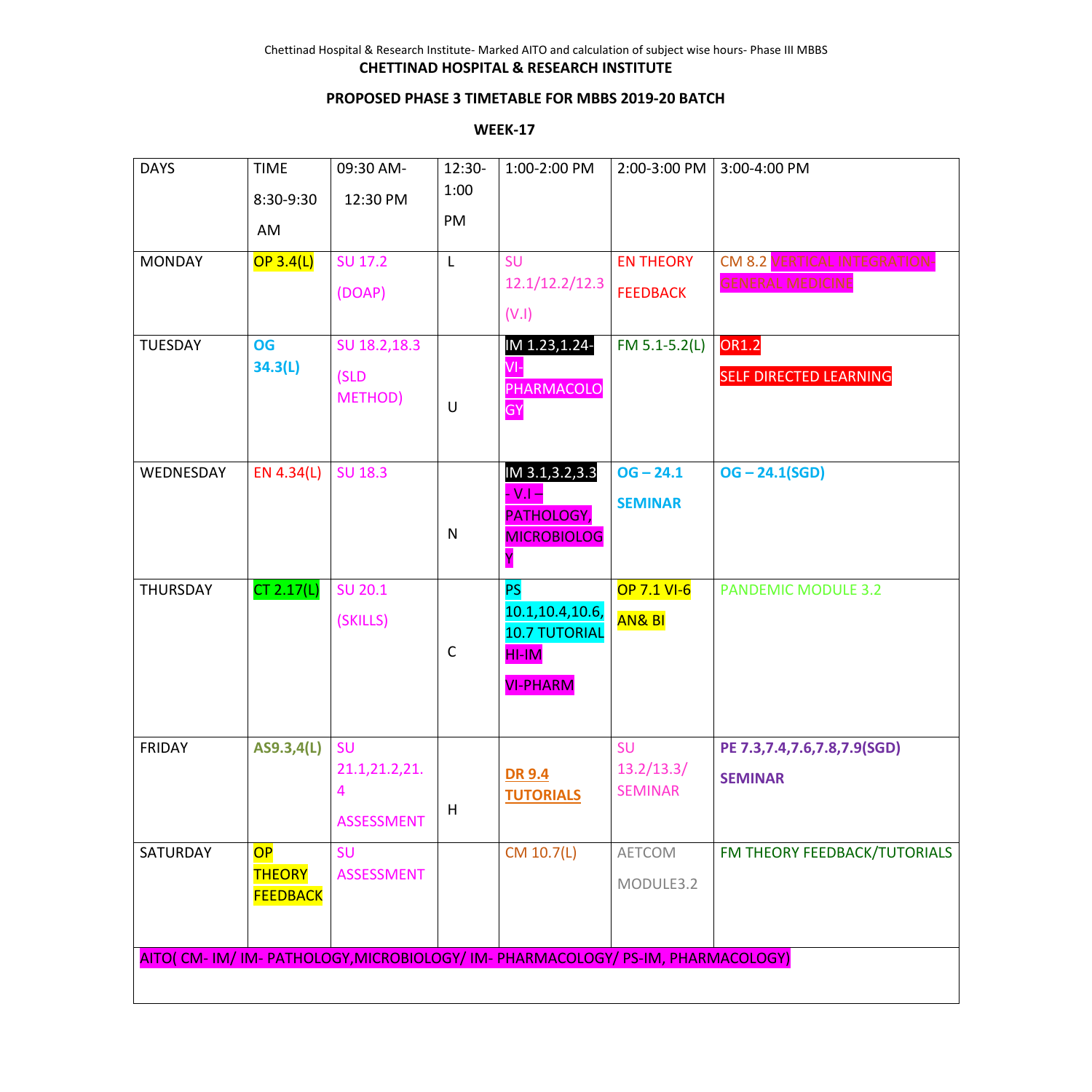# **PROPOSED PHASE 3 TIMETABLE FOR MBBS 2019-20 BATCH**

| <b>DAYS</b>     | <b>TIME</b>                                   | 09:30 AM-                    | 12:3         | 1:00-2:00 PM                                                                        | 2:00-3:00                                 | 3:00-4:00 PM                                    |
|-----------------|-----------------------------------------------|------------------------------|--------------|-------------------------------------------------------------------------------------|-------------------------------------------|-------------------------------------------------|
|                 | 8:30-9:30                                     | 12:30 PM                     | $0-$<br>1:00 |                                                                                     | PM                                        |                                                 |
|                 | AM                                            |                              | PM           |                                                                                     |                                           |                                                 |
| <b>MONDAY</b>   | OP<br>7.1SEMIN                                | SU 25.2,25.3                 |              | SU 14.1 (V.I)                                                                       | <b>EN FA</b>                              | <b>CM 8.6TUTORIALS</b>                          |
|                 | <b>AR</b>                                     |                              | L            |                                                                                     |                                           |                                                 |
| <b>TUESDAY</b>  | $OG -$<br>25.1(L)                             | SU 25.4,25.5<br>(SKILLS)     | U            | <b>IM</b><br>3.15, 3.16, 3.17, 3.1<br>9 - <mark>V.I –</mark><br><b>MICROBIOLOGY</b> | FM 5.3(L)                                 | <b>OR1.3(L)</b>                                 |
| WEDNESDAY       | <b>EN 4.35</b>                                | SU 27.2,27.3                 | $\mathsf{N}$ | IM 4.1,4.2,4.3<br><b>MICROBIOLOGY</b>                                               | <b>OG 27.1</b><br><b>TUTORIA</b><br>LS/FA | <b>OG 27.3(SGD)</b>                             |
| <b>THURSDAY</b> | $CT$ 2.20 $/$<br><b>ASSESSME</b><br><b>NT</b> | SU 27.5,27.6                 | $\mathsf C$  | <b>PS</b><br>11.1,11.4,11.6,11.<br>7(L)                                             | <b>OP</b><br>Formative<br>Assessme<br>nt  | <b>CM 10.7 SEMINAR</b>                          |
| <b>FRIDAY</b>   | AS10.1<br><b>SDL</b>                          | SU 27.7,27.8<br>(SLD METHOD) | H            | <b>ASSESSMENT 6</b>                                                                 | <b>SU</b><br>14.2/14.3<br>(L)             | <b>FM 14.13 SGD</b>                             |
| <b>SATURDAY</b> | <b>AETCOM</b><br>MODULE3<br>.3                | <b>ASSESSMENT</b>            |              | <b>CM 8.2</b><br><b>HORIZONTAL</b><br><b>INTEGRATION-</b><br><b>OPHTHAL</b>         | <b>AETCOM</b><br><b>MODULE</b><br>3.3     | PE 8.1-8.5(L/SGD)<br>$VI-6$<br>(PHY, BIO, PATH) |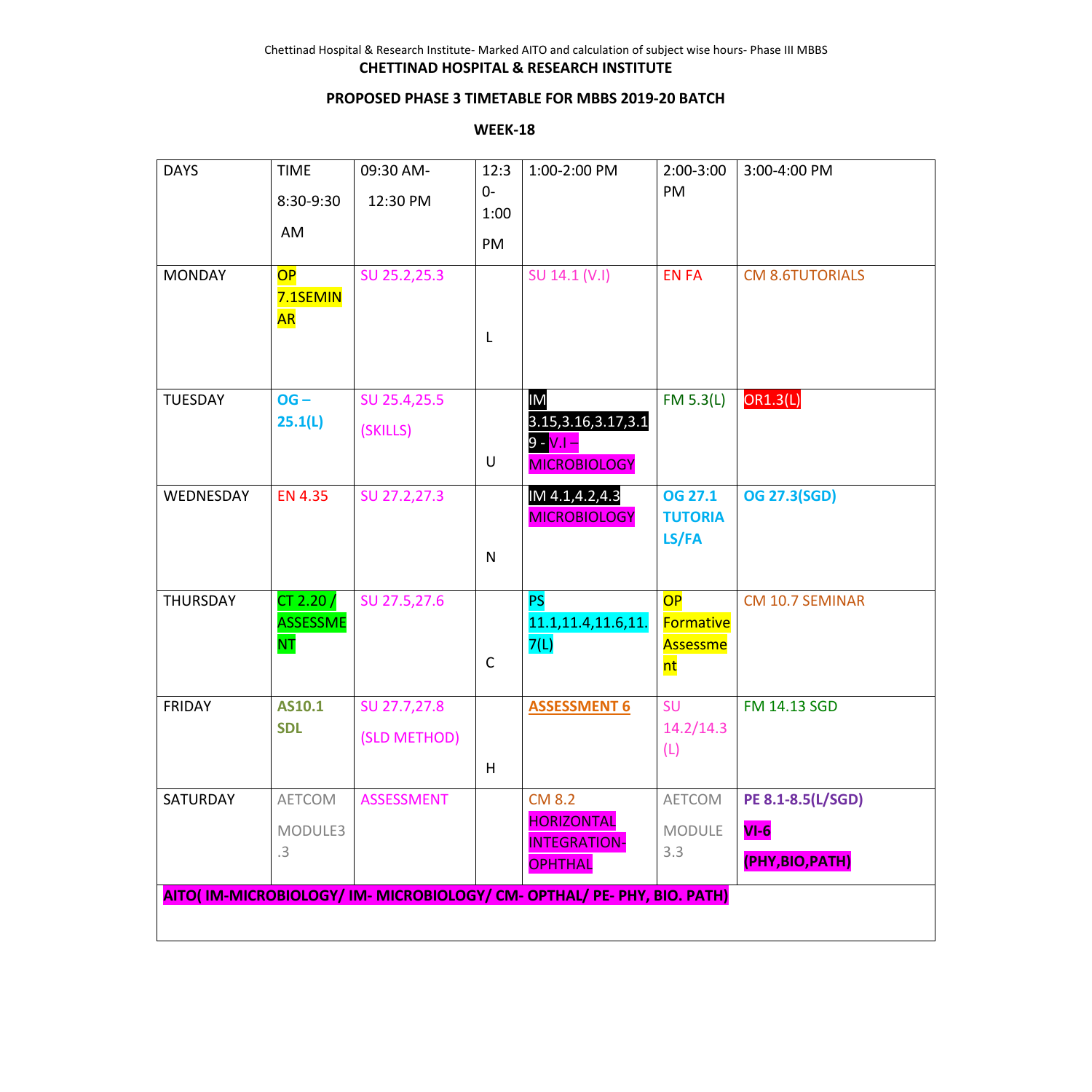# **PROPOSED PHASE 3 TIMETABLE FOR MBBS 2019-20 BATCH**

| <b>DAYS</b>     | <b>TIME</b><br>8:30-9:30<br>AM                                                                                                                                                       | 09:30 AM-<br>12:30 PM                   | 12:3<br>$0-$<br>1:00<br>PM | 1:00-2:00 PM                                                                                 | $2:00-3:00$<br>PM                                                                                                                                    | 3:00-4:00 PM                         |  |
|-----------------|--------------------------------------------------------------------------------------------------------------------------------------------------------------------------------------|-----------------------------------------|----------------------------|----------------------------------------------------------------------------------------------|------------------------------------------------------------------------------------------------------------------------------------------------------|--------------------------------------|--|
| <b>MONDAY</b>   | $OP$ 3.5(L)                                                                                                                                                                          | SU 28.2,<br>(SKILLS)                    | L                          | SU 15.1(L)                                                                                   | <b>EN4.31 HI</b><br><b>CONGENIT</b><br><b>AL</b><br><b>ANOMALIE</b><br>S OF<br><b>NOSE, DISE</b><br><b>ASES OF</b><br><b>EXTERNAL</b><br><b>NOSE</b> | CM 10.8(L)                           |  |
| <b>TUESDAY</b>  | $OG -$<br>28.1(L)                                                                                                                                                                    | <b>SU 28.12</b>                         | $\bigcup$                  | $\overline{IM}$ 4.4,4.5- $\overline{VI}$ -<br>MICROBIOLOGY,<br><b>PATHOLOGY</b>              | FM 5.4-5.6<br>VI-PSY                                                                                                                                 | OR 1.4(L)                            |  |
| WEDNESDAY       | <b>EN 4.31</b><br>(L) CYSTIC<br><b>LESIONS</b><br>OF NOSE<br><b>AND</b><br><b>PARANAS</b><br><b>AL</b><br>SINUSES, H<br><b>EADACHE</b><br><b>AND</b><br><b>FACIAL</b><br><b>PAIN</b> | <b>SU 28.18</b>                         | N                          | <b>IM</b><br>4.6,4.22,4.23- <mark>VI</mark><br>MICROBIOLOGY,<br><b>PHARMACOLOG</b><br>Y(SDL) | $OG - 28.2$<br><b>SEMINAR</b>                                                                                                                        | $OG - 29.1$<br><b>TUTORIALS / FA</b> |  |
| <b>THURSDAY</b> | <b>CT 2.25</b><br><b>SDL</b>                                                                                                                                                         | SU 28.16,29.6<br>(SLD METHOD)           | $\mathsf{C}$               | <b>INTERNAL ASSESSMENT-2</b><br><b>OPHTHALMOLOGY</b>                                         |                                                                                                                                                      |                                      |  |
| <b>FRIDAY</b>   | <b>AS10.2(L)</b>                                                                                                                                                                     | SU 30.1,30.5<br>SU<br><b>ASSESSMENT</b> |                            | <b>INTERNAL ASSESSMENT-2</b><br><b>ENT</b>                                                   |                                                                                                                                                      |                                      |  |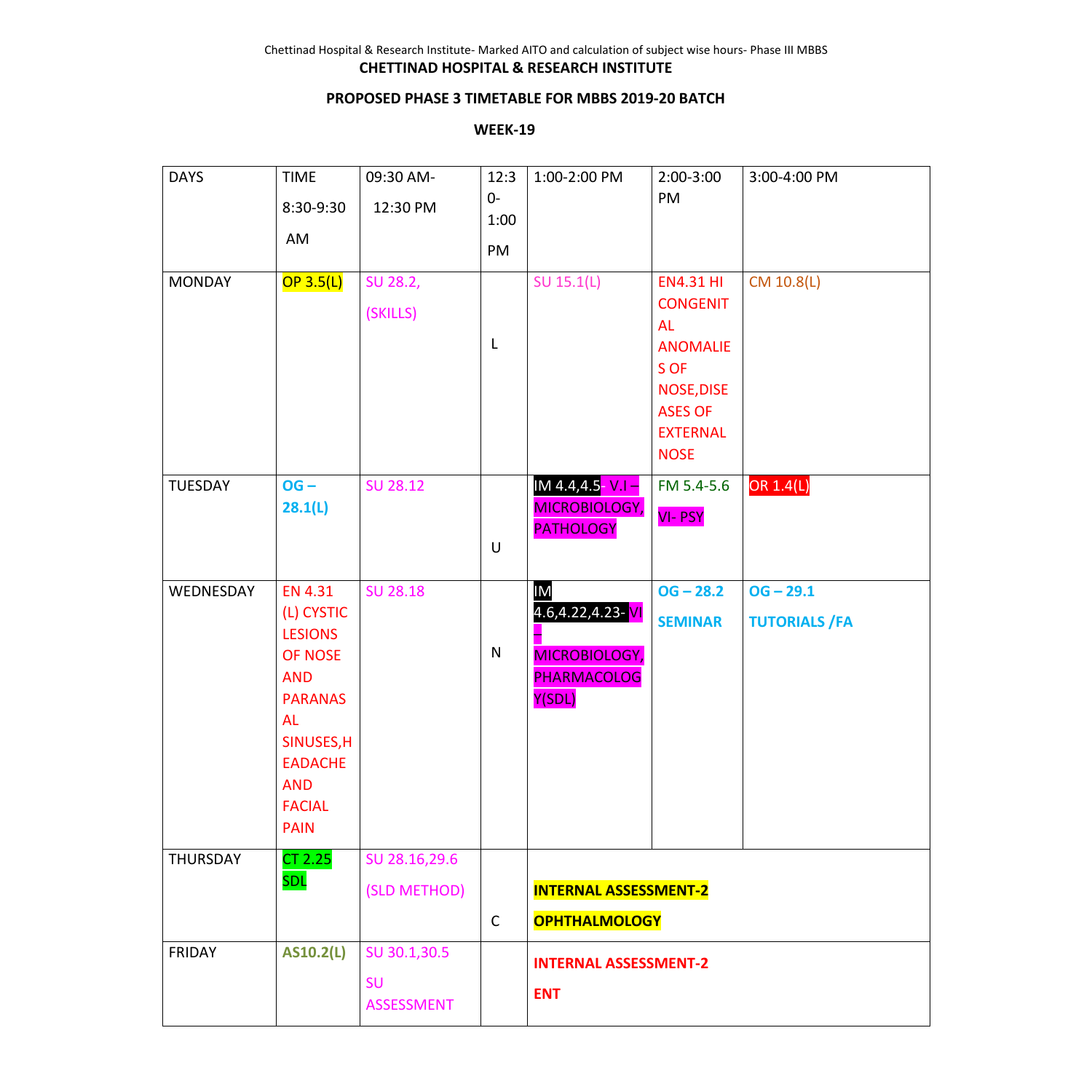|                                                                         |  |  | H |  |  |  |  |  |
|-------------------------------------------------------------------------|--|--|---|--|--|--|--|--|
|                                                                         |  |  |   |  |  |  |  |  |
| <b>SATURDAY</b>                                                         |  |  |   |  |  |  |  |  |
|                                                                         |  |  |   |  |  |  |  |  |
| AITO(IM-MICROBIOLOGY. PATHOLOGY/IM - MICROBIOLOGY, PHARMACOLOGY/FM-PSY) |  |  |   |  |  |  |  |  |
|                                                                         |  |  |   |  |  |  |  |  |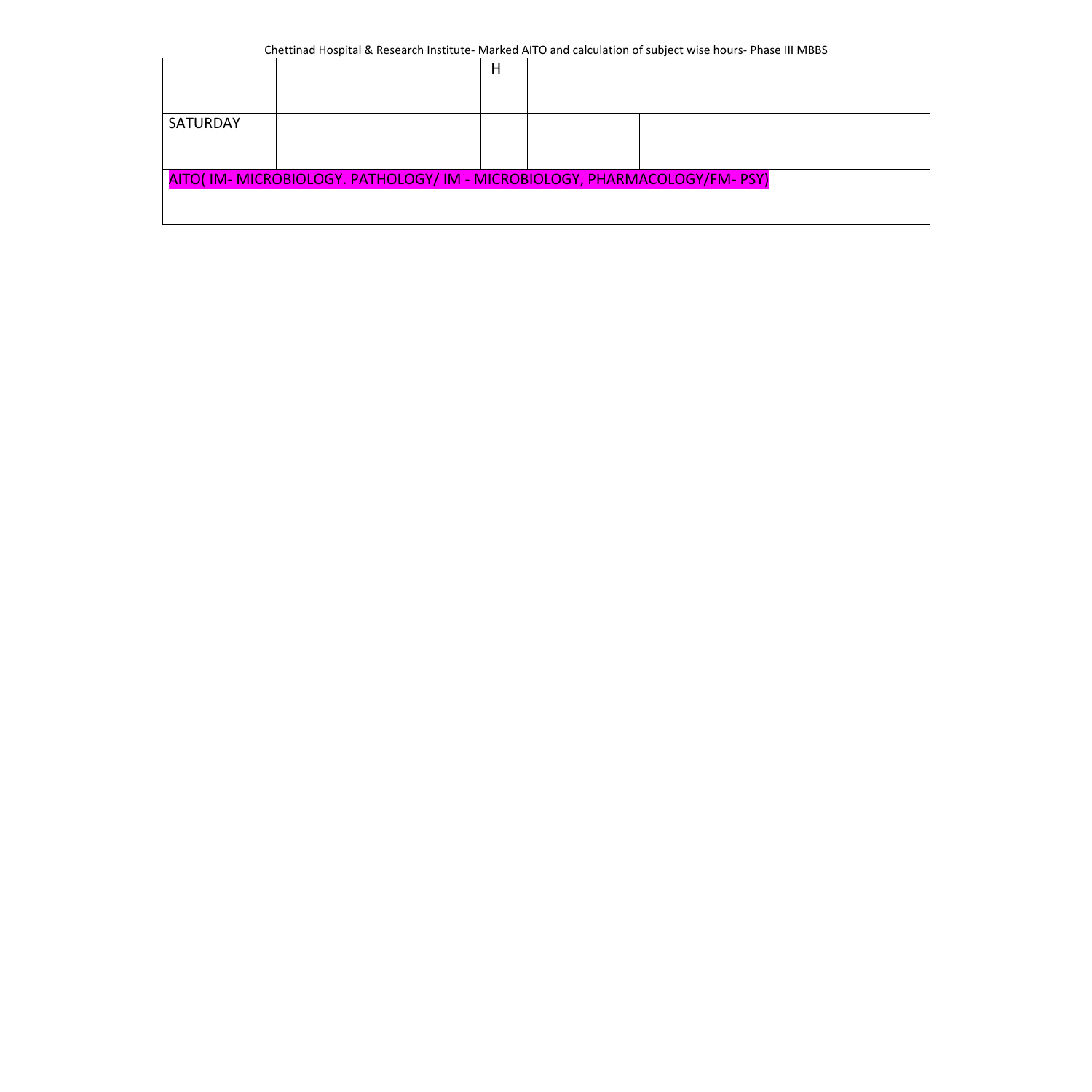# **CHETTINAD HOSPITAL & RESEARCH INSTITUTE**

#### **PROPOSED PHASE 3 TIMETABLE FOR MBBS 2019-20 BATCH**

| <b>DAYS</b><br><b>MONDAY</b> | <b>TIME</b><br>8:30-9:30<br>AM<br>$OP$ 3.6(L) | 09:30 AM-<br>12:30 PM<br><b>OG 3.1</b>            | 12:3<br>$0-$<br>1:00<br>PM<br>L | 1:00-2:00 PM<br><b>INTERNAL ASSESSMENT-2</b><br><b>COMMUNITY MEDICINE</b> | $2:00-3:00$<br>PM             | 3:00-4:00 PM                             |
|------------------------------|-----------------------------------------------|---------------------------------------------------|---------------------------------|---------------------------------------------------------------------------|-------------------------------|------------------------------------------|
|                              |                                               |                                                   |                                 |                                                                           |                               |                                          |
| <b>TUESDAY</b>               | $OG - 28.3$                                   | <b>OG 5.1</b>                                     |                                 | IM 4.7                                                                    | <b>PANDEMIC</b><br>MODULE 3.2 | <b>OR1.6</b>                             |
|                              | <b>SEMINAR</b>                                | (SLD METHOD)                                      | $\cup$                          | <b>LECTURE</b>                                                            |                               | <b>FORMATIVE</b><br>ASSESSMENT/TUTORIALS |
| WEDNESDAY                    | <b>EN</b>                                     | <b>OG 6.1</b>                                     |                                 | IM 4.8 - <mark>V.I –</mark>                                               | $OG -$                        | $OG - 30.1 (L)$                          |
|                              | 4.36,4.37(                                    |                                                   |                                 | <b>MICROBIOLOGY</b>                                                       | 28.4(SGD)                     |                                          |
|                              | L)                                            |                                                   | $\mathsf{N}$                    | (SDL)                                                                     |                               |                                          |
| <b>THURSDAY</b>              | $CT$ 2.26(L)                                  | <b>OG 8.1</b>                                     |                                 | <b>PS</b>                                                                 | <b>PANDEMIC</b>               | <b>CM11.1 SEMINAR</b>                    |
|                              |                                               |                                                   |                                 | 12.1, 12.4, 12.6, 1                                                       | <b>MODULE 3.2</b>             |                                          |
|                              |                                               |                                                   | $\mathsf C$                     | 2.7<br>HI-IM VI-                                                          |                               |                                          |
|                              |                                               |                                                   |                                 | <b>PHARM</b>                                                              |                               |                                          |
| <b>FRIDAY</b>                | AS10.3,4(                                     | <b>OG 8.3</b>                                     |                                 |                                                                           | SU                            | PE 9.1-9.7 SEMINAR                       |
|                              | L)                                            |                                                   |                                 | <b>DR 9.7 SDL</b>                                                         | <b>ASSESSMEN</b>              | <b>VI-CM/BIO</b>                         |
|                              |                                               |                                                   | $\mathsf{H}$                    |                                                                           | Τ                             |                                          |
| <b>SATURDAY</b>              | <b>OP</b>                                     | OG 8.4,8.5                                        |                                 | EN4.38,4.39                                                               | <b>CM 17.5SDL</b>             | FM 14.13 TUTORIALS                       |
|                              | <b>Review of</b>                              | (SKILLS)                                          |                                 | <b>TUTORIALS</b>                                                          |                               |                                          |
|                              | compete                                       |                                                   |                                 |                                                                           |                               |                                          |
|                              | ncies/                                        |                                                   |                                 |                                                                           |                               |                                          |
|                              | <b>SDL</b>                                    |                                                   |                                 |                                                                           |                               |                                          |
|                              |                                               |                                                   |                                 |                                                                           |                               |                                          |
|                              |                                               | AITO (IM- MICOBIOLOGY/ PS- PHARM, IM/ PE- CM/BIO) |                                 |                                                                           |                               |                                          |
|                              |                                               |                                                   |                                 |                                                                           |                               |                                          |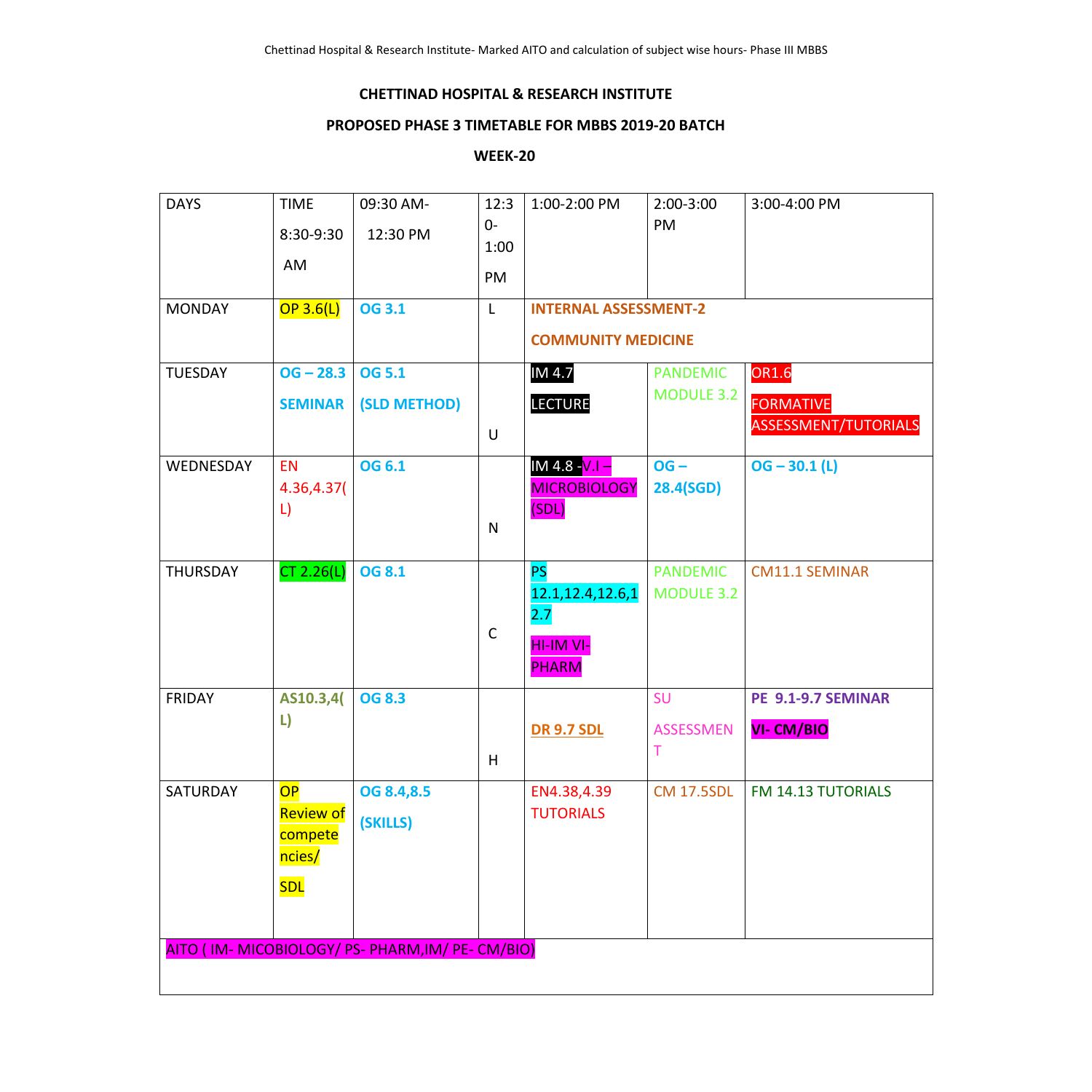# **PROPOSED PHASE 3 TIMETABLE FOR MBBS 2019-20 BATCH**

| <b>DAYS</b>     | <b>TIME</b><br>8:30-9:30<br>AM                                  | 09:30 AM-<br>12:30 PM                                                    | 12:3<br>$O -$<br>1:00 | 1:00-2:00 PM                                                                   | 2:00-3:00 PM                                                                                                                                                             | 3:00-4:00 PM                             |
|-----------------|-----------------------------------------------------------------|--------------------------------------------------------------------------|-----------------------|--------------------------------------------------------------------------------|--------------------------------------------------------------------------------------------------------------------------------------------------------------------------|------------------------------------------|
|                 |                                                                 |                                                                          | PM                    |                                                                                |                                                                                                                                                                          |                                          |
| <b>MONDAY</b>   | $OP$ 3.7(L)                                                     | <b>OG 9.1</b><br>(SKILLS)                                                | L                     | SU 17.1/17.2<br>17.3<br><b>TUTORIALS</b>                                       | <b>EN 4.40</b><br><b>THEORY</b><br><b>FEEDBACK</b>                                                                                                                       | <b>CM FORMATIVE</b><br><b>ASSESSMENT</b> |
| <b>TUESDAY</b>  | $OG - 32.1$<br>(L)                                              | <b>OG 9.2</b>                                                            | U                     | <b>IM</b><br>6.1, 6.2, 6.3, 6.4<br>$-$ V.I $-$<br><b>MICROBIOLOG</b>           | FM $6.1 - 6.3(L)$                                                                                                                                                        | OR 2.1<br><b>SEMINAR</b>                 |
| WEDNESDAY       | <b>EN 4.41</b><br>(ANATOM<br>Y OF<br>PHARYNX)<br><b>SEMINAR</b> | <b>OG 10.1</b>                                                           | $\mathsf{N}$          | IM 6.5,6.6 <mark>- V.I</mark><br>PATHOLOGY,<br><b>MICROBIOLOG</b>              | $OG - 30.2$<br><b>SEMINAR</b>                                                                                                                                            | $OG - 30.1(SGD)$<br><b>SDL</b>           |
| <b>THURSDAY</b> | OP 7.1<br>$VI - 6$<br>AN&BI                                     | <b>OG 11.1</b>                                                           | $\mathsf{C}$          | <b>PS</b><br>13.1, 13.4, 11.6,<br>13.7(L)                                      | <b>OP</b><br>7.2TUTORIAL<br>$\mathsf{S}% _{t}\left( t\right) \equiv\mathsf{S}_{t}\left( t\right) ,\ \mathsf{S}_{t}\left( t\right) \equiv\mathsf{S}_{t}\left( t\right) ,$ | CM 11.3 / THEORY<br><b>FEEDBACK</b>      |
| <b>FRIDAY</b>   | RD1.1,<br>2(L)                                                  | <b>OG 12.1</b><br>(SLD METHOD)                                           | H                     | <b>ASSESSMENT</b><br><u>7</u>                                                  | SU 17.5/17.6<br><b>TUTORIALS</b>                                                                                                                                         | PE 10.1-10.6(L/SDL)                      |
| <b>SATURDAY</b> | OP<br>Formative<br>assessme<br>nt                               | <b>OG FORMATIVE</b><br><b>ASSESSMENT</b>                                 |                       | <b>CM 14.2</b><br><b>HORIZONTAL</b><br><b>INTEGRATION-</b><br><b>PATHOLOGY</b> | <b>AETCOM</b><br>MODULE3.3<br>SDL                                                                                                                                        | <b>FM 14.1 SGD</b>                       |
|                 |                                                                 | AITO(IM-MICROBIOLOGY/IM-PATHOLOGY, MICROBIOLOGY/OP-AN, BI/ CM-PATHOLOGY) |                       |                                                                                |                                                                                                                                                                          |                                          |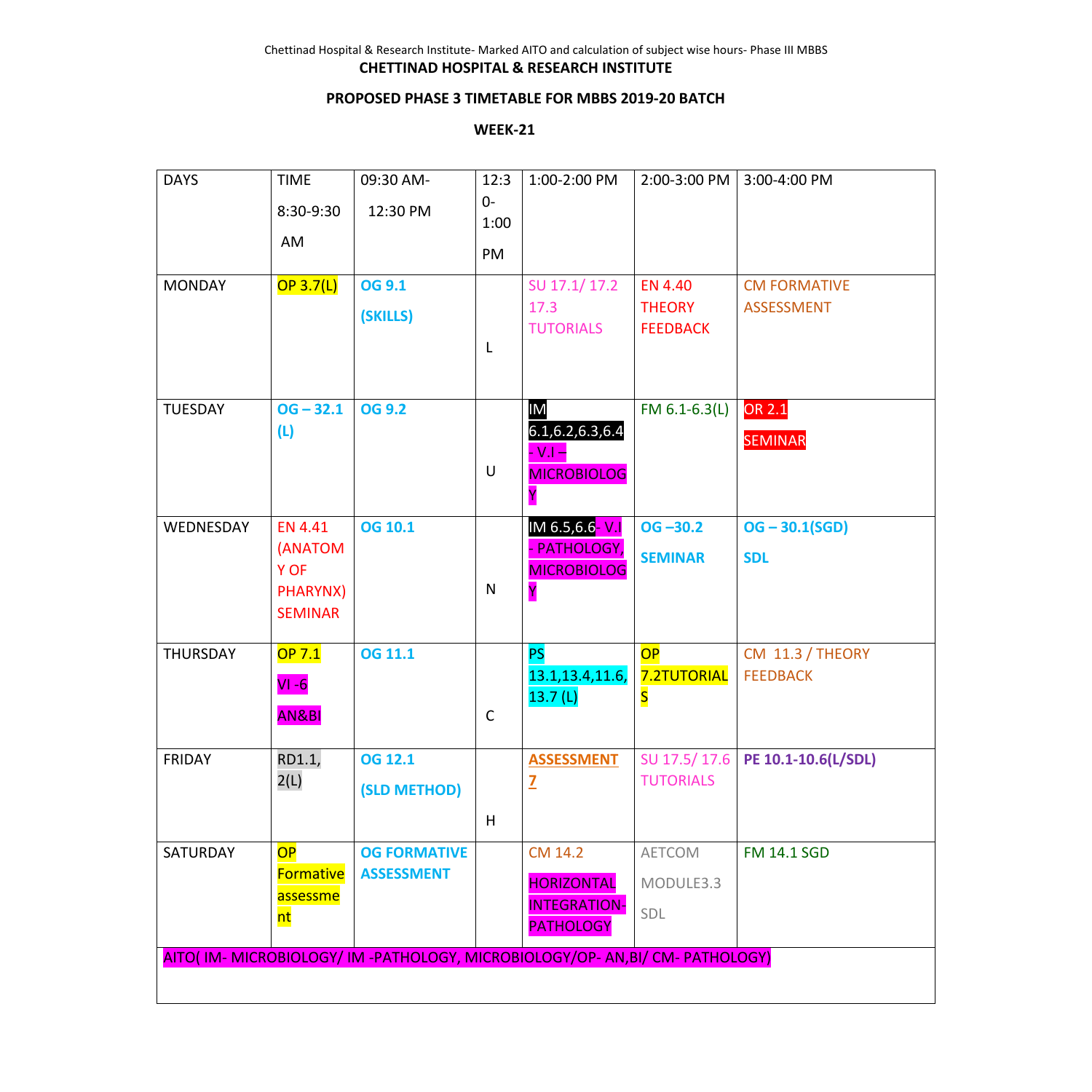# **PROPOSED PHASE 3 TIMETABLE FOR MBBS 2019-20 BATCH**

| <b>DAYS</b>     | <b>TIME</b>               | 09:30 AM-      | 12:3         | 1:00-2:00 PM                                                   | $2:00-3:00$                       | 3:00-4:00 PM               |
|-----------------|---------------------------|----------------|--------------|----------------------------------------------------------------|-----------------------------------|----------------------------|
|                 | 8:30-9:30                 | 12:30 PM       | $0-$<br>1:00 |                                                                | PM                                |                            |
|                 | AM                        |                | PM           |                                                                |                                   |                            |
|                 |                           |                |              |                                                                |                                   |                            |
| <b>MONDAY</b>   | OP IA-2<br><b>FEEDBAC</b> | <b>OG 20.1</b> |              | <b>SU 17.8/17.9 TUTORIALS</b>                                  | <b>EN IA-2</b><br><b>FEEDBACK</b> | <b>CM IA-2 FEEDBACK</b>    |
|                 | <mark>K</mark>            |                |              |                                                                |                                   |                            |
|                 |                           |                | L            |                                                                |                                   |                            |
|                 |                           |                |              |                                                                |                                   |                            |
| <b>TUESDAY</b>  | $OG - 31.1$               | <b>OG 21.1</b> |              | IM 6.16,6.17,6.18 - V.I-                                       | FM 7.1(L)                         | <b>OR2.2</b>               |
|                 | (L)                       | (SKILLS)       |              | <b>MICROBIOLOGY</b><br><b>PHARMACOLOGY</b>                     |                                   | <b>INTEGRATED TEACHING</b> |
|                 |                           |                | $\cup$       |                                                                |                                   |                            |
| WEDNESDAY       | EN IA-2                   | OG 22.1,22.2   |              | IM 13.4 - V.I - PATHOLOGY                                      | <b>CM1.76</b>                     | PE FA/TUTORIALS            |
|                 | <b>FEEDBAC</b>            |                |              |                                                                | <b>SDL</b>                        | 11.1-11.6                  |
|                 | K                         |                | $\mathsf{N}$ |                                                                |                                   |                            |
| <b>THURSDAY</b> | <b>CM</b>                 | <b>OG 23.1</b> |              | PS 14.1, 14.3, 14.5, 14.6                                      | OP IA-2                           | <b>CM IA-2 FEEDBACK</b>    |
|                 | 11.1(L)                   |                |              | <b>TUTORIAL</b>                                                | <b>FEEDBACK</b>                   |                            |
|                 |                           |                | $\mathsf C$  | <b>HI-PAED</b>                                                 |                                   |                            |
|                 |                           |                |              |                                                                |                                   |                            |
| <b>FRIDAY</b>   | RD 1.3(L)                 | <b>OG 24.1</b> | H            | <b>DR 10.3 TUTORIALS</b>                                       | SU 18.1(L)                        | $PE - 12.1 - 12.5$         |
|                 |                           |                |              |                                                                |                                   | (SGD/SEMINAR)              |
|                 |                           |                |              |                                                                |                                   |                            |
| <b>SATURDAY</b> | <b>OP</b>                 | <b>OG 25.1</b> |              | <b>FM 14.1 SGD</b>                                             | FM 14.1                           | <b>AETCOM</b>              |
|                 | 7.3SEMIN                  | (SLD METHOD)   |              |                                                                | <b>SGD</b>                        | MODULE3.3                  |
|                 | <b>AR</b>                 |                |              |                                                                |                                   |                            |
|                 |                           |                |              | AITO (IM-MICROBIOLOGY, PHARMACOLOGY/IM - PATHOLOGY/ PS- PAEDS) |                                   |                            |
|                 |                           |                |              |                                                                |                                   |                            |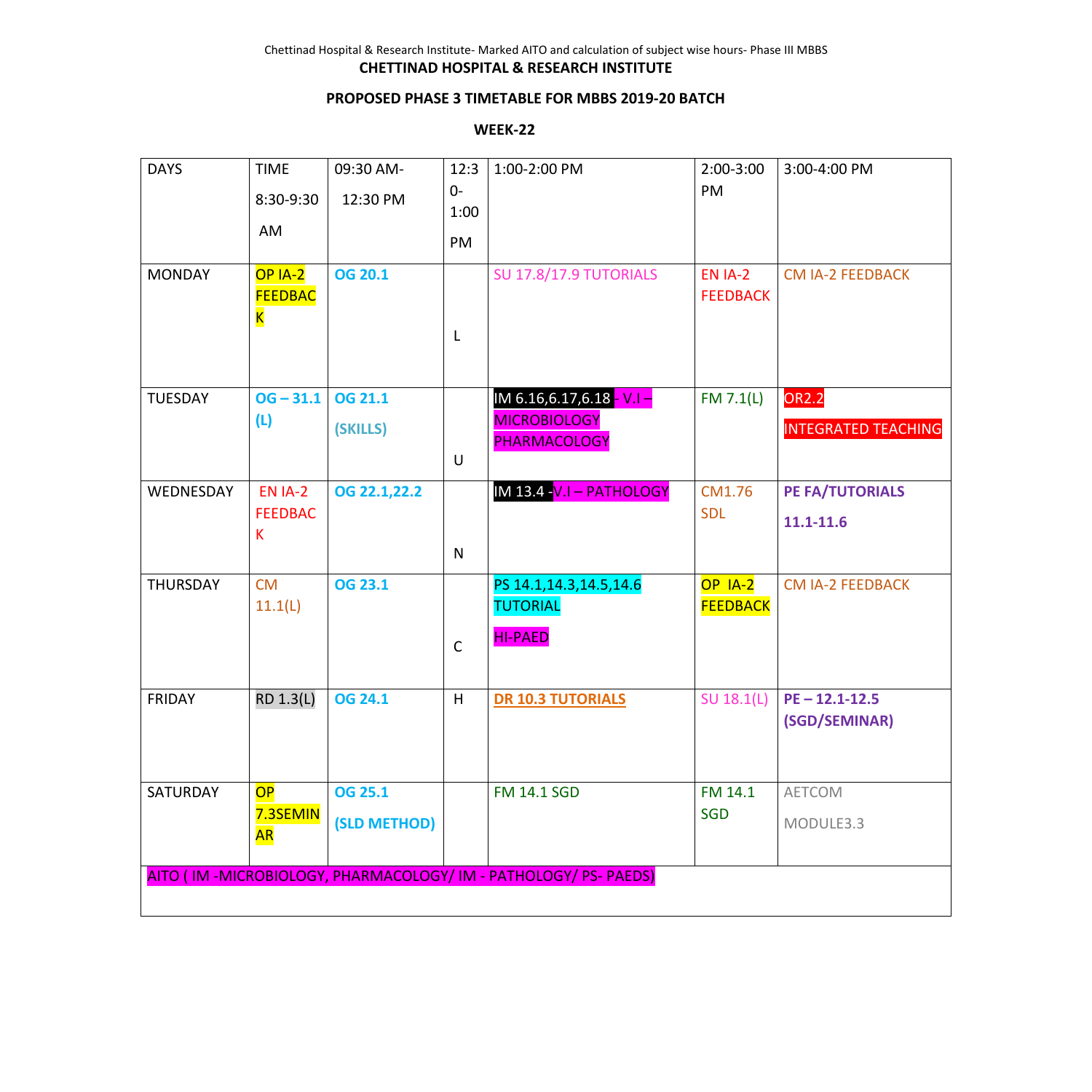# **PROPOSED PHASE 3 TIMETABLE FOR MBBS 2019-20 BATCH**

| <b>DAYS</b><br><b>MONDAY</b> | <b>TIME</b><br>8:30-9:30<br>AM                                              | 09:30 AM-<br>12:30 PM<br><b>OG 26.1</b>                       | 12:3<br>$0 -$<br>1:00<br>PM | 1:00-2:00 PM                                                             | $2:00-3:00$<br>PM                                 | 3:00-4:00 PM                  |
|------------------------------|-----------------------------------------------------------------------------|---------------------------------------------------------------|-----------------------------|--------------------------------------------------------------------------|---------------------------------------------------|-------------------------------|
|                              | $OP$ 3.8(L)                                                                 | (SLD METHOD)                                                  | L                           | SU 18.2(L)                                                               | <b>EN4.42(ANA</b><br><b>TOMY OF</b><br>LARYNX) HI | CM11.4, 11.5 TUTORIALS        |
| <b>TUESDAY</b>               | $OG - 32.1 (L)$                                                             | <b>OG 27.1</b>                                                | $\bigcup$                   | <b>IM</b><br>13.1, 13.2, 13.3-<br>$VI -$<br><b>PATHOLOGY</b>             | <b>FM FA 15</b>                                   | <b>OR2.2(L)</b>               |
| WEDNESDAY                    | <b>EN 4.43 NON</b><br><b>NEOPLASTIC</b><br><b>SWELLINGS OF</b><br>LARYNX(L) | <b>OG 28.1</b><br>(SKILLS)                                    | N                           | IM 13.5,13.6 -<br>$V.I -$<br><b>PHARMACOLO</b><br><b>GY</b>              | $OG - 33.1$<br><b>SEMINAR</b>                     | <b>FM 14.15 SGD</b>           |
| <b>THURSDAY</b>              | <b>PE 13.14(SGD)</b><br><b>SEMINAR</b>                                      | OG 29.1                                                       | $\mathsf C$                 | <b>PS</b><br>14.1, 14.3, 14.5,<br><b>14.6 TUTORIAL</b><br><b>HI-PAED</b> | <b>OP 7.2 VI-7</b><br><b>PA</b>                   | CM 13.1 SEMINAR               |
| <b>FRIDAY</b>                | <b>RD 1.4</b><br><b>TUTORIALS</b>                                           | <b>OG 31.1</b><br><b>OG FORMATIVE</b><br><b>ASSESSMENT</b>    | H                           | <b>DR 10.4 SDL</b>                                                       | SU 19.1/19.2<br>(V.1)                             | PE 12.6-12.10<br>VI-(PHY,BIO) |
| <b>SATURDAY</b>              |                                                                             |                                                               |                             |                                                                          |                                                   |                               |
|                              |                                                                             | AITO(IM-PATHOLOGY/IM-PHARMACOLOGY/PS-PAEDS/OP-PA/PE-PHY, BIO) |                             |                                                                          |                                                   |                               |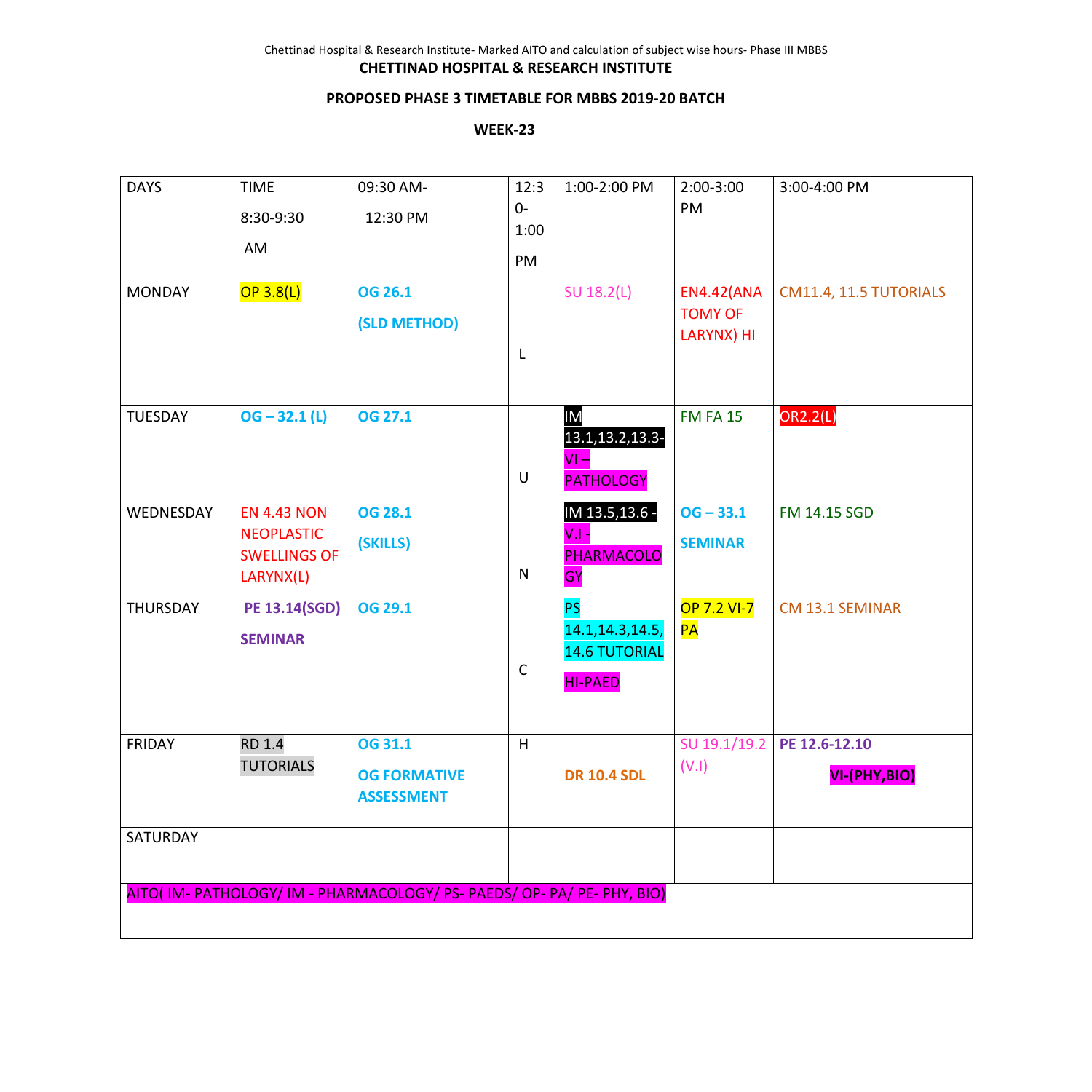# **PROPOSED PHASE 3 TIMETABLE FOR MBBS 2019-20 BATCH**

| <b>DAYS</b>     | <b>TIME</b>         | 09:30 AM-                         | 12:3         | 1:00-2:00 PM                                                        | 2:00-3:00 PM                         | 3:00-4:00 PM                                    |
|-----------------|---------------------|-----------------------------------|--------------|---------------------------------------------------------------------|--------------------------------------|-------------------------------------------------|
|                 | 8:30-9:30           | 12:30 PM                          | $0 -$        |                                                                     |                                      |                                                 |
|                 | AM                  |                                   | 1:00         |                                                                     |                                      |                                                 |
|                 |                     |                                   | <b>PM</b>    |                                                                     |                                      |                                                 |
| <b>MONDAY</b>   | $OP$ 3.9(L)         | <b>PE</b>                         |              | <b>SU 20.1/20.2 TUTORIALS</b>                                       | <b>EN 4.44</b>                       | <b>CM 19.2 VERTICAL</b>                         |
|                 |                     | 1.7,3.3,3.4,3.7,1<br>$.4,11.3-$   |              |                                                                     | ,LARYNGOTRAC<br><b>HEAL STENOSIS</b> | <b>INTEGRATION -</b><br><b>GENERAL MEDICINE</b> |
|                 |                     | 11.5, 2.2, 2.5                    | L            |                                                                     |                                      |                                                 |
|                 |                     |                                   |              |                                                                     | <b>SDL</b>                           |                                                 |
| <b>TUESDAY</b>  | $OG - 34.1$         | PE 7.5,7.7,7.8-                   |              | IM 17.1,17.11,17.12 <mark>VI-</mark>                                | FM 8.1-8.3 (L)                       | <b>FORMATIVE</b>                                |
|                 | (L)                 | 7.11,8.4,8.5                      |              | <b>ANATOMY, PHARMACOLOGY</b>                                        |                                      | <b>ASSESSMENT</b>                               |
|                 |                     | (SLD METHOD)                      | $\cup$       |                                                                     |                                      |                                                 |
| WEDNESDAY       | <b>EN FA</b>        | PE 9.4-9.6,10.3-                  |              | IM 17.10,17.13 -VI-                                                 | FM 14.10-12                          |                                                 |
|                 |                     | 10.5, 12.3, 12.4, 1               |              | <b>PHARMACOLOGY</b>                                                 | <b>SGD</b>                           | <b>FM 14.4 SGD</b>                              |
|                 |                     | 2.8, 12.9, 12.17, 1<br>2.18,12.21 | N            |                                                                     |                                      |                                                 |
| <b>THURSDAY</b> | <b>PE 13.15</b>     | PE 19.6-                          |              | PS 15.1,15.2,15.4 SEMINAR                                           | <b>OP</b>                            | <b>CM 10.9 SGD</b>                              |
|                 | (SGD)               | 19.8, 19.10, 19.1                 |              |                                                                     | <b>7.4TUTORIALS</b>                  |                                                 |
|                 |                     | 2,19.14                           |              | <b>HI-PAED</b>                                                      |                                      |                                                 |
|                 |                     |                                   | $\mathsf{C}$ |                                                                     |                                      |                                                 |
| FRIDAY          | Assessme            | PE 23.7-                          |              | <b>ASSESSMENT 8</b>                                                 | SU 21.1/21.2                         | PE 12.11-21                                     |
|                 | nt class            | 23.15,23.18                       |              |                                                                     | <b>TUTORIALS</b>                     | (SGD/SEMINAR)                                   |
|                 |                     | (SKILLS)                          | H            |                                                                     |                                      |                                                 |
| <b>SATURDAY</b> | OP                  | PE 24.9-24.17+                    |              | <b>EN 4.45 SEMINAR</b>                                              | <b>CM FORMATIVE</b>                  | <b>FM 14.4 SGD</b>                              |
|                 | <b>Review of</b>    | <b>FORMATIVE</b>                  |              |                                                                     | <b>ASSESSMENT</b>                    |                                                 |
|                 | competen<br>cies 7/ | <b>ASSESSMENT</b>                 |              |                                                                     |                                      |                                                 |
|                 | <b>SDL</b>          |                                   |              |                                                                     |                                      |                                                 |
|                 |                     |                                   |              |                                                                     |                                      |                                                 |
|                 |                     |                                   |              |                                                                     |                                      |                                                 |
|                 |                     |                                   |              | AITO (IM-ANATOMY, PHARMACOOGY/CM - IM/IM - PHARMACOLOGY/ PS- PAEDS) |                                      |                                                 |
|                 |                     |                                   |              |                                                                     |                                      |                                                 |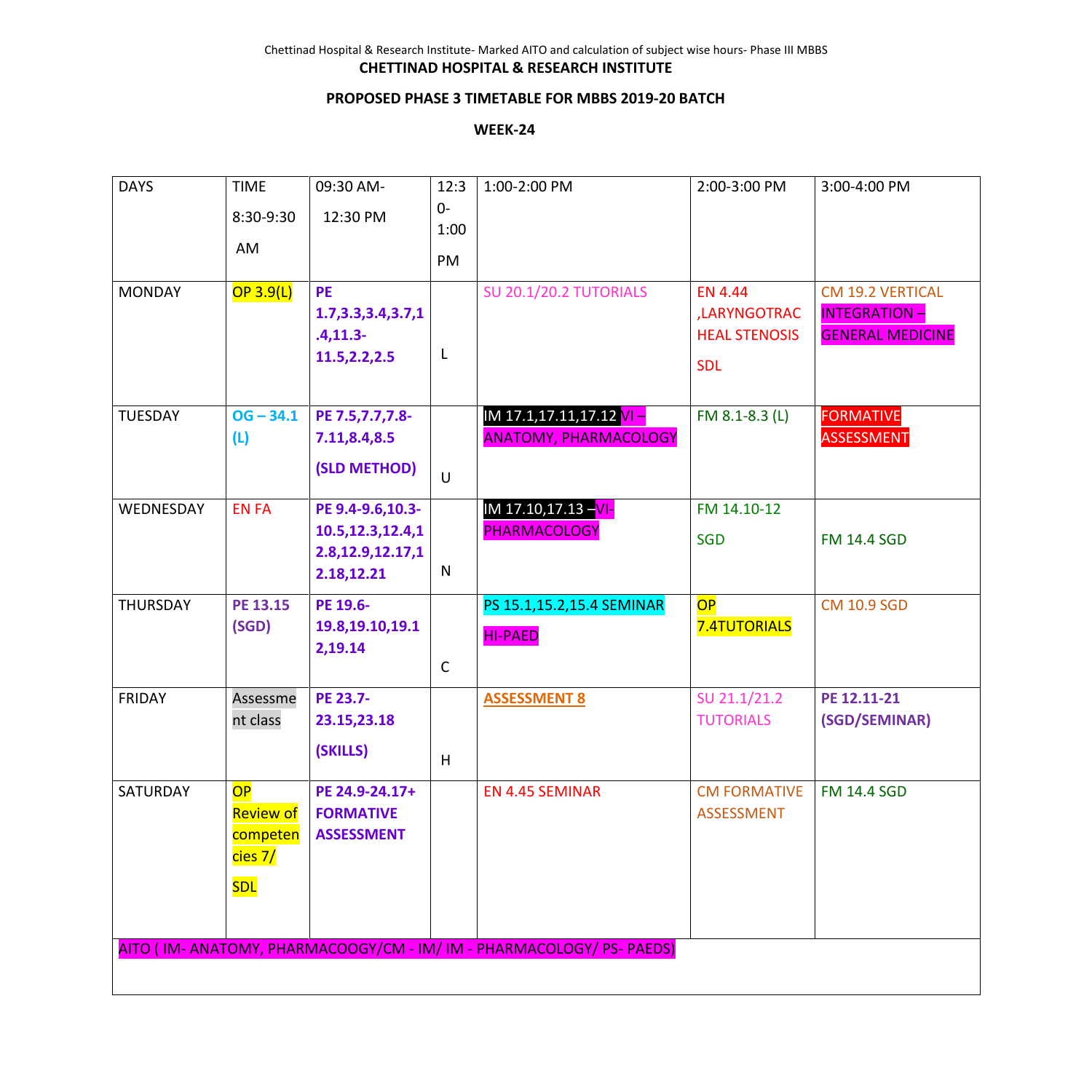# **PROPOSED PHASE 3 TIMETABLE FOR MBBS 2019-20 BATCH**

| <b>DAYS</b>     | <b>TIME</b>                 | 09:30 AM-                                           | 12:3         | 1:00-2:00 PM                 | 2:00-3:00 PM           | 3:00-4:00 PM                  |
|-----------------|-----------------------------|-----------------------------------------------------|--------------|------------------------------|------------------------|-------------------------------|
|                 | 8:30-9:30                   | 12:30 PM                                            | $0-$         |                              |                        |                               |
|                 |                             |                                                     | 1:00         |                              |                        |                               |
|                 | AM                          |                                                     | PM           |                              |                        |                               |
| <b>MONDAY</b>   | $OP$ 4.1(L)                 | PE 28.9-28.20,                                      |              | SU                           | <b>PANDEMIC MODULE</b> | <b>CM 13.2 SEMINAR</b>        |
|                 |                             |                                                     |              |                              | 3.3                    |                               |
|                 |                             |                                                     |              | <b>ASSESSMENT</b>            |                        |                               |
|                 |                             |                                                     | L            |                              |                        |                               |
|                 |                             |                                                     |              |                              |                        |                               |
| <b>TUESDAY</b>  | AETCOM3                     | PE 30.17-30.23                                      |              | IM 18.1,18.2 -               | <b>FM THEORY</b>       | <b>OR2.3</b>                  |
|                 | .3                          |                                                     |              | $V.I -$                      | FEEDBACK/TUTORIAL      |                               |
|                 |                             | (SKILLS)                                            |              | <b>ANATOMY,</b>              | $\mathsf{S}$           | <b>SELF DIRECTED LEARNING</b> |
|                 |                             |                                                     | U            | <b>PATHOLOGY</b>             |                        |                               |
|                 |                             |                                                     |              |                              |                        |                               |
|                 |                             |                                                     |              |                              |                        |                               |
| WEDNESDAY       | <b>EN</b>                   | <b>PE 20.3-</b>                                     |              | <b>IM</b>                    | <b>CM 19.3SGD</b>      |                               |
|                 | 4.46(HI)                    | 20.6,20.18,                                         |              | 18.11,18.12,<br>$18.13 - V.$ | <b>VERTICAL</b>        | <b>FM 9.3SEMINAR</b>          |
|                 |                             |                                                     | $\mathsf{N}$ | <b>SGD</b>                   | <b>INTEGRATION-</b>    |                               |
|                 |                             |                                                     |              |                              | <b>PHARMACOLOGY</b>    |                               |
| <b>THURSDAY</b> | <b>PE</b>                   | PE 15.3-                                            |              | <b>PS FORMATIVE</b>          | <b>PANDEMIC MODULE</b> | CM 13.3/THEORY FEEDBACK       |
|                 | <b>FA/TUTO</b>              | 15.7, 2.2, 2.3, 2.5                                 |              | <b>ASSESSMENT</b>            | 3.3                    |                               |
|                 | <b>RIALS</b>                |                                                     | $\mathsf{C}$ |                              |                        |                               |
|                 |                             |                                                     |              |                              |                        |                               |
| <b>FRIDAY</b>   |                             | PE 29.10-29.20                                      |              |                              |                        |                               |
|                 | <b>RD 1.5</b><br><b>SDL</b> |                                                     |              | DR 10.6                      | SU 22.1/22.2 (V.I)     | $PE - 13.1 - 13.10(SGD)$      |
|                 |                             | (SLD METHOD)                                        |              | <b>TUTORIALS</b>             |                        | <b>SEMINAR</b>                |
|                 |                             |                                                     | H            |                              |                        |                               |
| <b>SATURDAY</b> | <b>OP</b>                   | <b>PE FORMATIVE</b>                                 |              | $CM$ 11.1(L)                 | EN 4.47, 4.48(L)       | <b>FM 14.4 SGD</b>            |
|                 | 7.5SEMIN                    | <b>ASSESSMENT</b>                                   |              |                              |                        |                               |
|                 | <b>AR</b>                   |                                                     |              |                              |                        |                               |
|                 |                             |                                                     |              |                              |                        |                               |
|                 |                             | AITO (IM-ANATOMY, PATHOLOGY/IM-SGD/CM-PHARMACOLOGY) |              |                              |                        |                               |
|                 |                             |                                                     |              |                              |                        |                               |
|                 |                             |                                                     |              |                              |                        |                               |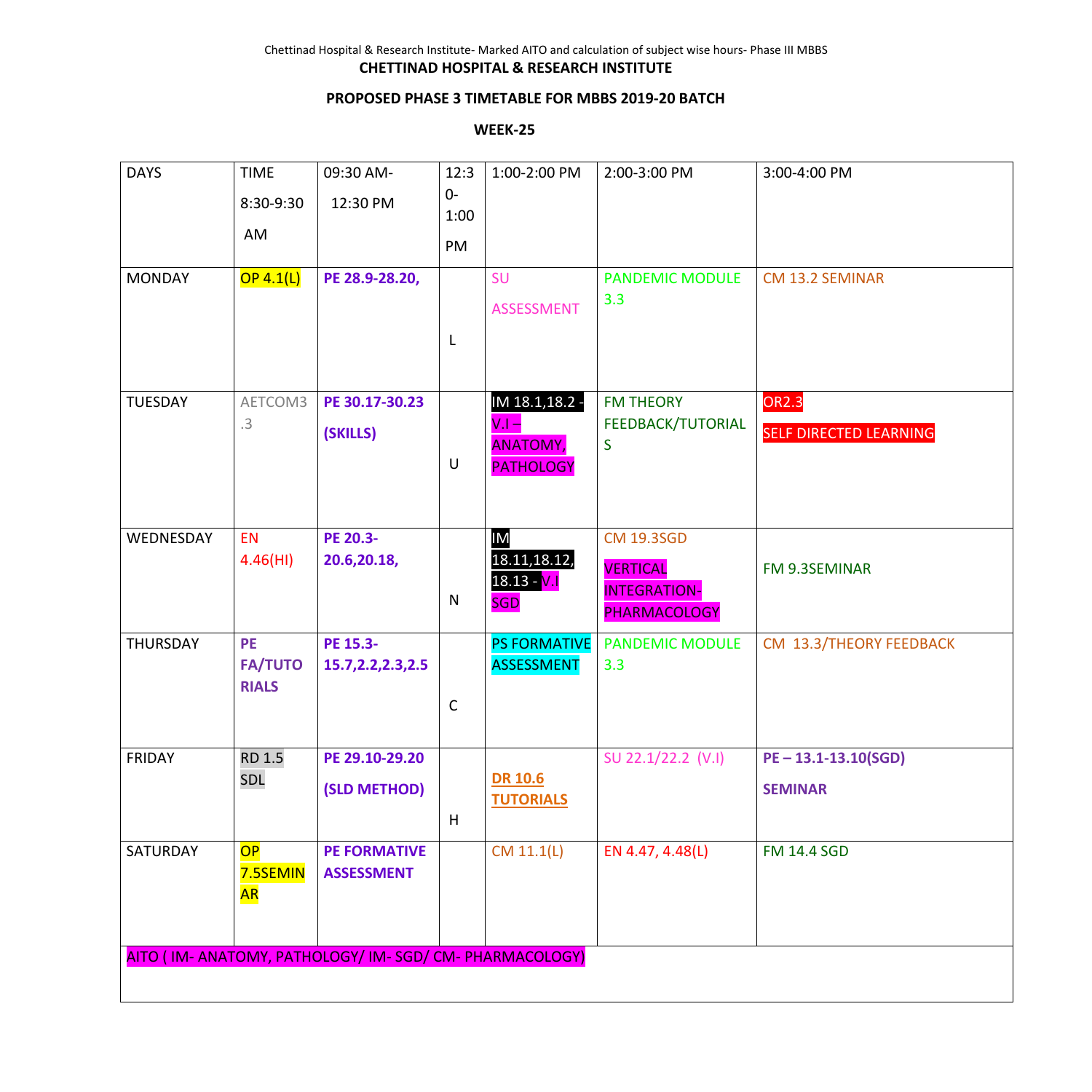# **PROPOSED PHASE 3 TIMETABLE FOR MBBS 2019-20 BATCH**

| <b>DAYS</b>     | <b>TIME</b><br>8:30-9:30                                               | 09:30 AM-<br>12:30 PM                                                           | 12:3<br>$0-$<br>1:00 | 1:00-2:00 PM                                                            | 2:00-3:00 PM                         | 3:00-4:00 PM                               |
|-----------------|------------------------------------------------------------------------|---------------------------------------------------------------------------------|----------------------|-------------------------------------------------------------------------|--------------------------------------|--------------------------------------------|
|                 | AM                                                                     |                                                                                 | <b>PM</b>            |                                                                         |                                      |                                            |
| <b>MONDAY</b>   | $OP$ 4.2(L)                                                            | <b>PE</b><br>31.2,31.4,31.6,3<br>1.7,31.8,31.9,31<br>.11                        | L                    | <b>SU 22.4(L)</b>                                                       | EN 4.49(L)                           | <b>CM 13.4 / THEORY</b><br><b>FEEDBACK</b> |
| <b>TUESDAY</b>  | <b>PE</b><br>12.7, 12.1<br>$0 - 12.14$<br>$VI-9$<br>(PHY,BIO,<br>PATH) | <b>PE</b><br>32.2,32.3,32.5,3<br>2.7,32.8,32.10,3<br>2.12,32.13<br>(SLD METHOD) | $\bigcup$            | IM 18.14,18.15,18.10-<br><b>HI-SURGERY</b>                              | <b>PANDEMIC</b><br><b>MODULE 3.3</b> | <b>OR2.4(L)</b>                            |
| WEDNESDAY       | <b>EN 4.50</b><br>.4.51<br><b>TUTORIAL</b><br>$\mathsf{S}$             | PE 33.5-<br>33.7,33.9-<br>33.11,                                                | N                    | IM19.1,19.2<br><b>ANATOMY, PHYSIOLOGY</b>                               | FM $8.4 - 8.6(L)$                    | <b>FM 14.4 SGD</b>                         |
| <b>THURSDAY</b> | <b>PE 15.2</b><br>(SGD)                                                | PE 26.5-26.13,                                                                  | $\mathsf C$          | <b>PS REVIEW &amp; FEEDBACK</b>                                         | <b>OP THEORY</b><br><b>FEEDBACK</b>  | <b>CM14.1 TUTORIALS</b>                    |
| <b>FRIDAY</b>   | R.D1.6<br><b>TUTORIAL</b><br>$\mathsf S$                               | PE 34.5-<br>34.11,22.2<br>(SKILLS)                                              | H                    | <b>DR 10.8 SDL</b>                                                      | SU 22.5/22.6(L)                      | <b>FM 14.4 SGD</b>                         |
| <b>SATURDAY</b> | OP 8.1 VI-<br>8<br><b>AN&amp; PA</b>                                   | <b>PE 21.8-</b><br><b>21.16+FORMAT</b><br><b>IVE</b><br><b>ASSESSMENT</b>       |                      | <b>CM7.5 SEMINAR</b>                                                    | <b>PANDEMIC</b><br><b>MODULE 3.3</b> | <b>FM 14.4 SGD</b>                         |
|                 |                                                                        |                                                                                 |                      | AITO( PE -PHY, BIO, PATH/ IM- SU/ IM- ANATOMY, PHYSIOLOGY/ OP- ANA, PA) |                                      |                                            |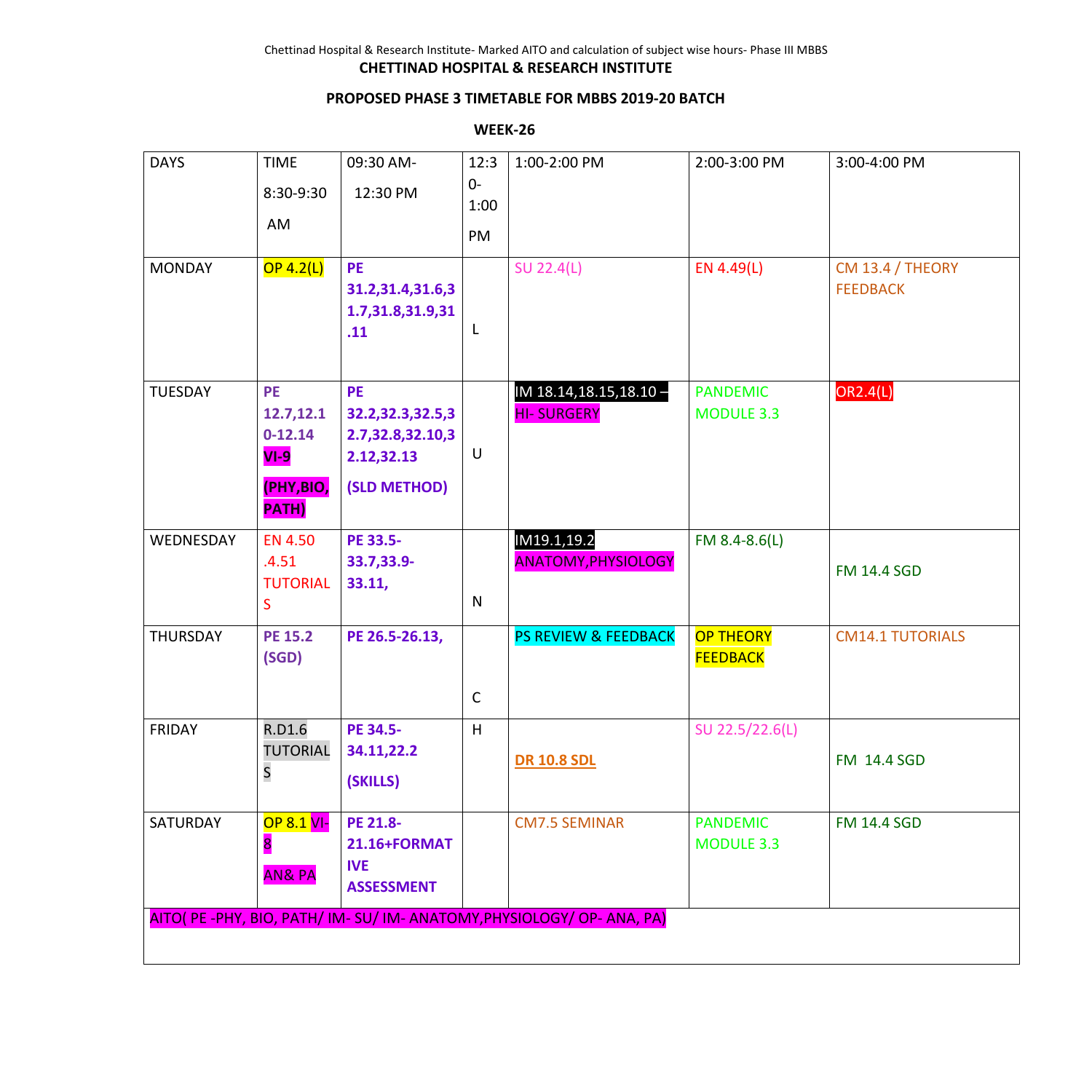# **PROPOSED PHASE 3 TIMETABLE FOR MBBS 2019-20 BATCH**

| 8:30-9:30<br>AM             | 12:30 PM                                                           | 12:3<br>$0-$<br>1:00<br><b>PM</b>     |                                                               | 2:00-3:00 PM                                                                               | 3:00-4:00 PM<br><b>CM14.2 HI</b>                               |
|-----------------------------|--------------------------------------------------------------------|---------------------------------------|---------------------------------------------------------------|--------------------------------------------------------------------------------------------|----------------------------------------------------------------|
|                             | 16.2, 16.3, 18.3-<br>18.8<br>(SKILLS)                              | L                                     | <b>SEMINAR</b>                                                | <b>SEMINAR</b>                                                                             |                                                                |
| <b>CM</b><br>11.4(L)        | <b>PE 23.7-</b><br>23.15,23.18                                     | U                                     | IM 19.8 - <mark>V.I-</mark><br><b>PHARMACOLO</b><br><b>GY</b> | FM 8.7-8.10<br><b>VERTICAL</b><br><b>INTEGARTIO</b><br><b>N-GENERAL</b><br><b>MEDICINE</b> | OR 2.5(L)                                                      |
| <b>EN 3.1 HI</b>            | PE 24.9-24.17                                                      | $\mathsf{N}$                          | IM 19.9 - H.I -<br><b>SURGERY</b>                             | <b>CMF.A</b>                                                                               | PE 13.11-13.14 (SDL)                                           |
| <b>CM</b><br>11.5(L)        | PE 28.9-28.20<br>(SLD METHOD)                                      | $\mathsf{C}$                          | <b>PS</b><br>16.1, 16.2, 16.3,<br>16.5<br>HI-IM               | <b>OP Formative</b><br><b>Assessment</b>                                                   | <b>CM 14.3</b><br><b>SEMINAR</b>                               |
| RD1.7 SDL                   | PE 30.17-30.23                                                     | H                                     | <b>ASSESSMENT</b><br>$\overline{\mathbf{a}}$                  | SU25.3/25.4(<br>$\Box$                                                                     | PE 14.1-14.5<br>(SGD/SEMINAR)<br><b>SELF DIRECTED LEARNING</b> |
| OP<br>7.6SEMIN<br><b>AR</b> | PE 20.3-<br>$20.6,20.18+$<br><b>FORMATIVE</b><br><b>ASSESSMENT</b> |                                       | CM F.A                                                        | $EN$ 3.2 (L)                                                                               | <b>FM 14.4 SGD</b>                                             |
|                             | $OP$ 4.3(L)                                                        | <b>TIME</b><br>09:30 AM-<br><b>PE</b> | AITO ( IM-PHARMACOLOGY/ FM- IM/ IM- SU/ PS- IM)               | 1:00-2:00 PM<br>SU 25.1/25.2                                                               | <b>EN 4.52</b>                                                 |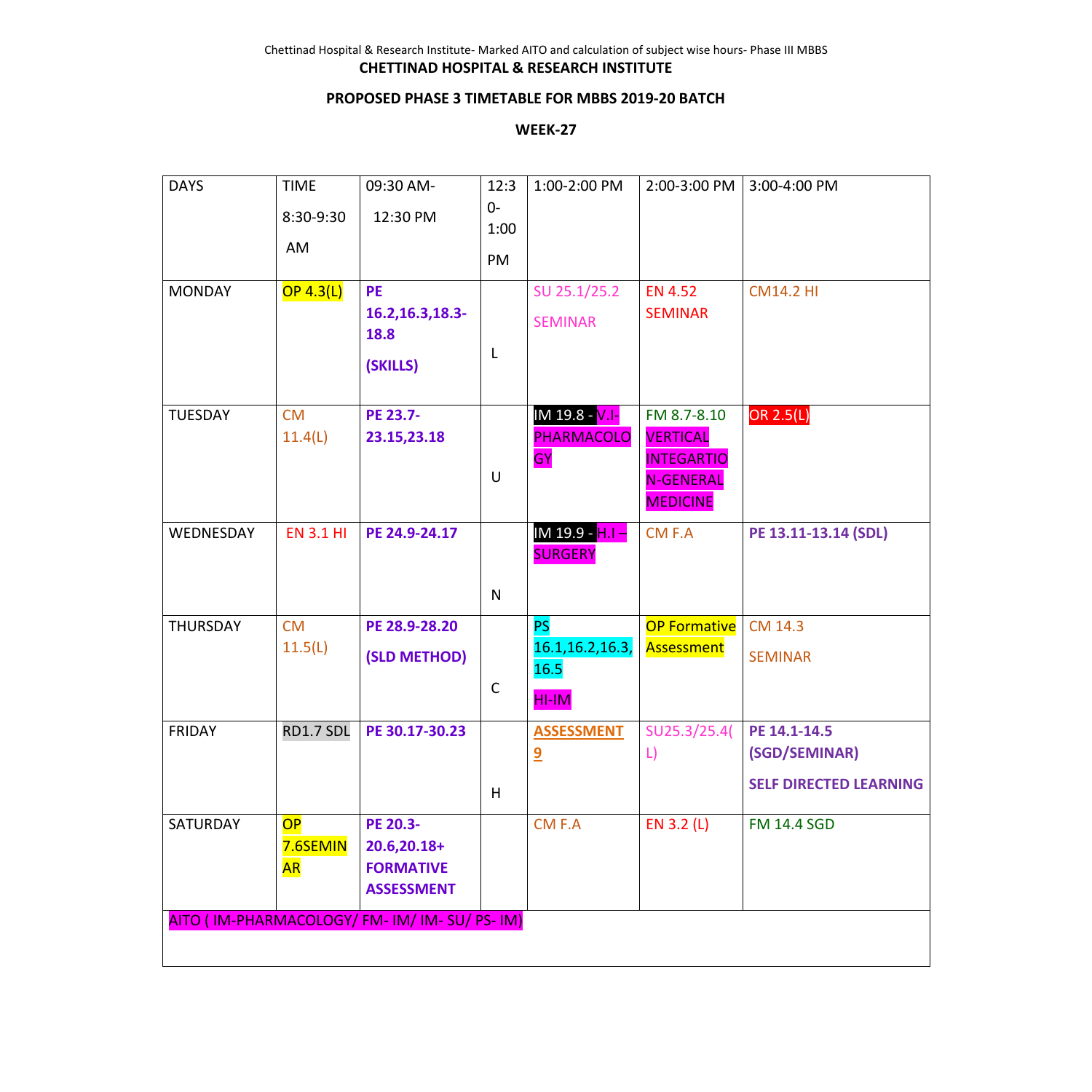# **PROPOSED PHASE 3 TIMETABLE FOR MBBS 2019-20 BATCH**

| <b>DAYS</b>     | <b>TIME</b><br>8:30-9:30<br>AM                                                    | 09:30 AM-<br>12:30 PM                  | 12:3<br>$0-$<br>1:00<br>PM | 1:00-2:00 PM                              | 2:00-3:00 PM                                      | 3:00-4:00 PM                             |
|-----------------|-----------------------------------------------------------------------------------|----------------------------------------|----------------------------|-------------------------------------------|---------------------------------------------------|------------------------------------------|
| <b>MONDAY</b>   | OP $4.4(L)$                                                                       | <b>OR1.5</b>                           | L                          | SU 27.1/27.2/<br>27.4<br><b>TUTORIALS</b> | <b>PANDEMIC</b><br><b>MODULE 3.3</b>              | <b>CM16.2 SEMINAR</b>                    |
| <b>TUESDAY</b>  | <b>OP</b><br><b>8.2TUTORIA</b><br><u>LS</u>                                       | OR2.1<br>(SKILLS)                      | $\cup$                     | <b>IM</b><br>26.1,26.6,26.2<br>SGD        | <b>FM THEORY</b><br>FEEDBACK/T<br><b>UTORIALS</b> | OR2.6(L)                                 |
| WEDNESDAY       | <b>EN 3.3 SDL</b>                                                                 | <b>OR2.2</b>                           | N                          | <b>IM</b><br>26.3,26.4,26.5,<br>26.7 SGD  | FM 14.16<br><b>SGD</b>                            | <b>PE FORMATIVE</b><br><b>ASSESSMENT</b> |
| <b>THURSDAY</b> | <b>OP Review</b><br>$\mathsf{of}$<br>competenci<br><mark>es/</mark><br><b>SDL</b> | <b>OR2.3</b>                           | $\mathsf C$                | <b>PS</b><br>17.1,17.2,17.3<br>(L)        | <b>PANDEMIC</b><br><b>MODULE 3.3</b>              | <b>PANDEMIC MODULE 3.3</b>               |
| <b>FRIDAY</b>   | Assessment<br>class                                                               | <b>OR2.4</b><br>(SLD<br><b>METHOD)</b> | H                          | <b>DR 10.9(L)</b>                         | SU<br>27.5/27.6(L)                                | PE 15.1,15.2 (SGD/L)<br><b>SEMINAR</b>   |
| <b>SATURDAY</b> |                                                                                   |                                        |                            |                                           |                                                   |                                          |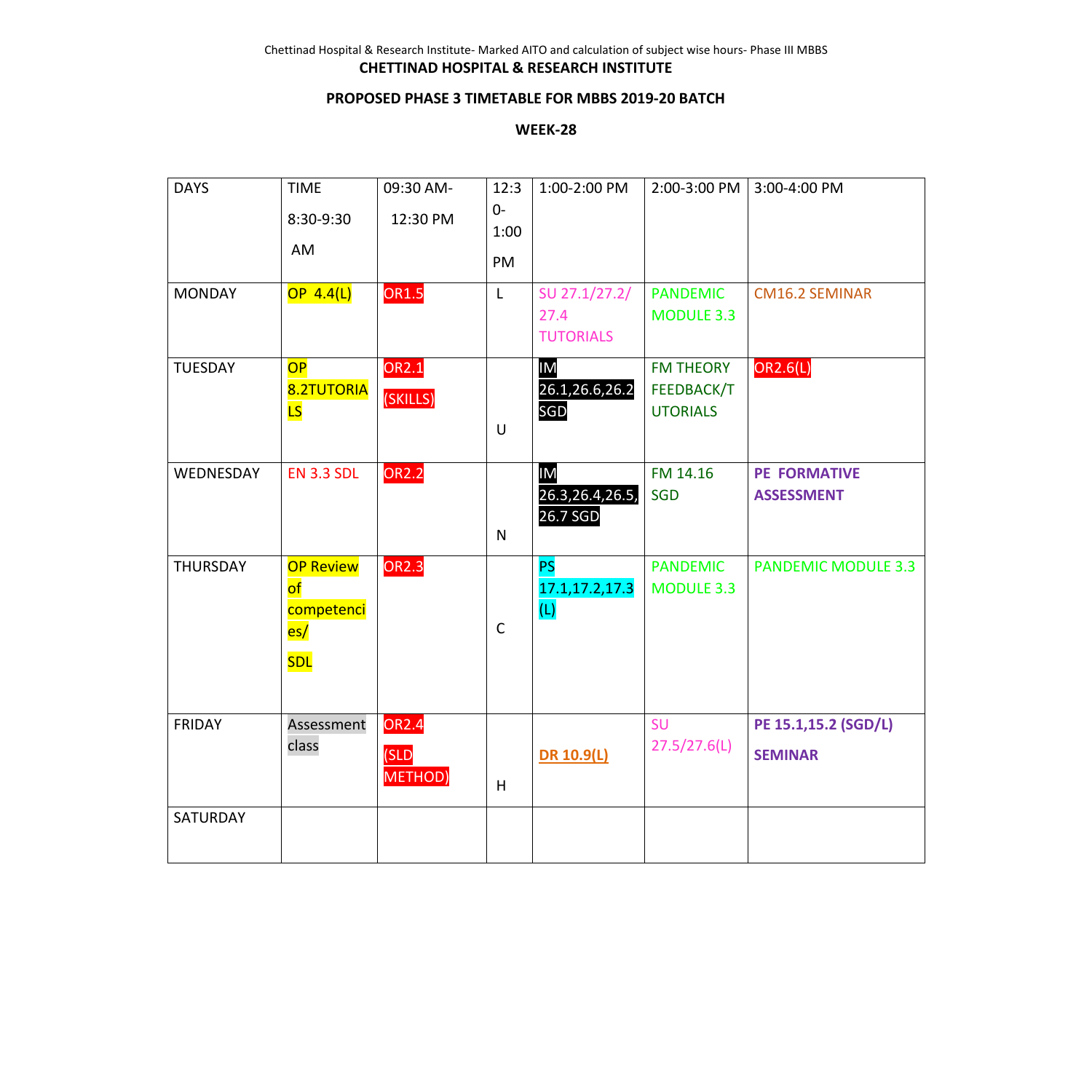# **CHETTINAD HOSPITAL & RESEARCH INSTITUTE**

#### **PROPOSED PHASE 3 TIMETABLE FOR MBBS 2019-20 BATCH**

| <b>DAYS</b>     | <b>TIME</b>           | 09:30 AM-     | 12:3         | 1:00-2:00 PM                 | 2:00-3:00 PM     | 3:00-4:00 PM                             |  |  |  |
|-----------------|-----------------------|---------------|--------------|------------------------------|------------------|------------------------------------------|--|--|--|
|                 | 8:30-9:30             | 12:30 PM      | 0-           |                              |                  |                                          |  |  |  |
|                 | AM                    |               | 1:00         |                              |                  |                                          |  |  |  |
|                 |                       |               | <b>PM</b>    |                              |                  |                                          |  |  |  |
| <b>MONDAY</b>   | $OP$ 4.5(L)           | <b>OR2.6</b>  |              | <b>SU</b>                    | <b>EN 4.40</b>   | <b>CM16.3 HI</b>                         |  |  |  |
|                 |                       |               |              | 28.1/28.2(L)                 | <b>TUTORIALS</b> |                                          |  |  |  |
|                 |                       |               | L            |                              |                  |                                          |  |  |  |
|                 |                       |               |              |                              |                  |                                          |  |  |  |
| <b>TUESDAY</b>  | <b>CM</b>             |               |              | IM 26.9,26.10,               |                  |                                          |  |  |  |
|                 | 11.3(L)               | <b>OR2.7</b>  |              | 26.11,26.17                  | FM 9.5(L)        | OR                                       |  |  |  |
|                 |                       | (SLD METHOD)  |              | SGD                          |                  | <b>FORMATIVE</b><br>ASSESSMENT/TUTORIALS |  |  |  |
|                 |                       |               | $\cup$       |                              |                  |                                          |  |  |  |
| WEDNESDAY       | EN $3.4(L)$           | <b>OR2.8</b>  |              | IM 26.8,26.12,               | FM 14.16         | <b>PE 16.1-VI-CM</b>                     |  |  |  |
|                 |                       |               |              | 26.13,26.16                  | <b>SGD</b>       |                                          |  |  |  |
|                 |                       |               | $\mathsf{N}$ | <b>SGD</b>                   |                  |                                          |  |  |  |
| <b>THURSDAY</b> | OP 9.3 HI-            | <b>OR2.9</b>  |              | <b>PS 17.1 SDL</b>           | <b>OP</b>        | CM 16.4(L)                               |  |  |  |
|                 | 12                    |               |              |                              | Formative        |                                          |  |  |  |
|                 | <b>IM</b>             |               |              |                              | Assessment       |                                          |  |  |  |
|                 |                       |               | $\mathsf{C}$ |                              |                  |                                          |  |  |  |
| <b>FRIDAY</b>   | <b>RD 1.8</b>         | <b>OR2.10</b> |              |                              |                  |                                          |  |  |  |
|                 | <b>TUTORIAL</b><br>S  |               |              | <b>INTERNAL ASSESSMENT-3</b> |                  |                                          |  |  |  |
|                 |                       |               | H            | <b>OPHTHALMOLOGY</b>         |                  |                                          |  |  |  |
| <b>SATURDAY</b> | <b>OP</b>             | OR2.11        |              |                              |                  |                                          |  |  |  |
|                 | 8.3SEMIN<br><b>AR</b> | (SKILLS)      |              | <b>INTERNAL ASSESSMENT-3</b> |                  |                                          |  |  |  |
|                 |                       |               |              | <b>ENT</b>                   |                  |                                          |  |  |  |
|                 | AITO (OP-IM/PE-CM)    |               |              |                              |                  |                                          |  |  |  |
|                 |                       |               |              |                              |                  |                                          |  |  |  |
|                 |                       |               |              |                              |                  |                                          |  |  |  |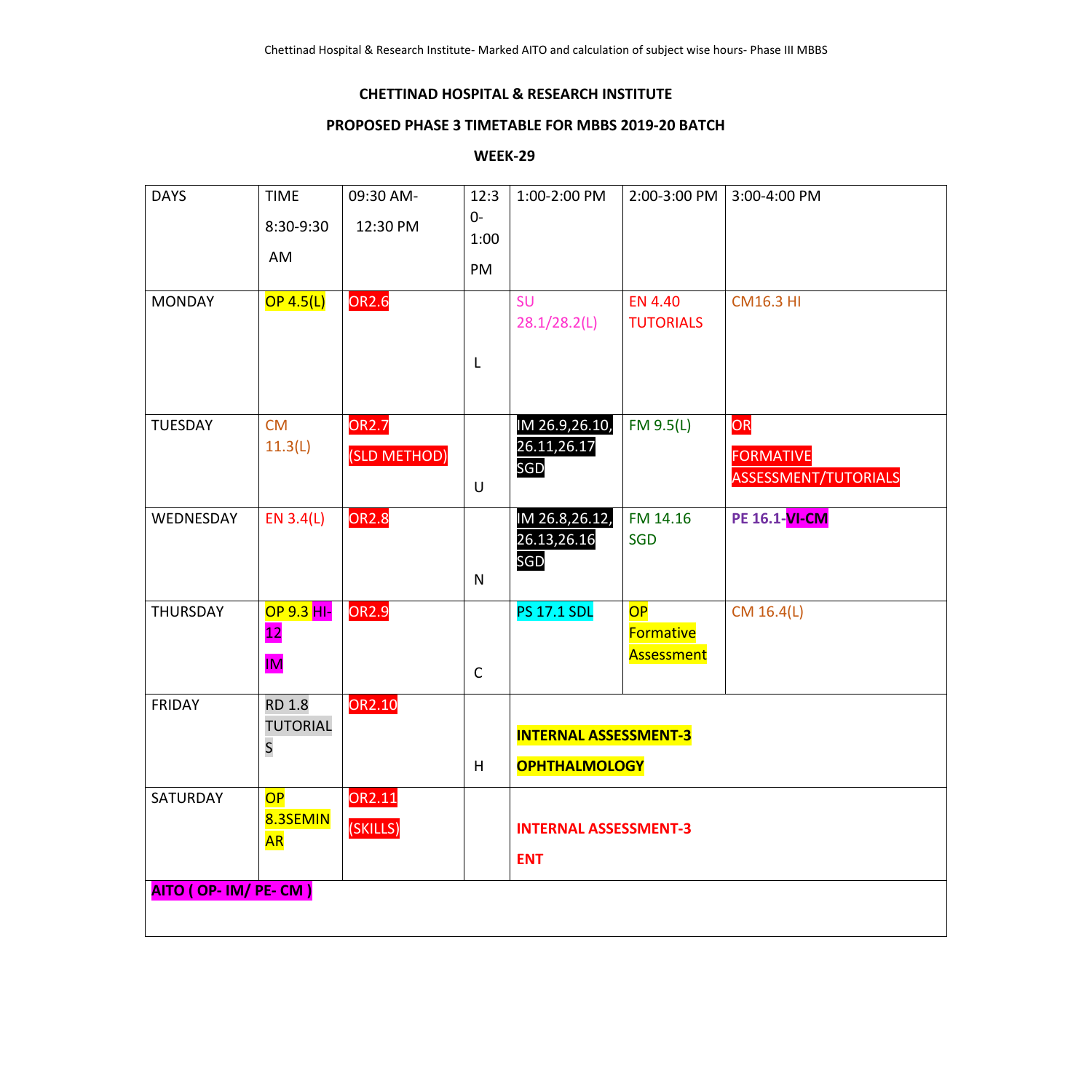# **PROPOSED PHASE 3 TIMETABLE FOR MBBS 2019-20 BATCH**

| <b>DAYS</b>            | <b>TIME</b>                  | 09:30 AM-     | 12:3         | 1:00-2:00 PM                 | 2:00-3:00 PM                      | 3:00-4:00 PM              |
|------------------------|------------------------------|---------------|--------------|------------------------------|-----------------------------------|---------------------------|
|                        | 8:30-9:30                    | 12:30 PM      | $0-$         |                              |                                   |                           |
|                        | AM                           |               | 1:00         |                              |                                   |                           |
|                        |                              |               | PM           |                              |                                   |                           |
| <b>MONDAY</b>          | $OP$ 4.6(L)                  | <b>OR2.12</b> |              |                              |                                   |                           |
|                        |                              | (SLD METHOD)  |              | <b>INTERNAL ASSESSMENT-3</b> |                                   |                           |
|                        |                              |               | L            | <b>COMMUNITY MEDICINE</b>    |                                   |                           |
|                        |                              |               |              |                              |                                   |                           |
|                        |                              |               |              |                              |                                   |                           |
| <b>TUESDAY</b>         | <b>AETCOM</b><br>3.3         | <b>OR2.13</b> |              | <b>INTERNAL ASSESSMENT-3</b> |                                   |                           |
|                        |                              |               |              | <b>FORENSIC MEDICINE</b>     |                                   |                           |
|                        | SDL                          |               | $\cup$       |                              |                                   |                           |
| WEDNESDAY              | <b>EN 3.5</b>                | <b>OR2.14</b> |              | <b>IM</b>                    | FM 9.2(L)                         | <b>PE 15.6(SGD)</b>       |
|                        | <b>EAR HI</b>                |               |              | 26.14,26.15,                 |                                   |                           |
|                        |                              |               | $\mathsf{N}$ | 26.18 SGD/SDL                |                                   |                           |
|                        |                              |               |              |                              |                                   |                           |
| <b>THURSDAY</b>        | <b>CM</b><br><b>6.1TUTOR</b> | <b>OR1.5</b>  |              | PS 3.10,18.1                 | <b>OP 8.1</b><br><b>TUTORIALS</b> | <b>CM17.1 SEMINAR</b>     |
|                        | <b>IALS</b>                  |               |              | <b>VI-PHARM</b>              |                                   |                           |
|                        |                              |               | $\mathsf{C}$ |                              |                                   |                           |
| FRIDAY                 | <b>RD 1.9</b>                | <b>OR2.1</b>  |              | <b>ASSESSMENT</b>            | SU28.5/28.6                       | <b>PE 16.1(SGD)</b>       |
|                        | <b>TUTORIAL</b>              | (SKILLS)      |              | <u>10</u>                    | <b>SEMINAR</b>                    |                           |
|                        | $\mathsf S$                  |               | H            |                              |                                   |                           |
|                        |                              |               |              |                              |                                   |                           |
| SATURDAY               | <b>OP</b>                    | <b>OR2.2</b>  |              | <b>CM 6.3 SDL</b>            | <b>CM THEORY</b>                  | <b>FM THEORY</b>          |
|                        | 8.4SEMIN<br><b>AR</b>        |               |              |                              | <b>FEEDBACK</b>                   | <b>FEEDBACK/TUTORIALS</b> |
|                        |                              |               |              |                              |                                   |                           |
| <b>AITO (PS-PHARM)</b> |                              |               |              |                              |                                   |                           |
|                        |                              |               |              |                              |                                   |                           |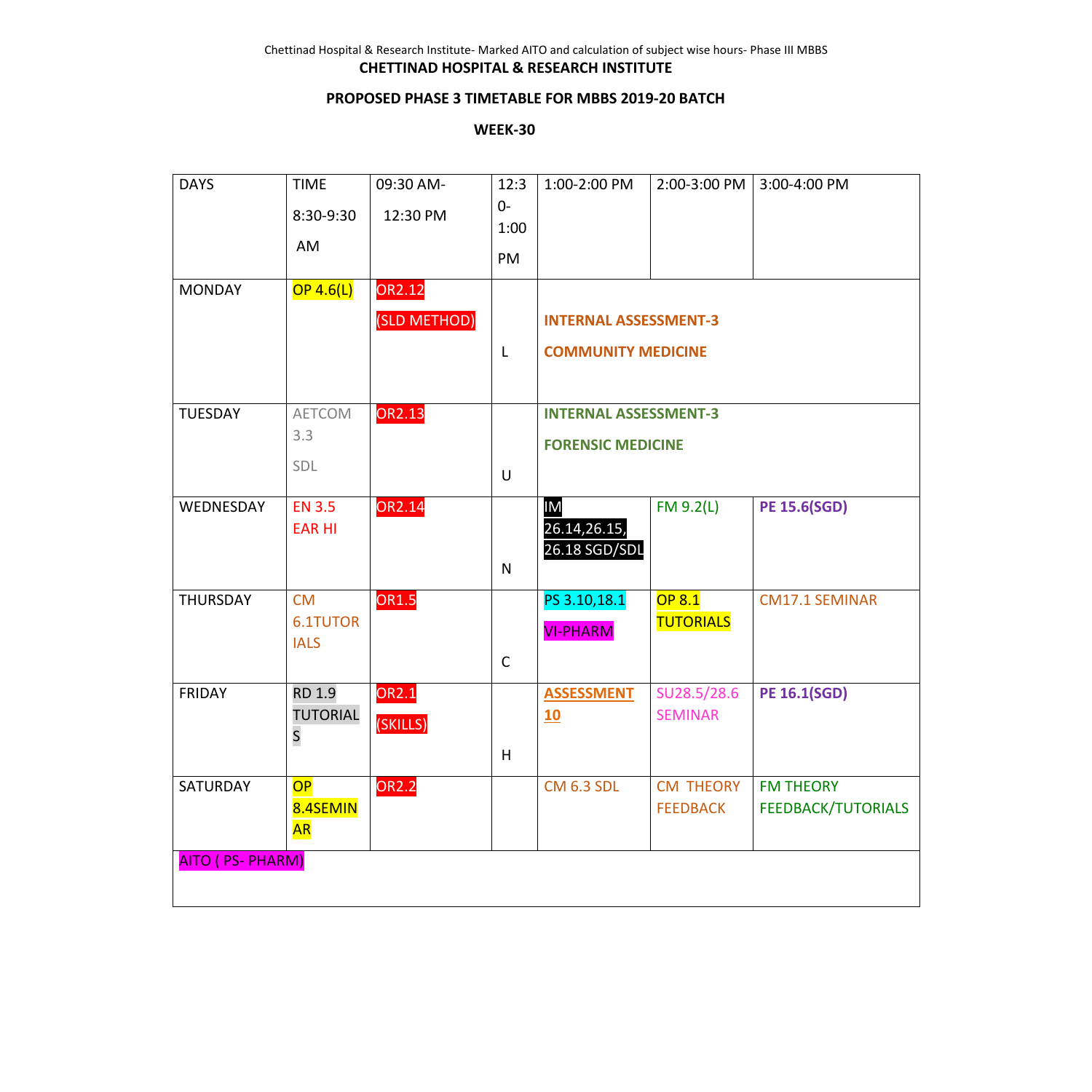# **PROPOSED PHASE 3 TIMETABLE FOR MBBS 2019-20 BATCH**

| <b>DAYS</b>             | <b>TIME</b>               | 09:30 AM-    | 12:3         | 1:00-2:00 PM                | 2:00-3:00 PM     | 3:00-4:00 PM               |
|-------------------------|---------------------------|--------------|--------------|-----------------------------|------------------|----------------------------|
|                         | 8:30-9:30                 | 12:30 PM     | $0-$         |                             |                  |                            |
|                         | AM                        |              | 1:00         |                             |                  |                            |
|                         |                           |              | PM           |                             |                  |                            |
| <b>MONDAY</b>           | OP 9.4 HI-                | <b>OR2.3</b> |              | SU 28.7/28.8/               | EN IA-3          | CM 17.2 HI                 |
|                         | $\overline{\mathbf{3}}$   | (SKILLS)     |              | $28.9$ (V.I)                | <b>FEEDBACK</b>  |                            |
|                         | <b>CM</b>                 |              | L            |                             |                  |                            |
|                         |                           |              |              |                             |                  |                            |
|                         |                           |              |              |                             |                  |                            |
| <b>TUESDAY</b>          | <b>EN 3.5</b>             | <b>OR2.4</b> |              | <b>IM</b>                   | <b>FM 9.3(L)</b> | <b>OR2.7</b>               |
|                         | NOSE(L)                   |              |              | 26.43,26.44,<br>26.45,26.34 |                  | <b>SEMINAR</b>             |
|                         |                           |              | $\cup$       | <b>SGD</b>                  |                  |                            |
| WEDNESDAY               | <b>EN 3.5</b>             | <b>OR2.5</b> |              | OP IA-3                     | OP IA-3          | <b>PE FORMATIVE</b>        |
|                         | <b>THROAT(L</b>           |              |              | <b>FEEDBACK</b>             | <b>FEEDBACK</b>  | <b>ASSESMENT/TUTORIALS</b> |
|                         |                           |              |              |                             |                  |                            |
|                         |                           |              | $\mathsf{N}$ |                             |                  |                            |
| <b>THURSDAY</b>         | <b>OP</b>                 | <b>OR2.6</b> |              | PS 3.10,18.1                | OP $4.7(L)$      | CM 17.3(L)                 |
|                         | <b>THEORY</b>             |              |              | <b>VI-PHARM</b>             |                  |                            |
|                         | <b>FEEDBACK</b>           |              | $\mathsf{C}$ |                             |                  |                            |
|                         |                           |              |              |                             |                  |                            |
| <b>FRIDAY</b>           | RD1.10<br><b>TUTORIAL</b> | <b>OR2.7</b> |              | EN IA-3<br><b>FEEDBACK</b>  | FM9.3(L)         | PE 16.2/16.3(SGD)          |
|                         | $\mathsf{S}$              | (SLD METHOD) |              |                             |                  | <b>SEMINAR</b>             |
|                         |                           |              | H            |                             |                  |                            |
| SATURDAY                | <b>OP FA</b>              | <b>OR2.8</b> |              | CM F.A                      | <b>EN THEORY</b> | <b>FM 14.16 SGD</b>        |
|                         |                           |              |              |                             | <b>FEEDBACK</b>  |                            |
| AITO (OP-CM/PS - PHARM) |                           |              |              |                             |                  |                            |
|                         |                           |              |              |                             |                  |                            |
|                         |                           |              |              |                             |                  |                            |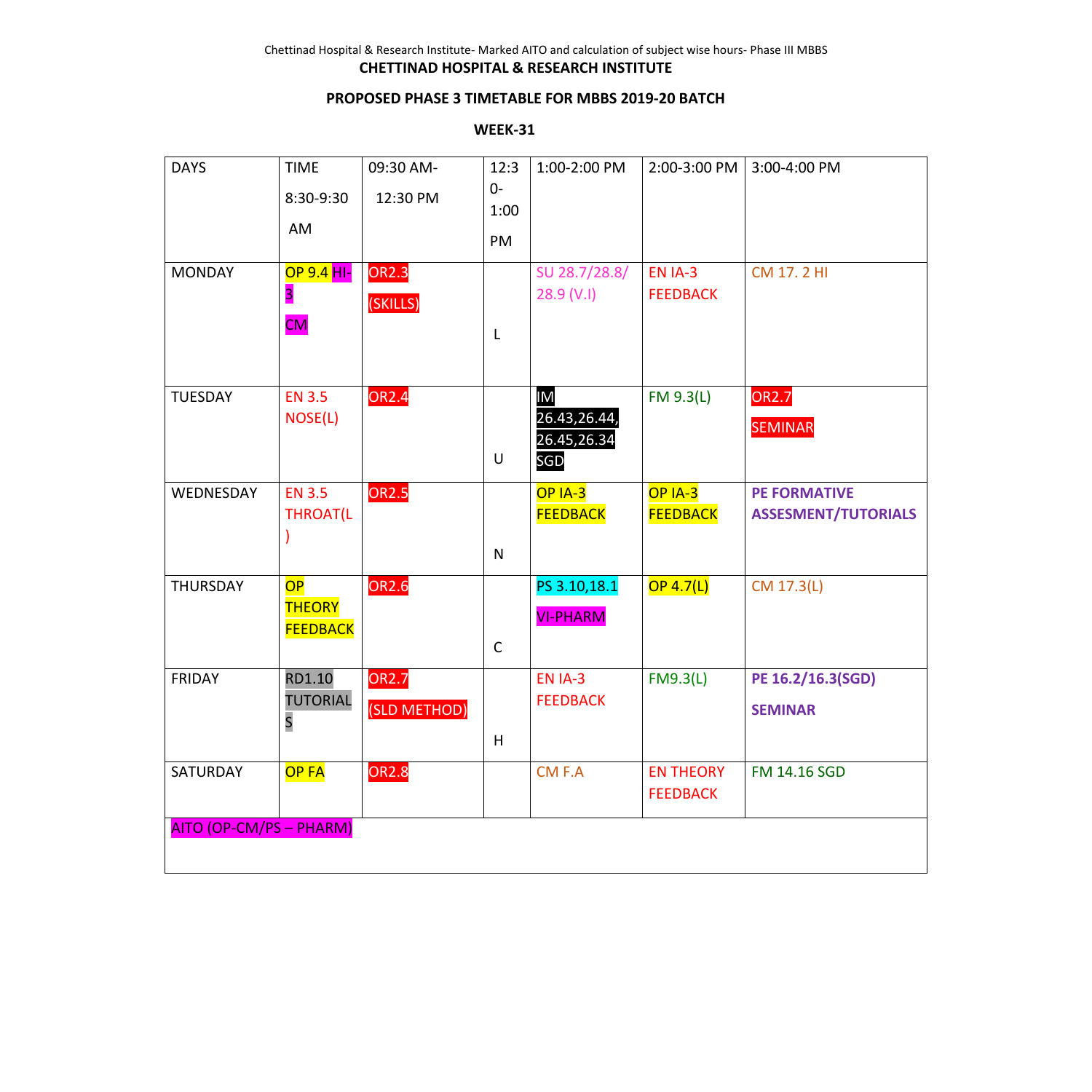# **PROPOSED PHASE 3 TIMETABLE FOR MBBS 2019-20 BATCH**

| <b>DAYS</b><br><b>MONDAY</b> | <b>TIME</b><br>8:30-9:30<br>AM<br><b>OP8.5</b><br><b>SEMINAR</b>                | 09:30 AM-<br>12:30 PM<br>DR 1.1,2,3.<br><b>AN4.2,4</b>        | 12:3<br>$0-$<br>1:00<br><b>PM</b><br>L | 1:00-2:00 PM<br><b>SU</b><br>28.10/28.11(L)                                                                                           | 2:00-3:00 PM<br><b>EN 3.6</b><br><b>EMERGENCY</b><br><b>EAR</b><br><b>TUTORIALS</b> | 3:00-4:00 PM<br><b>CM17.4 SEMINAR</b>      |
|------------------------------|---------------------------------------------------------------------------------|---------------------------------------------------------------|----------------------------------------|---------------------------------------------------------------------------------------------------------------------------------------|-------------------------------------------------------------------------------------|--------------------------------------------|
| <b>TUESDAY</b>               | <b>CM</b><br>13.1(L)                                                            | DR 2.1,2.<br>DR 4.1,2<br>(SLD METHOD)                         | U                                      | <b>EN 3.6</b><br><b>EMERGENCY</b><br><b>NOSE</b><br><b>TUTORIALS</b>                                                                  | FM 9.3(L)                                                                           | <b>OR2.8 INTEGRATED</b><br><b>TEACHING</b> |
| WEDNESDAY                    | <b>EN 3.6</b><br><b>EMERGEN</b><br><b>CY</b><br><b>THROAT</b><br><b>SEMINAR</b> | DR 3.1, 2, 3                                                  | $\mathsf{N}$                           | <b>EN 3.6</b><br>(ANATOMY OF<br><b>TRACHEA AND</b><br><b>BRONCHI,</b><br><b>DISEASES OF</b><br><b>TRACHEA AND</b><br><b>BRONCHI</b> ) | CM IA-3<br><b>FEEDBACK</b>                                                          | <b>CM IA-3 FEEDBACK</b>                    |
| <b>THURSDAY</b>              | <b>OP2.7 HI</b>                                                                 | DR 5.1,2,3.<br>DR6.1,2                                        | $\mathsf C$                            | <b>PS 18.2</b><br><b>SDL</b>                                                                                                          | $OP$ 4.8(L)                                                                         | <b>CM17.5 HI</b>                           |
| <b>FRIDAY</b>                | <b>OP</b><br><b>Review of</b><br>competen<br>cies 6.1/<br><b>SDL</b>            | DR 7.1,2,3.<br>DR8.1-7.<br><b>DR15.1-4</b><br><b>(SKILLS)</b> | H                                      | $CM$ 13.2(L)                                                                                                                          | <b>SU</b><br><b>ASSESSMENT</b><br>/ FEEDBACK                                        | PE 17.1-17.2<br><b>VI-11 (CM)</b>          |
| <b>SATURDAY</b>              |                                                                                 |                                                               |                                        |                                                                                                                                       |                                                                                     |                                            |
| AITO(PE-CM)                  |                                                                                 |                                                               |                                        |                                                                                                                                       |                                                                                     |                                            |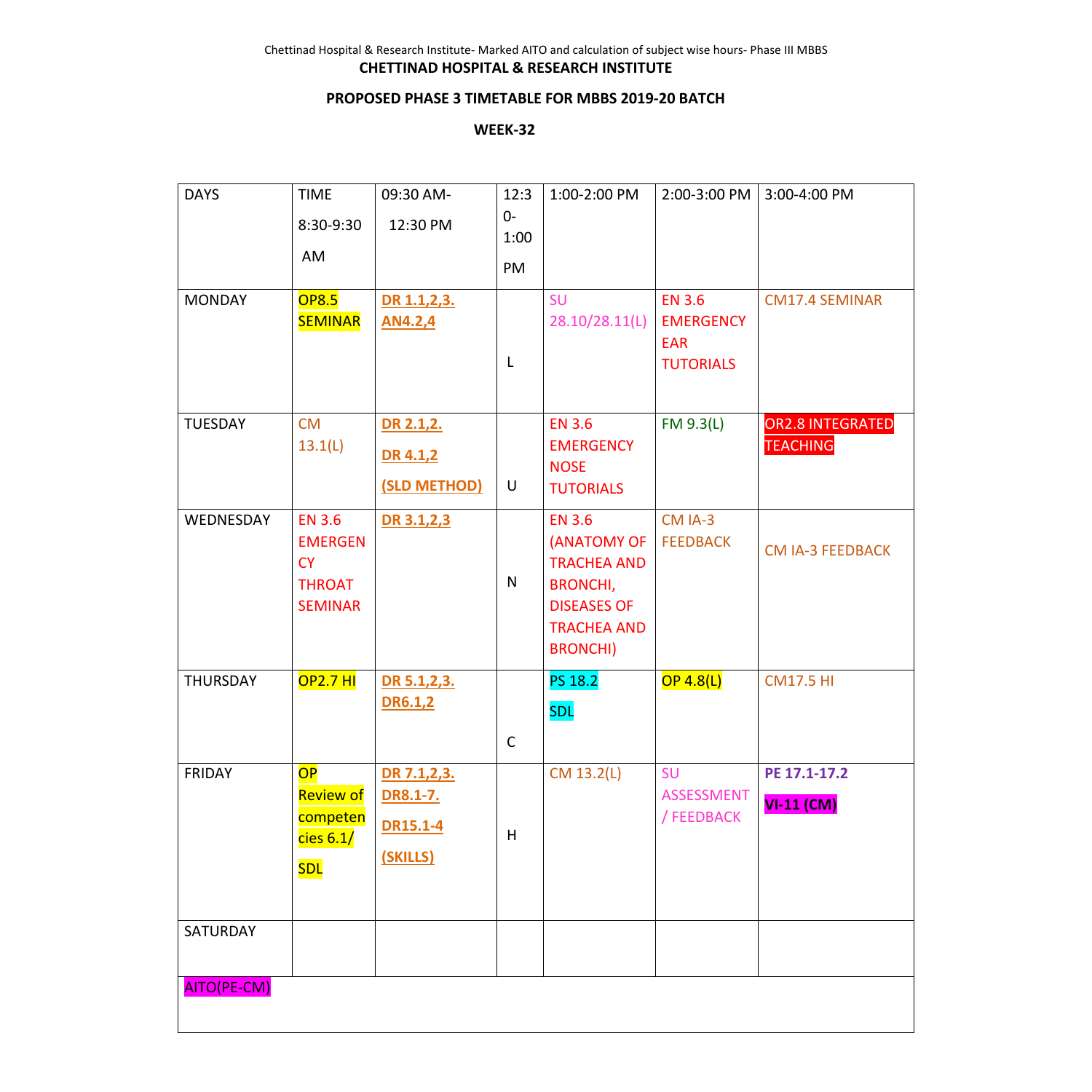# **PROPOSED PHASE 3 TIMETABLE FOR MBBS 2019-20 BATCH**

| <b>DAYS</b>     | <b>TIME</b>      | 09:30 AM-         | 12:3         | 1:00-2:00 PM      | 2:00-3:00 PM            | 3:00-4:00 PM                    |
|-----------------|------------------|-------------------|--------------|-------------------|-------------------------|---------------------------------|
|                 | 8:30-9:30        | 12:30 PM          | $0 -$        |                   |                         |                                 |
|                 | AM               |                   | 1:00         |                   |                         |                                 |
|                 |                  |                   | PM           |                   |                         |                                 |
| <b>MONDAY</b>   |                  | DR 10.1-          |              | <b>SU</b>         | <b>EN 4.38</b>          | CM 17.5(L)                      |
|                 | $OP$ 4.10(L)     | <u>10.11</u>      |              | 28.13/28.14(L)    | <b>ANATOMY</b>          |                                 |
|                 |                  | <u>(SLD</u>       |              |                   | <b>OF</b>               |                                 |
|                 |                  | <b>METHOD</b>     | L            |                   | <b>ESOPHAGUS</b><br>H1  |                                 |
|                 |                  |                   |              |                   |                         |                                 |
| <b>TUESDAY</b>  | AETCOM3.4        | DR 11.1,2,3       |              | <b>IM</b>         | FM $9.4(L)$             | <b>OR2.9(L)</b>                 |
|                 |                  |                   |              | 26.46,26.47,      |                         |                                 |
|                 |                  |                   | U            | 26.48 SGD         |                         |                                 |
|                 |                  |                   |              |                   |                         |                                 |
| WEDNESDAY       | EN 2.15(L)       | DR 12.1-7         |              | ASSESSMENT        | AETCOM3.4               | PE 18.1-18.2,18.7-<br>18.8(SGD) |
|                 |                  |                   |              |                   | SDL                     |                                 |
|                 |                  |                   | $\mathsf{N}$ |                   |                         |                                 |
| <b>THURSDAY</b> | CM 13.4(L)       | DR 13.1-3         |              | <b>PS 18.3(L)</b> | OP                      | <b>CM 17.5 TUTORIALS</b>        |
|                 |                  | (SKILLS)          |              |                   | 9.3TUTORIAL             |                                 |
|                 |                  |                   | $\mathsf C$  |                   | $\overline{\mathsf{S}}$ |                                 |
|                 |                  |                   |              |                   |                         |                                 |
| FRIDAY          | RD1.11           | DR 14.1-5         |              | $CM$ 14.1(L)      | SU 28.15(L)             | PE-19.1-19.10(SGD)              |
|                 | <b>TUTORIALS</b> | <b>PE 31.4</b>    |              |                   |                         | <b>SELF DIRECTED</b>            |
|                 |                  |                   | H            |                   |                         | <b>LEARNING</b>                 |
| SATURDAY        | OP               | DR                |              | <b>CM7.7</b>      | <b>FM 14.9 SGD</b>      | <b>FM 14.9 SGD</b>              |
|                 | 8.5SEMINAR       | <b>ASSESSMENT</b> |              | <b>SEMINAR</b>    |                         |                                 |
|                 |                  |                   |              |                   |                         |                                 |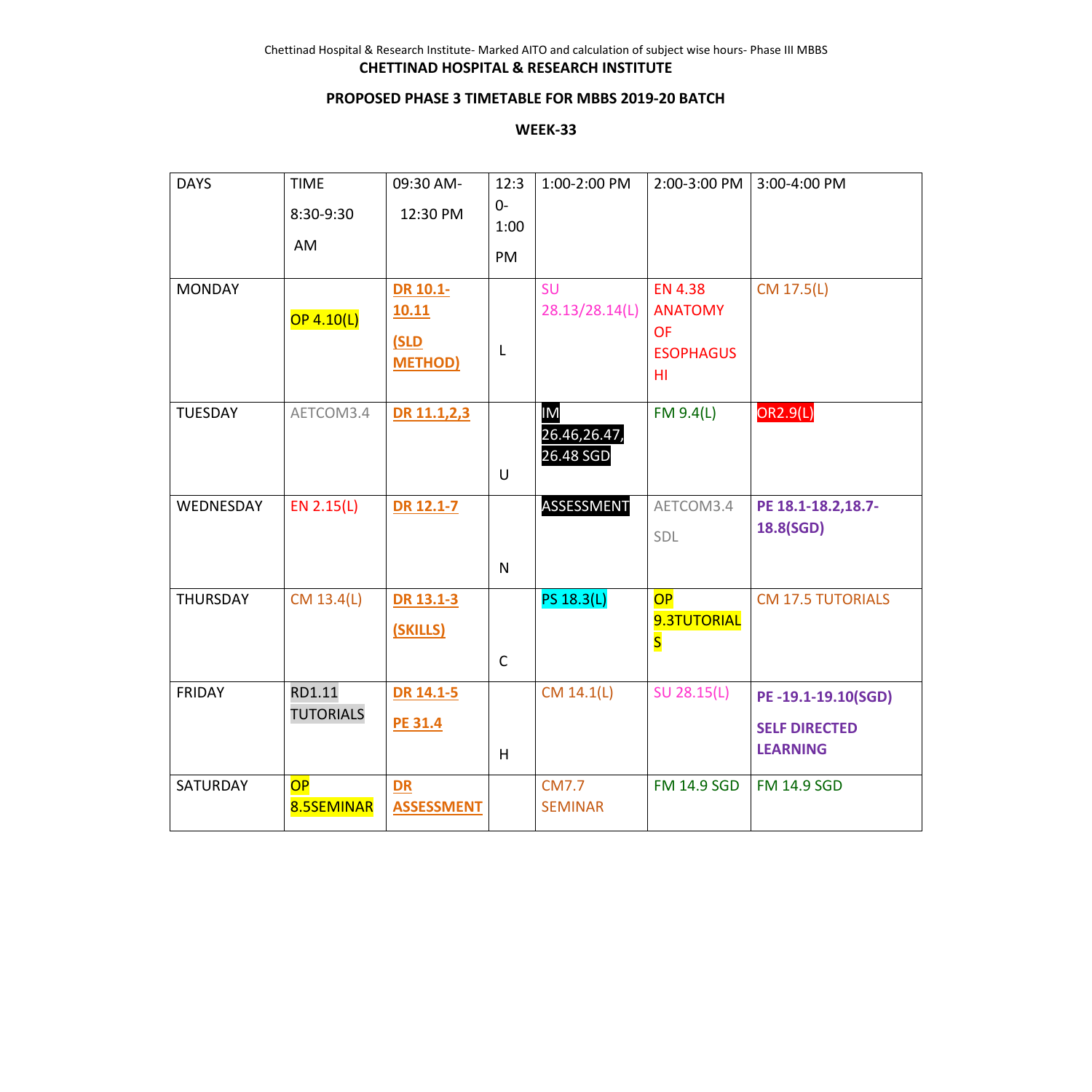### **CHETTINAD HOSPITAL & RESEARCH INSTITUTE**

#### **PROPOSED PHASE 3 TIMETABLE FOR MBBS 2019-20 BATCH**

| <b>DAYS</b>                     | TIME22<br>8:30-9:30<br>AM          | 09:30 AM-<br>12:30 PM                 | 12:3<br>$0-$<br>1:00<br>PM | 1:00-2:00 PM                               | 2:00-3:00 PM                        | 3:00-4:00 PM                                                      |
|---------------------------------|------------------------------------|---------------------------------------|----------------------------|--------------------------------------------|-------------------------------------|-------------------------------------------------------------------|
| <b>MONDAY</b>                   | <b>OP3.1 HI</b>                    | AS3.2,3,4,5                           | L                          | <b>SU</b><br>28.16/28.17<br><b>SEMINAR</b> | $EN$ 4.7(L)                         | <b>CM18.1 HI</b>                                                  |
| <b>TUESDAY</b>                  | OR 2.10<br><b>SDL</b>              | AS6.2<br>(SKILLS)                     | $\cup$                     | <b>MODEL EXAM</b>                          | FM 9.4(L)                           | OR FORMATIVE<br><b>ASSESSSMENT /TUTORIALS</b>                     |
| WEDNESDAY                       | <b>EN 4.13</b><br><b>TUTORIALS</b> | AS7.1,2                               | $\mathsf{N}$               | <b>OP THEORY</b><br><b>FEEDBACK</b>        | <b>FM THEORY</b><br><b>FEEDBACK</b> | <b>PE FORMATIVE</b><br><b>ASSESSMENT</b><br><b>/TUTORIALS11.6</b> |
| <b>THURSDAY</b>                 | AETCOM3.4                          | AS2.1,2                               | $\mathsf C$                | PS 19.1,19.5<br><b>SDL</b><br><b>HI-CM</b> | <b>OP SDL</b>                       | CM 18.2(L)                                                        |
| <b>FRIDAY</b>                   | RD1.12<br><b>TUTORIALS</b>         | AS9.1<br>(SLD<br><b>METHOD</b>        | H                          | <b>CM 16.1 SGD</b>                         | <b>CM THEORY</b><br><b>FEEDBACK</b> | PE 19.11-19.16(SGD)<br><b>SEMINAR</b>                             |
| <b>SATURDAY</b><br>AITO (PS-CM) | <b>OP</b><br>8.5SEMINAR            | <b>FORMATIVE</b><br><b>ASSESSMENT</b> |                            | <b>PANDEMIC</b><br><b>MODULE 3.3</b>       | FM 14.17<br><b>SGD</b>              | FM 14.17 SGD                                                      |
|                                 |                                    |                                       |                            |                                            |                                     |                                                                   |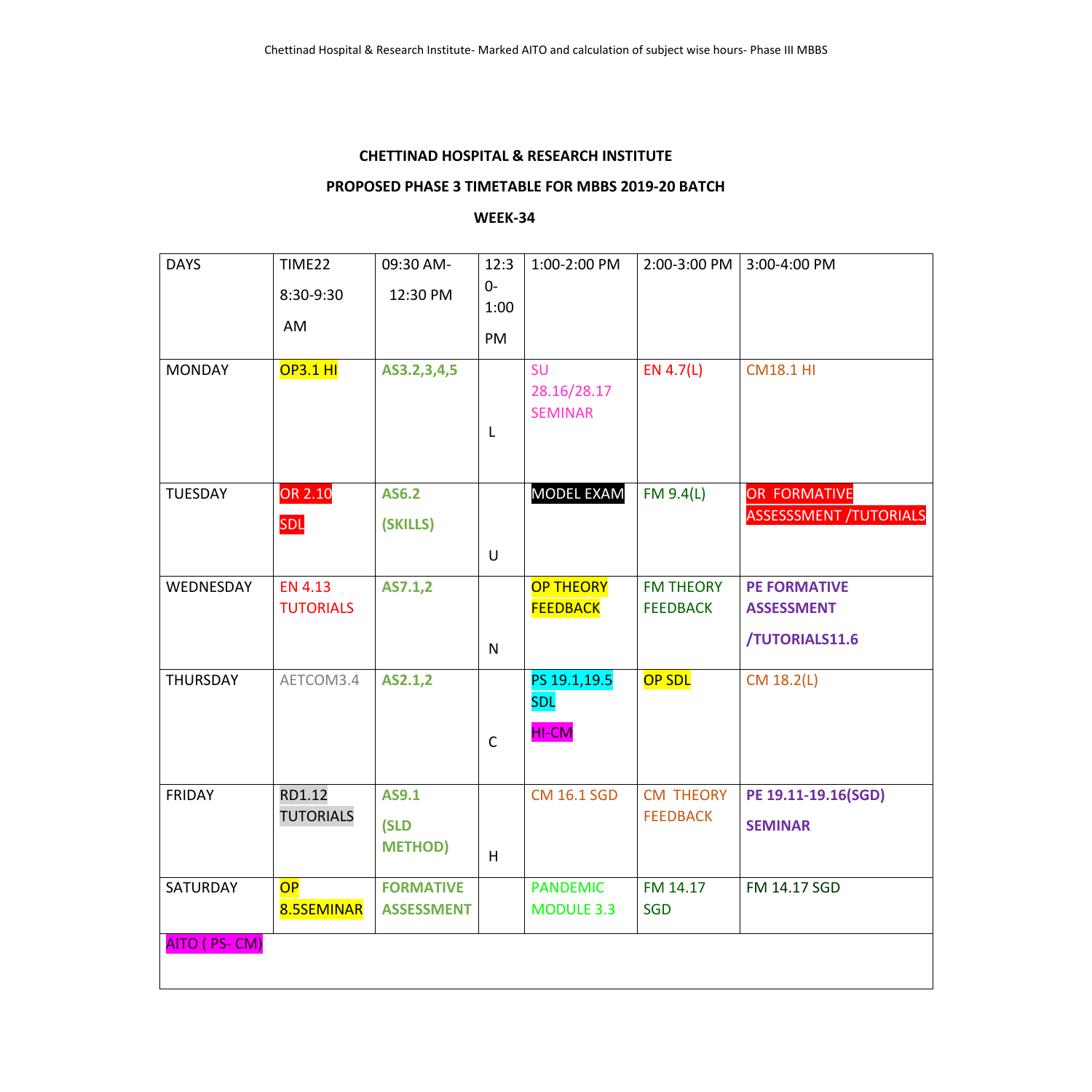# **PROPOSED PHASE 3 TIMETABLE FOR MBBS 2019-20 BATCH**

| <b>DAYS</b>            | <b>TIME</b><br>8:30-9:30       | 09:30 AM-<br>12:30 PM                   | 12:3<br>$O -$<br>1:00 | 1:00-2:00 PM                                    | 2:00-3:00 PM                     | 3:00-4:00 PM                                                |
|------------------------|--------------------------------|-----------------------------------------|-----------------------|-------------------------------------------------|----------------------------------|-------------------------------------------------------------|
|                        | <b>AM</b>                      |                                         | <b>PM</b>             |                                                 |                                  |                                                             |
| <b>MONDAY</b>          | <b>OP9.1</b><br><b>SEMINAR</b> | <b>DE1.3</b>                            | L                     | <b>SU</b><br>ASSESSMENT/<br><b>FEEDBACK</b>     | <b>EN4.20</b><br><b>SEMINAR</b>  | <b>CM FORMATIVE</b><br><b>ASSESSMENT</b>                    |
| <b>TUESDAY</b>         | CM 16.2(L)                     | <b>DE2.3</b><br>(SLD<br><b>METHOD</b> ) | $\cup$                | <b>IM FEEDBACK</b>                              | <b>FM 9.6</b><br><b>SEMINAR</b>  | OR2.11<br><b>SEMINAR</b>                                    |
| WEDNESDAY              | <b>EN 4.25 HI</b>              | <b>DE3.3</b>                            | N                     | <b>IM FEEDBACK</b>                              | <b>FM 14.9 SGD</b>               | <b>PE 18.3-18.6(SKILLS</b><br>LAB)<br><b>VI-13/HI-1(OG)</b> |
| <b>THURSDAY</b>        | <b>CM 16.3 SGD</b>             | <b>DE4.3</b>                            | $\mathsf{C}$          | PS 19.3,19.4<br><b>TUTORIAL</b><br><b>VI-FM</b> | <b>OP3.4 HI</b>                  | <b>CM 18.2 SEMINAR</b>                                      |
| <b>FRIDAY</b>          | RD 1.13<br><b>TUTORIALS</b>    | <b>DE5.3</b><br>(SKILLS)                | H                     | <b>CM 9.1SDL</b>                                | SU 29.1/29.2<br><b>TUTORIALS</b> | PE 20.1-20.2 (L)                                            |
| <b>SATURDAY</b>        | AETCOM3.4                      | <b>FORMATIVE</b><br><b>ASSESSMENT</b>   |                       | <b>CM17.1 HI</b>                                | AETCOM3.4                        | <b>FM 14.9 SGD</b>                                          |
| AITO ( PE- OG/ PS- FM) |                                |                                         |                       |                                                 |                                  |                                                             |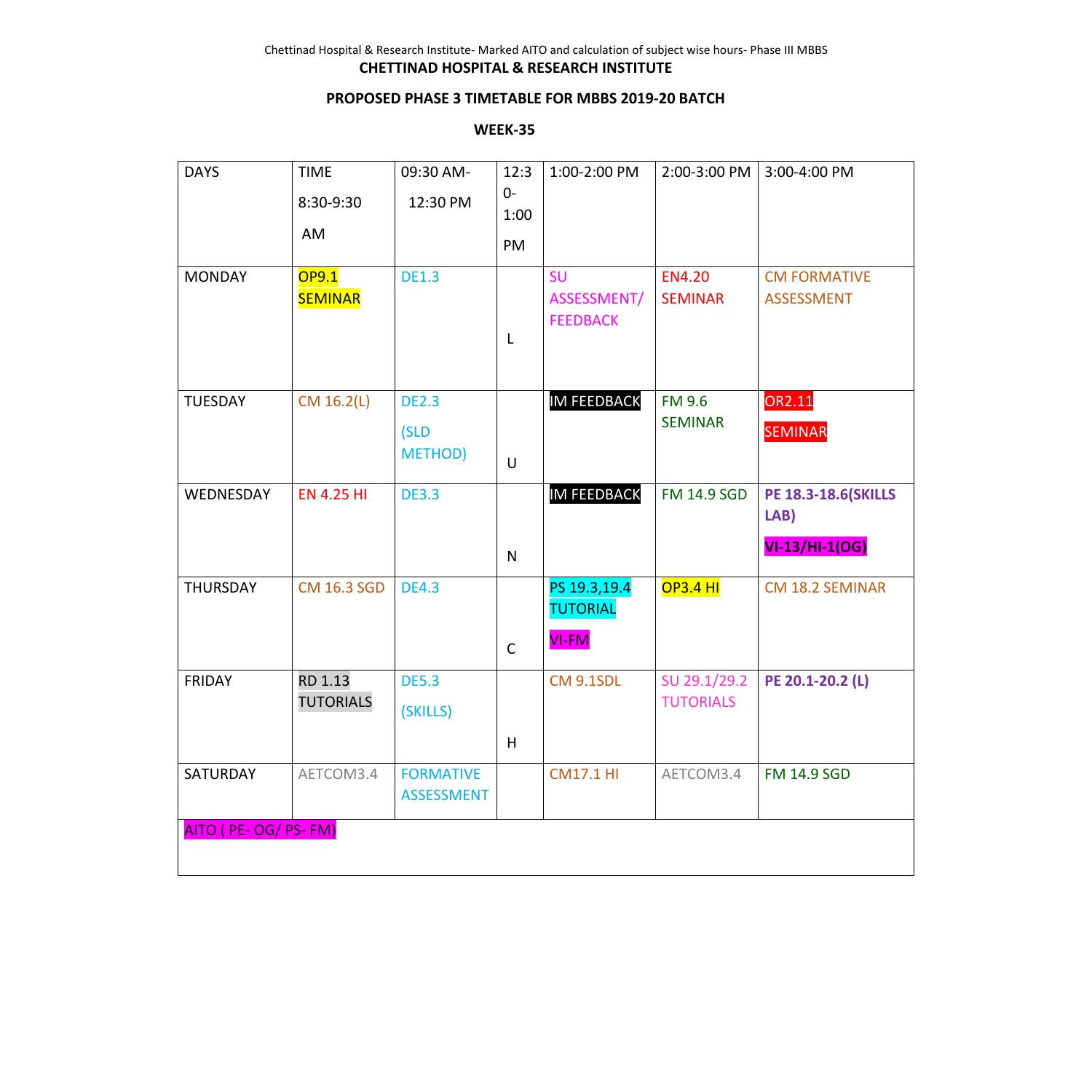# **PROPOSED PHASE 3 TIMETABLE FOR MBBS 2019-20 BATCH**

| <b>DAYS</b><br><b>MONDAY</b>    | <b>TIME</b><br>8:30-9:30<br>AM<br><b>OP9.2 HI</b> | 09:30 AM-<br>12:30 PM<br><b>OP7.4</b><br>(SKILLS) | 12:3<br>$0 -$<br>1:00<br>PM<br>L | 1:00-2:00 PM<br>SU<br>29.4/29.5(L) | 2:00-3:00 PM<br><b>EN 4.30 SDL</b>                            | 3:00-4:00 PM<br><b>CM 19.1 SGD</b>   |
|---------------------------------|---------------------------------------------------|---------------------------------------------------|----------------------------------|------------------------------------|---------------------------------------------------------------|--------------------------------------|
| <b>TUESDAY</b>                  | CM 17.1(L)                                        | <b>OP7.4</b>                                      | $\mathsf U$                      | <b>MODEL EXAM</b>                  | <b>FM</b><br>10.1SEMINA<br>$\mathsf{R}$                       | OR2.12<br><b>INTEGARTED TEACHING</b> |
| WEDNESDAY                       | EN 4.32(L)                                        | <b>OP7.4</b>                                      | $\mathsf{N}$                     | AETCOM3.5<br>SDL                   | FM 14.17<br><b>SGD</b>                                        | <b>FM 14.17 SGD</b>                  |
| <b>THURSDAY</b>                 | AETCOM3.<br>5                                     | <b>OP7.5</b><br>(SLD METHOD)                      | $\mathsf C$                      | <b>PS 19.2 SDL</b><br><b>HI-CM</b> | <b>OP9.3</b><br><b>SEMINAR</b>                                | <b>CM 19.2 TUTORIALS</b>             |
| <b>FRIDAY</b>                   | Assessment<br>class                               | OP7.5,7.6                                         | H                                | <b>CM 17.2</b><br><b>SEMINAR</b>   | SU<br>30.1/30.2/<br>30.3/30.4<br>TUTORIALS/<br><b>SEMINAR</b> | <b>PE 20.7(L)</b>                    |
| SATURDAY<br><b>AITO (PS-CM)</b> |                                                   |                                                   |                                  |                                    |                                                               |                                      |
|                                 |                                                   |                                                   |                                  |                                    |                                                               |                                      |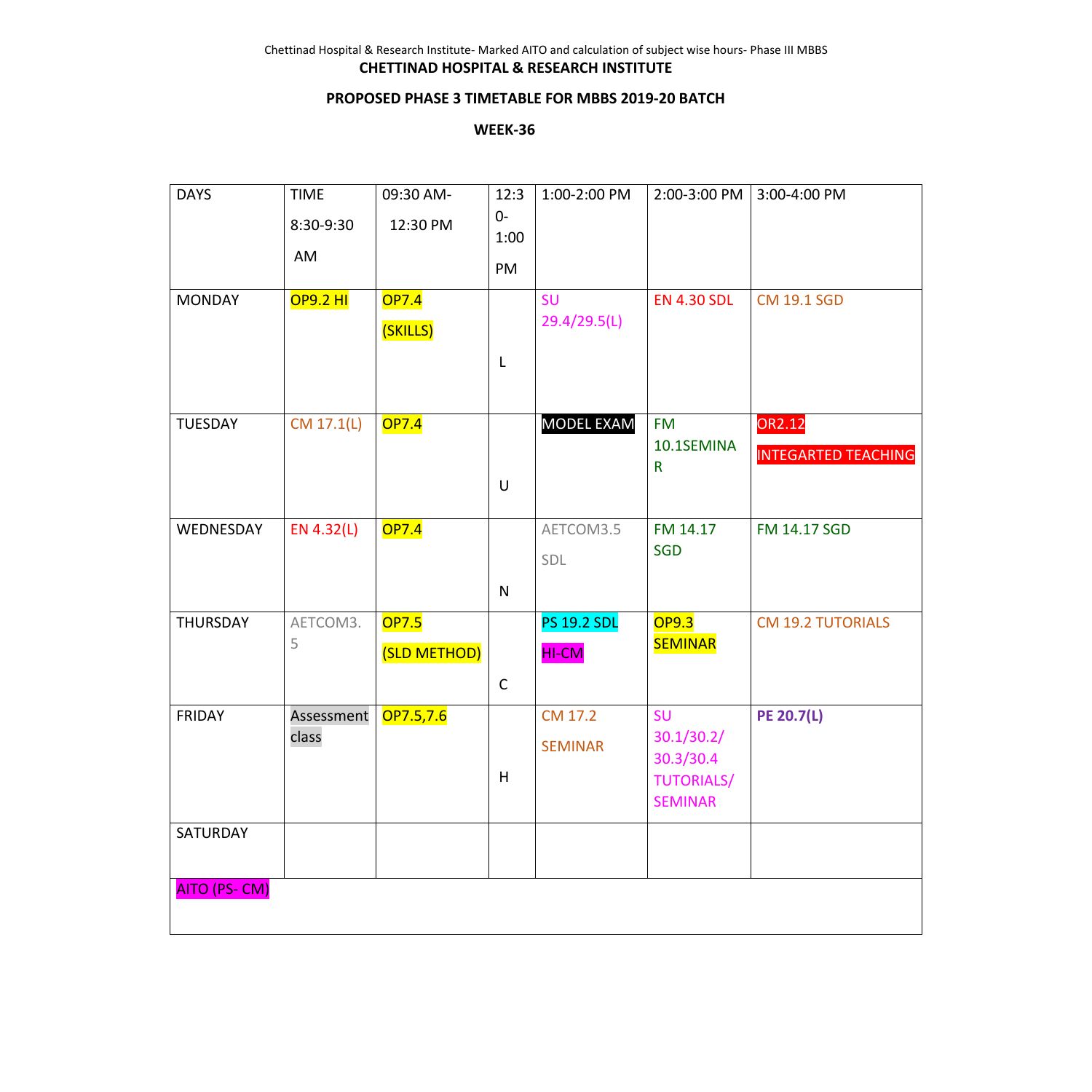# **PROPOSED PHASE 3 TIMETABLE FOR MBBS 2019-20 BATCH**

| <b>DAYS</b>     | <b>TIME</b>                        | 09:30 AM-         | 12:3         | 1:00-2:00 PM                               | $2:00-3:00$      | 3:00-4:00 PM           |
|-----------------|------------------------------------|-------------------|--------------|--------------------------------------------|------------------|------------------------|
|                 | 8:30-9:30                          | 12:30 PM          | $0-$<br>1:00 |                                            | <b>PM</b>        |                        |
|                 | AM                                 |                   | PM           |                                            |                  |                        |
| <b>MONDAY</b>   |                                    | <b>OP7.6</b>      |              |                                            |                  |                        |
|                 | <b>OP9.4</b>                       | (SLD              |              | <b>OPHTHALMOLOGY MODEL EXAM</b>            |                  |                        |
|                 | <b>SEMINAR</b>                     | <b>METHOD</b> )   | $\mathsf{L}$ |                                            |                  |                        |
|                 |                                    |                   |              |                                            |                  |                        |
| <b>TUESDAY</b>  | AETCOM3.5                          | <b>OP7.6</b>      |              | <b>PE 33.4(L)</b>                          | FM 11.1          | OR2.13(L)              |
|                 |                                    |                   |              |                                            | <b>SEMINAR</b>   |                        |
|                 |                                    |                   | $\cup$       |                                            |                  |                        |
| WEDNESDAY       | <b>EN 4.34</b>                     | <b>OP7.6</b>      |              | <b>PE FORMATIVE</b>                        | <b>FM THEORY</b> | <b>PE 20.8 (SD)</b>    |
|                 | <b>TUTORIALS</b>                   | (SLD              |              | <b>ASSESSMENT</b><br><b>/TUTORIALS 9.2</b> | <b>FEEDACK</b>   | <b>SEMINAR</b>         |
|                 |                                    | <b>METHOD</b> )   | $\mathsf{N}$ |                                            |                  |                        |
| <b>THURSDAY</b> | <b>OP3.6 HI</b>                    | <b>OP</b>         |              | <b>PS 19.3 SDL</b>                         | <b>CM THEORY</b> | <b>CM 19.3 SEMINAR</b> |
|                 |                                    | <b>ASSESSMENT</b> |              | <b>HI-CM</b>                               | <b>FEEDBACK</b>  |                        |
|                 |                                    |                   | $\mathsf{C}$ |                                            |                  |                        |
| <b>FRIDAY</b>   | RD 1.14(L)                         | <b>OP</b>         |              | PE 19.1-19.5-VI-                           | <b>EN THEORY</b> | <b>PE 20.9(SDL)</b>    |
|                 |                                    | <b>ASSESSMENT</b> |              | 14<br>(CM, MICRO, BIO)                     | <b>FEEDBACK</b>  |                        |
|                 |                                    |                   | H            |                                            |                  |                        |
| <b>SATURDAY</b> | <b>DR 9.6(L)</b>                   | <b>OP</b>         |              | <b>CM17.2 HI</b>                           | <b>OP THEORY</b> | <b>FM 11.1 SGD</b>     |
|                 |                                    | <b>ASSESSMENT</b> |              |                                            | <b>FEEDBACK</b>  |                        |
|                 | AITO ( PS- CM/ PE- CM, MICRO. BIO) |                   |              |                                            |                  |                        |
|                 |                                    |                   |              |                                            |                  |                        |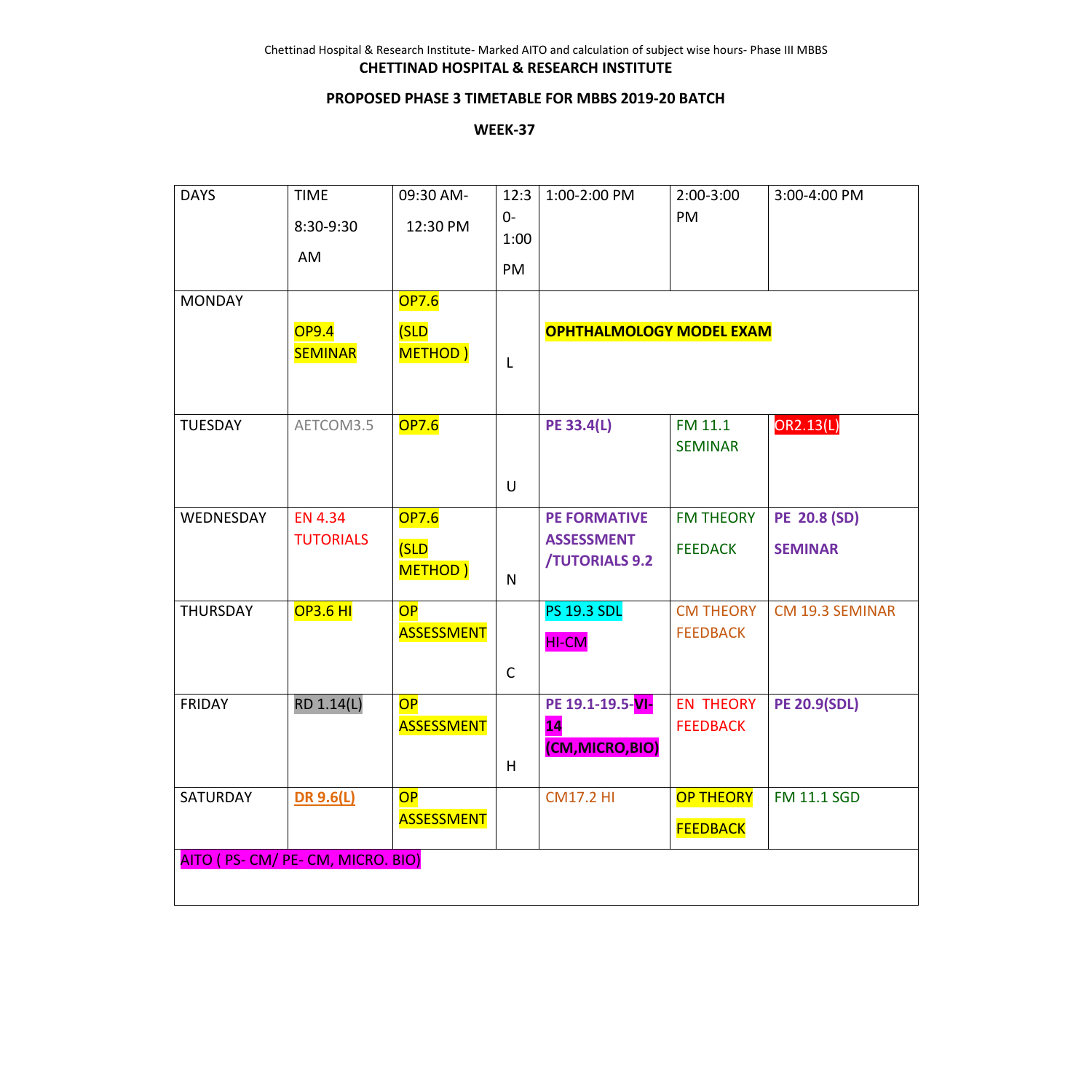# **PROPOSED PHASE 3 TIMETABLE FOR MBBS 2019-20 BATCH**

| <b>DAYS</b>              | <b>TIME 8:30-</b><br>9:30 AM   | 09:30 AM-<br>12:30 PM | 12:3<br>$0-$<br>1:00<br><b>PM</b> | 1:00-2:00 PM                                | 2:00-3:00 PM                            | 3:00-4:00 PM                                                         |
|--------------------------|--------------------------------|-----------------------|-----------------------------------|---------------------------------------------|-----------------------------------------|----------------------------------------------------------------------|
| <b>MONDAY</b>            | <b>OP3.7 HI</b>                | EN 2.13,<br>2.14      | L                                 | <b>SU</b><br>ASSESSMENT/<br><b>FEEDBACK</b> | <b>EN 4.45</b><br><b>TUTORIALS</b>      | CM 20.1(L)                                                           |
| <b>TUESDAY</b>           | CM 17.5(L)                     | <b>EN4.9</b>          | $\bigcup$                         | <b>DR 9.5(L)</b>                            | <b>FM</b><br>11.1SEMINA<br>$\mathsf{R}$ | <b>OR2.14</b><br><b>FORMATIVE</b><br>ASSESSMENT/TUTO<br><b>RIALS</b> |
| WEDNESDAY                | <b>EN4.46 HI</b>               | <b>EN4.10</b>         | N                                 |                                             | <b>ENT MODEL EXAMINATION</b>            |                                                                      |
| THURSDAY                 | CM 17.4(L)                     | EN4.11                | $\mathsf C$                       | PS 19.6<br><b>HI-CM</b>                     | <b>OP THEORY</b><br><b>FEEDBACK</b>     | <b>CM FORMATIVE</b><br><b>ASSESSMENT</b>                             |
| <b>FRIDAY</b>            | RD 1.15(L)                     | EN 4.16,4.17          | H                                 | <b>CM THEORY</b><br><b>FEEDBACK</b>         | <b>FM 14.5</b><br><b>SEMINAR</b>        | PE 20.10 SEMINAR                                                     |
| SATURDAY<br>AITO (PS-CM) | <b>OP9.5</b><br><b>SEMINAR</b> | <b>SA</b>             |                                   | <b>CM 11.2</b><br><b>SEMINAR</b>            | AETCOM 3.5                              | <b>FM THEORY</b><br>FEEDBACK/TUTORIA<br>LS                           |
|                          |                                |                       |                                   |                                             |                                         |                                                                      |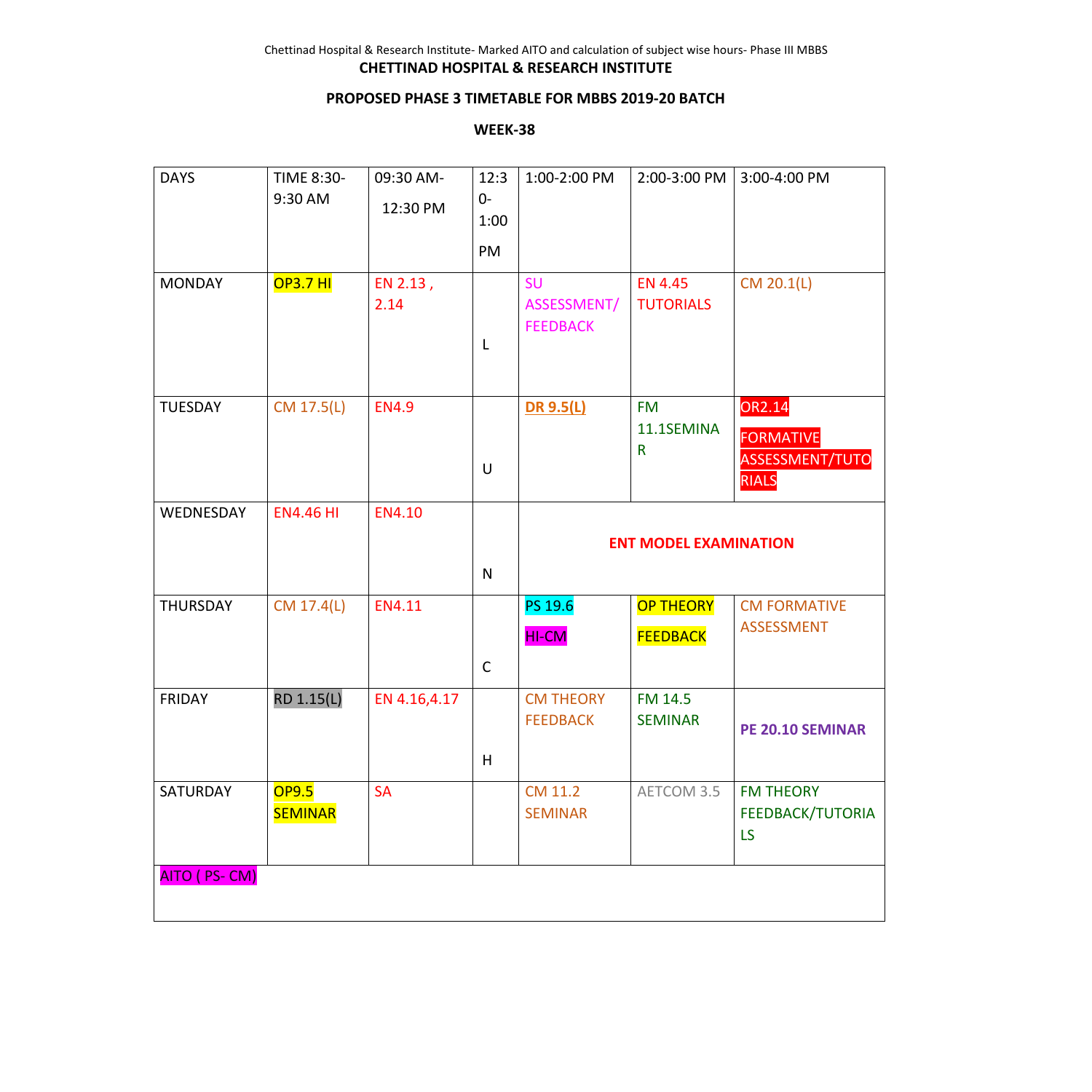# **PROPOSED PHASE 3 TIMETABLE FOR MBBS 2019-20 BATCH**

| <b>DAYS</b>     | <b>TIME</b><br>8:30-9:30<br>AM            | 09:30 AM-<br>12:30 PM       | 12:3<br>$0-$<br>1:00<br>PM | 1:00-2:00 PM                             | 2:00-3:00 PM                                         | 3:00-4:00<br>PM                                   |
|-----------------|-------------------------------------------|-----------------------------|----------------------------|------------------------------------------|------------------------------------------------------|---------------------------------------------------|
| <b>MONDAY</b>   | <b>OP</b><br>4.10SEMIN<br><mark>AR</mark> | <b>EN4.24</b>               | L                          | <b>DR 10.10(L)</b>                       | <b>EN 4.53</b><br><b>TUTORIALS</b>                   | <b>CM 20.2 HI</b>                                 |
| <b>TUESDAY</b>  | <b>OR1.1</b><br><b>SEMINAR</b>            | <b>EN4.50</b>               | $\cup$                     | <b>CM THEORY</b><br><b>FEEDBACK</b>      | FM 12.1<br><b>SEMINAR</b>                            | OR1.1<br><b>INTEGRATE</b><br>D<br><b>TEACHING</b> |
| WEDNESDAY       | <b>EN 4.22</b><br>OSA)(L)                 | <b>EN4.40</b><br>(SKILLS)   | N                          | <b>FM</b><br>10.1SEMINAR                 | <b>FM THEORY</b><br><b>FEEDBACK</b>                  | <b>PE</b><br>20.11,20.12<br>(L)                   |
| <b>THURSDAY</b> | $CM$ 18.1(L)                              | <b>EN4.51</b>               | $\mathsf C$                | <b>PS FORMATIVE</b><br><b>ASSESSMENT</b> | <b>OP THEORY</b><br><b>FEEDBACK</b>                  | CM 20.3(L)                                        |
| <b>FRIDAY</b>   | Assessment<br><b>Class</b>                | EN4.50+4.51<br>(SLD METHOD) | H                          |                                          | <b>INTERNAL ASSESSMENT-4</b><br><b>OPHTHALMOLOGY</b> |                                                   |
| <b>SATURDAY</b> | <b>OP3.8 HI</b>                           | <b>SA</b>                   |                            |                                          | <b>INTERNAL ASSESSMENT-4</b><br><b>ENT</b>           |                                                   |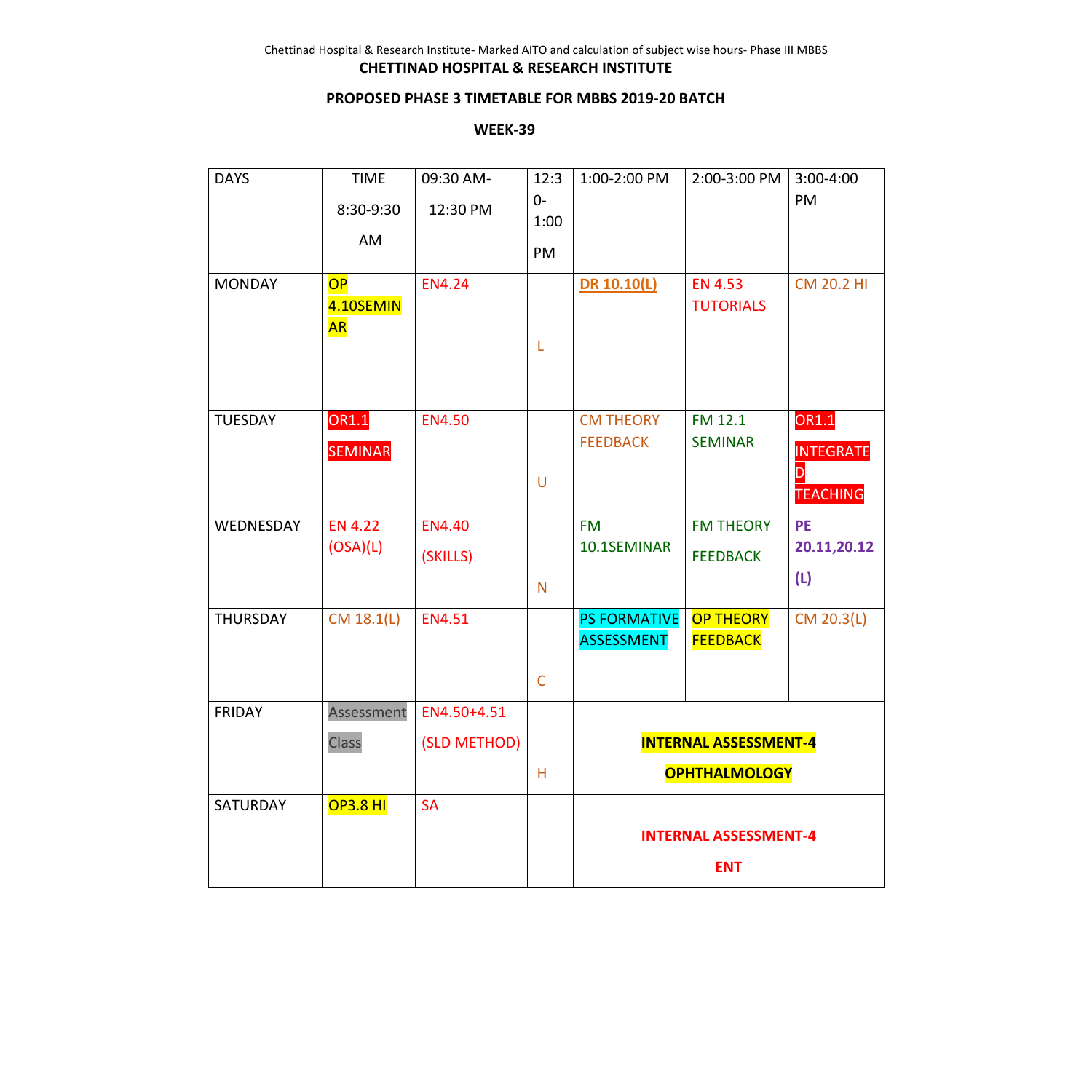# **PROPOSED PHASE 3 TIMETABLE FOR MBBS 2019-20 BATCH**

| <b>DAYS</b><br><b>MONDAY</b> | <b>TIME</b><br>8:30-9:30<br>AM<br><b>OP 4.1</b><br><b>Review of</b><br>competenci<br>es | 09:30 AM-<br>12:30 PM<br>CM 6.3         | 12:3<br>$0 -$<br>1:00<br><b>PM</b><br>L | 1:00-2:00 PM                                                                | 2:00-3:00 PM<br><b>INTERNAL ASSESSMENT-4</b><br><b>COMMUNITY MEDICINE</b> | $3:00-4:00$<br>PM                                                                              |
|------------------------------|-----------------------------------------------------------------------------------------|-----------------------------------------|-----------------------------------------|-----------------------------------------------------------------------------|---------------------------------------------------------------------------|------------------------------------------------------------------------------------------------|
| <b>TUESDAY</b>               | CM 19.1(L)                                                                              | CM 6.3<br>(SKILLS)                      | $\cup$                                  | DR<br><b>ASSESSMENT3</b>                                                    | FM 13.1-13.2<br><b>SEMINAR</b>                                            | <b>OR1.2</b><br><b>SELF</b><br><b>DIRECTED</b><br><b>LEARNING</b>                              |
| WEDNESDAY                    | <b>EN 4.23</b><br>(LASER AND<br><b>CRYO IN</b><br>ENT)(L)                               | <b>CM 6.4</b>                           | $\mathsf{N}$                            | <b>EN 4.53</b><br><b>RADIOTHERAP</b><br><b>Y IN ENT</b><br><b>TUTORIALS</b> | <b>FM 14.4 SGD</b>                                                        | PE 20.13-<br>20.15(L)<br><b>SEMINAR</b>                                                        |
| <b>THURSDAY</b>              | <b>OP3.9 HI</b>                                                                         | <b>CM6.4</b>                            | $\mathsf C$                             | <b>PS</b><br><b>SUMMATIVE</b><br><b>ASSESSMENT</b>                          | <b>OP THEORY</b><br><b>FEEDBACK</b>                                       | <b>CM THEORY</b><br><b>FEEDBACK</b>                                                            |
| <b>FRIDAY</b>                | RD 1.16(L)                                                                              | <b>CM6.4</b>                            | H                                       | AETCOM3.5                                                                   | <b>FM 14.4 SGD</b>                                                        | PE 20.16-<br>20.18(L)<br><b>FORMATIVE</b><br><b>ASSESSMEN</b><br><b>T/TUTORIA</b><br><b>LS</b> |
| <b>SATURDAY</b>              | <b>OP</b><br>4.8SEMINA<br>$\overline{\mathsf{R}}$                                       | <b>CM7.4</b><br>(SLD<br><b>METHOD</b> ) |                                         | <b>EN 4.53</b><br><b>CHEMOTHERA</b><br>PY IN ENT<br><b>TUTORIALS</b>        | CM 20.4(L)                                                                | <b>FM THEORY</b><br>FEEDBACK/<br><b>TUTORIALS</b>                                              |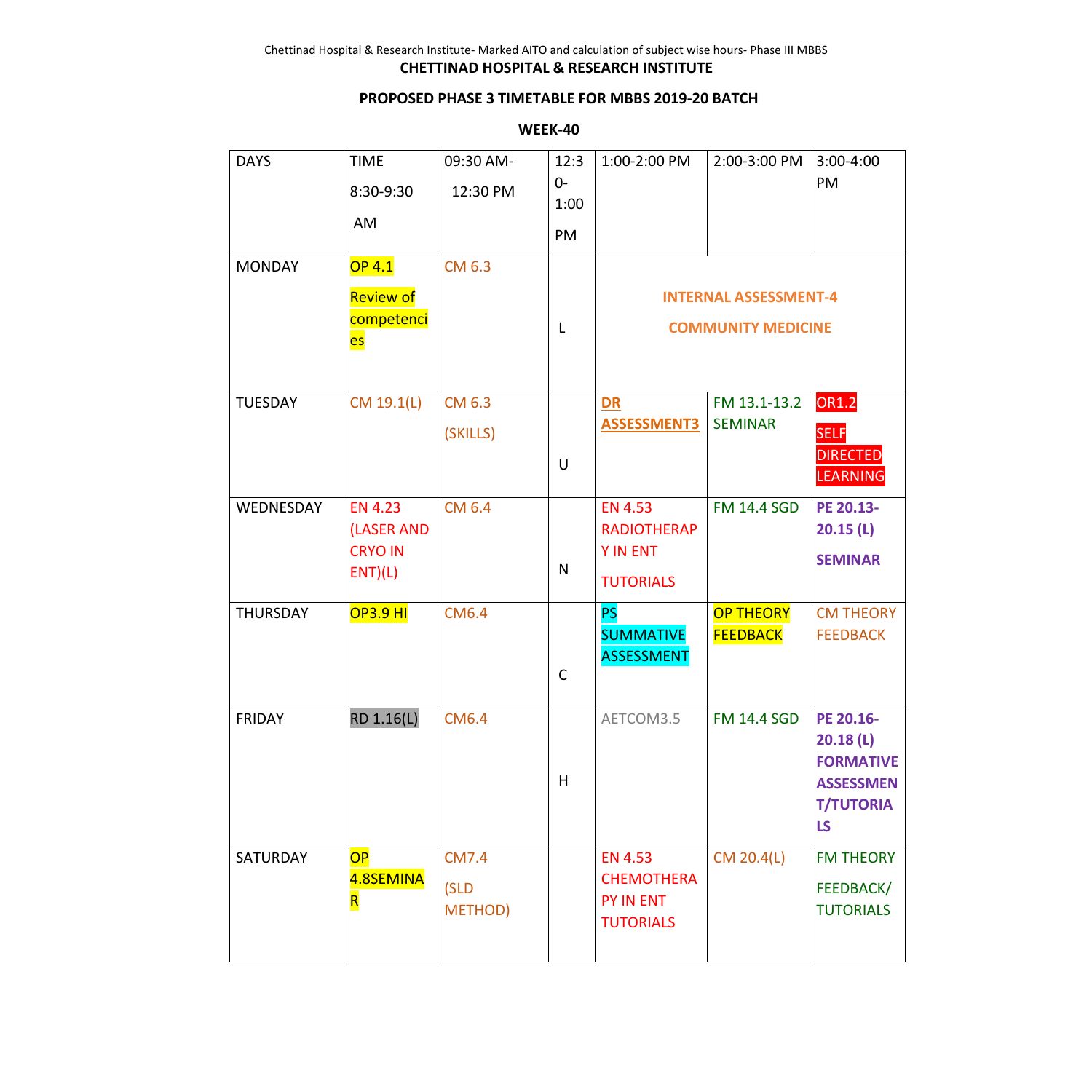Chettinad Hospital & Research Institute- Marked AITO and calculation of subject wise hours- Phase III MBBS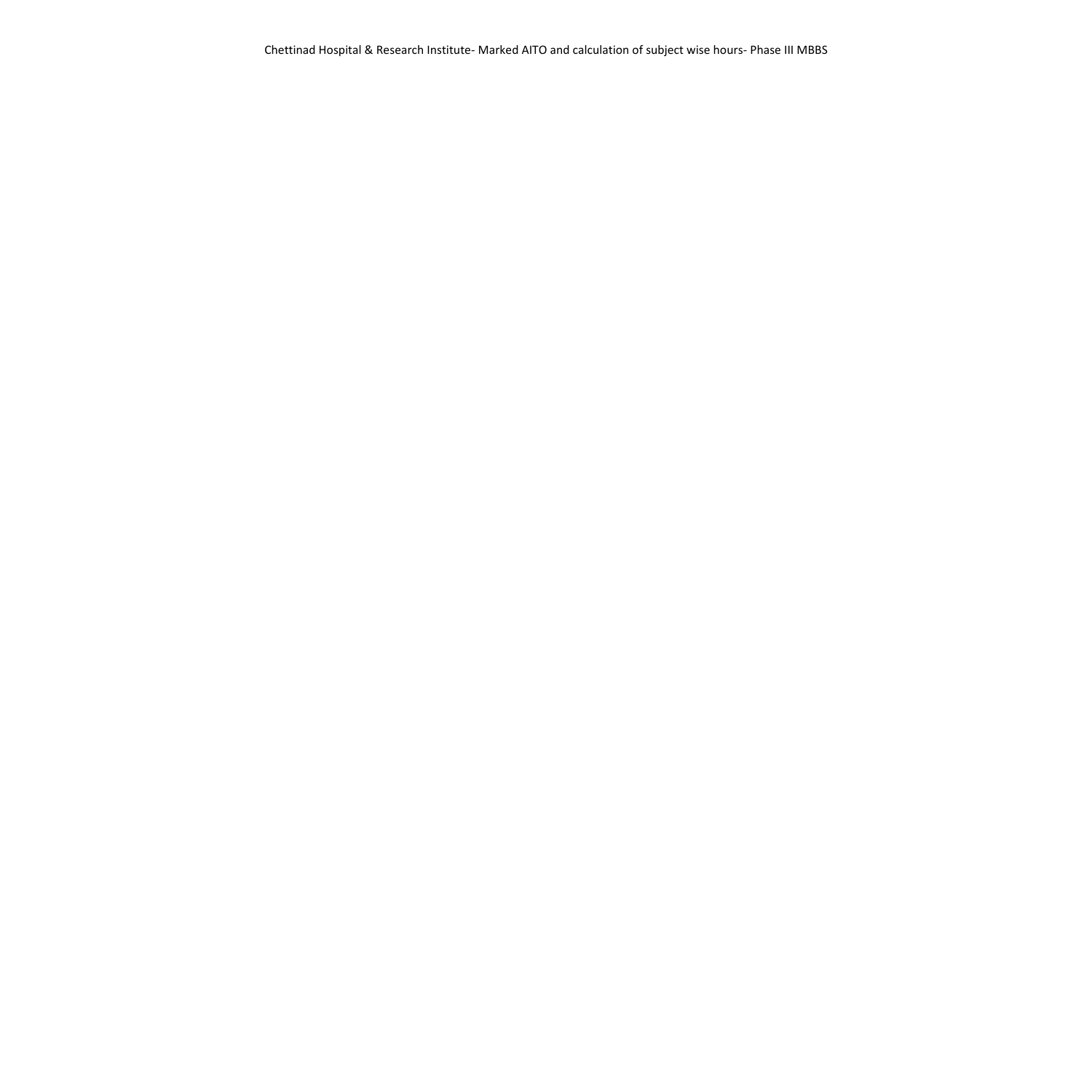# **PROPOSED PHASE 3 TIMETABLE FOR MBBS 2019-20 BATCH**

| <b>DAYS</b>     | <b>TIME</b><br>8:30-9:30<br>AM | 09:30 AM-<br>12:30 PM | 12:3<br>$0-$<br>1:00 | 1:00-2:00 PM                  | 2:00-3:00 PM                  | $3:00-4:00$<br>PM          |
|-----------------|--------------------------------|-----------------------|----------------------|-------------------------------|-------------------------------|----------------------------|
|                 |                                |                       | PM                   |                               |                               |                            |
| <b>MONDAY</b>   |                                | <b>CM7.4</b>          |                      | OP IA-4                       | OP IA-4                       | <b>EN 4.23HI</b>           |
|                 | <b>OP4.1 HI</b>                | (SLD METHOD)          |                      | <b>FEEDBACK</b>               | <b>FEEDBACK</b>               |                            |
|                 |                                |                       | L                    |                               |                               |                            |
|                 |                                |                       |                      |                               |                               |                            |
| <b>TUESDAY</b>  | $CM$ 20.2(L)                   | <b>CM7.6</b>          |                      |                               |                               |                            |
|                 |                                |                       |                      | <b>COMMUNITY MEDICINE</b>     |                               |                            |
|                 |                                |                       | $\cup$               |                               | <b>MODEL EXAMINATION</b>      |                            |
| WEDNESDAY       | <b>EN</b><br>4.36SEMIN         | <b>CM7.6</b>          |                      | FM 14.4<br><b>TUTORIALS</b>   | EN IA-4<br><b>FEEDBACK</b>    | EN IA-4<br><b>FEEDBACK</b> |
|                 | <b>AR</b>                      |                       | $\mathsf{N}$         |                               |                               |                            |
| <b>THURSDAY</b> | $CM$ 20.2(L)                   | <b>CM7.7</b>          |                      | <b>OG</b><br><b>ASSESMENT</b> | <b>OG</b><br><b>ASSESMENT</b> | <b>FM 14.1 SDL</b>         |
|                 |                                |                       | $\mathsf{C}$         |                               |                               |                            |
| <b>FRIDAY</b>   | RD 1.17(L)                     | <b>CM7.9</b>          |                      | CM IA-4                       | CM IA-4                       | PE 20.19(L)                |
|                 |                                | (SKILLS)              |                      | <b>FEEDBACK</b>               | <b>FEEDBACK</b>               |                            |
|                 |                                |                       | H                    |                               |                               |                            |
| SATURDAY        |                                |                       |                      |                               |                               |                            |
|                 |                                |                       |                      |                               |                               |                            |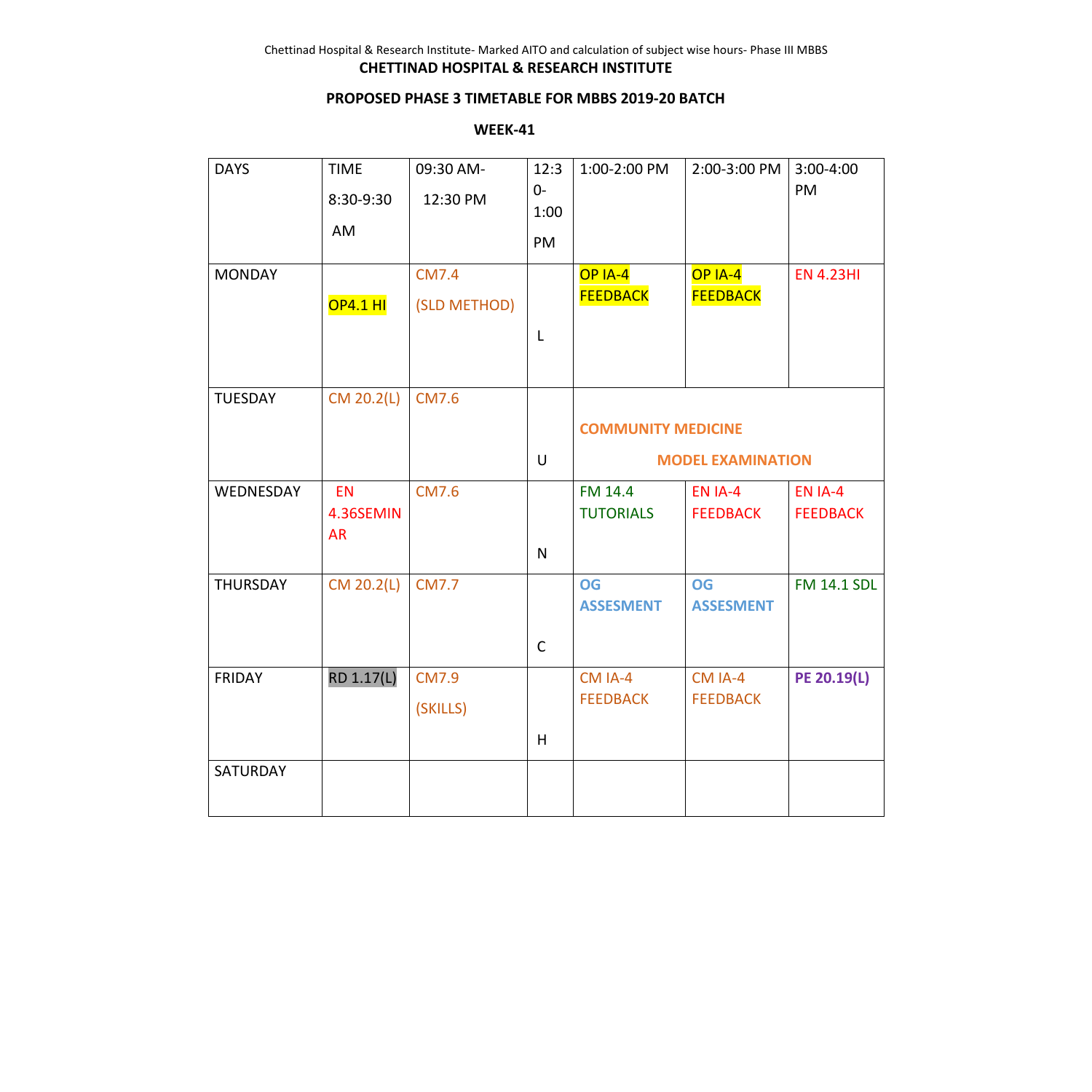# **PROPOSED PHASE 3 TIMETABLE FOR MBBS 2019-20 BATCH**

| <b>DAYS</b>     | <b>TIME</b><br>8:30-9:30<br>AM            | 09:30 AM-<br>12:30 PM          | 12:3<br>$0-$<br>1:00<br><b>PM</b> | 1:00-2:00 PM                                                                              | 2:00-3:00 PM                                          | $3:00 - 4:00$<br>PM                                         |
|-----------------|-------------------------------------------|--------------------------------|-----------------------------------|-------------------------------------------------------------------------------------------|-------------------------------------------------------|-------------------------------------------------------------|
| <b>MONDAY</b>   | CM8.6(L)                                  | CM 1.3-1.76<br><b>REVISION</b> | L                                 | FM 14.2-14.3<br><b>SDL</b>                                                                | <b>OG</b><br><b>ASSESSMENT</b>                        | <b>CM</b><br><b>THEORY</b><br><b>FEEDBACK</b>               |
| <b>TUESDAY</b>  | CM20.3(L)                                 | <b>CM8.6</b><br>(SKILLS)       |                                   | <b>FORENSIC MEDICINE</b>                                                                  |                                                       |                                                             |
|                 |                                           |                                | $\cup$                            |                                                                                           | <b>MODEL EXAMINATION</b>                              |                                                             |
| WEDNESDAY       | EN4.41(L)                                 | <b>CM9.2</b>                   | $\mathsf{N}$                      | <b>GENERAL</b><br><b>MEDICINE</b><br><b>MODEL EXAM</b>                                    | <b>GENERAL</b><br><b>MEDICINE</b><br><b>MODELEXAM</b> | <b>FM 14.5 SDL</b>                                          |
| <b>THURSDAY</b> | CM3.6,8.2,<br>8.3<br><b>REVISION</b>      | <b>CM9.2</b>                   | $\mathsf{C}$                      | <b>PS REVIEW &amp;</b><br><b>FEEDBACK</b>                                                 | <b>OP THEORY</b><br><b>FEEDBACK</b>                   | <b>FM 14.5 SDL</b>                                          |
| <b>FRIDAY</b>   | <b>OG</b><br><b>ASSESSME</b><br><b>NT</b> | CM10.1                         | H                                 | EN 4.33<br><b>BRANCHIAL</b><br><b>CLEFT</b><br><b>ANOMALIES</b><br><b>TUTORIALS</b>       | <b>PE</b><br><b>SUMMATIVE</b><br><b>ASSESSMENT</b>    | <b>PE</b><br><b>SUMMATIV</b><br>E.<br><b>ASSESSMEN</b><br>т |
| <b>SATURDAY</b> | CM 7.5,7.7<br><b>REVISION</b>             | CM10.1<br>(SLD METHOD)         |                                   | <b>EN4.26</b><br><b>LARYNGOTRA</b><br><b>CHEAL</b><br><b>STENOSIS</b><br><b>TUTORIALS</b> | <b>CM 20.4</b><br><b>SEMINAR</b>                      | <b>FM 14.5 SDL</b>                                          |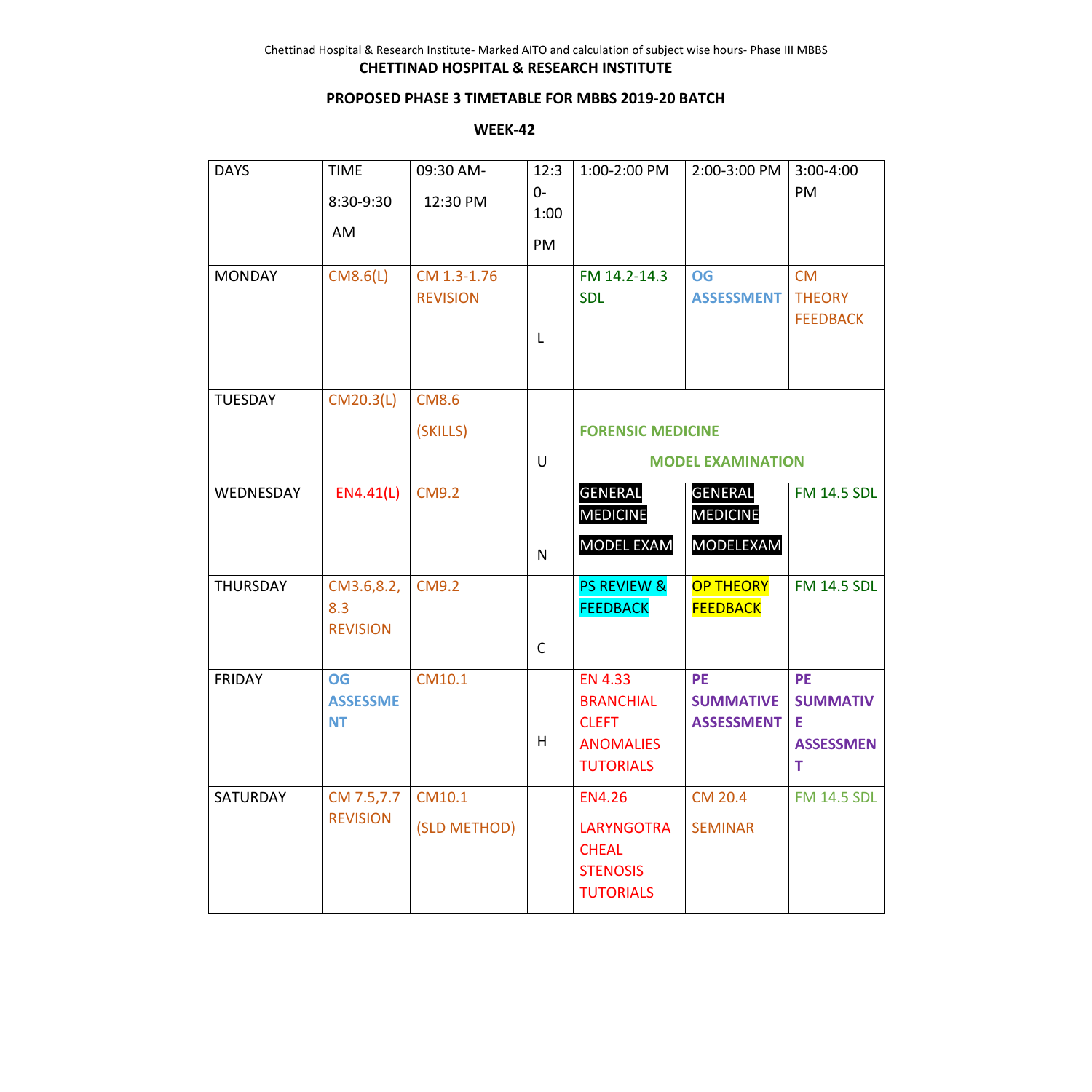#### **INTERNAL ASSESSMENT I**

|                                     | 9.30 am-12.30pm   | 1.00pm -4.00pm           |
|-------------------------------------|-------------------|--------------------------|
| Monday COMMUNITY MEDICINE (WEEK 10) | <b>Practicals</b> | <b>Theory</b>            |
| Tuesday FORENSIC MEDICINE (WEEK 10) | <b>Practicals</b> | <b>Theory</b>            |
| Wednesday                           | <b>Practicals</b> | $\overline{\phantom{a}}$ |
| Thursday                            | <b>Practicals</b> |                          |
| Friday OPHTHALMOLOGY (WEEK 9)       | <b>Practicals</b> | <b>Theory</b>            |
| <b>Saturday ENT (WEEK 9)</b>        | <b>Practicals</b> | <b>Theory</b>            |

#### **INTERNAL ASSESSMENT 2**

|                                     | 9.30am-12.30pm    | 1.00pm-4.00pm |
|-------------------------------------|-------------------|---------------|
| Monday COMMUNITY MEDICINE (WEEK 20) | <b>Practicals</b> | <b>Theory</b> |
| Tuesday FORENSIC MEDICINE (WEEK 30) | <b>Practicals</b> | <b>Theory</b> |
| Wednesday                           | <b>Practicals</b> |               |
| Thursday OPHTHALMOLOGY (WEEK 19)    | <b>Practicals</b> | <b>Theory</b> |
| Friday ENT (WEEK 19)                | <b>Practicals</b> | <b>Theory</b> |
| Saturday                            | <b>Practicals</b> |               |

#### **INTERNAL ASSESSMENT 3&4**

|                                                                                                          | 9.30am-12.30pm    | 1.00pm-4.00pm |
|----------------------------------------------------------------------------------------------------------|-------------------|---------------|
| <b>Monday</b><br><b>COMMUNITY MEDICINE (WEEK 30)- IA 3</b><br><b>COMMUNITY MEDICINE (WEEK 40) - IA 4</b> | <b>Practicals</b> | <b>Theory</b> |
| Tuesday                                                                                                  | <b>Practicals</b> |               |
| Wednesday                                                                                                | <b>Practicals</b> |               |
| Thursday                                                                                                 | <b>Practicals</b> | -             |
| Friday<br><b>OPHTHALMOLOGY (WEEK 29)-IA3</b><br><b>OPHTHALMOLOGY (WEEK 39)-IA 4</b>                      | <b>Practicals</b> | <b>Theory</b> |
| Saturday<br><b>ENT (WEEK 29)-IA 3</b><br><b>ENT (WEEK 39)-IA 4</b>                                       | <b>Practicals</b> | <b>Theory</b> |